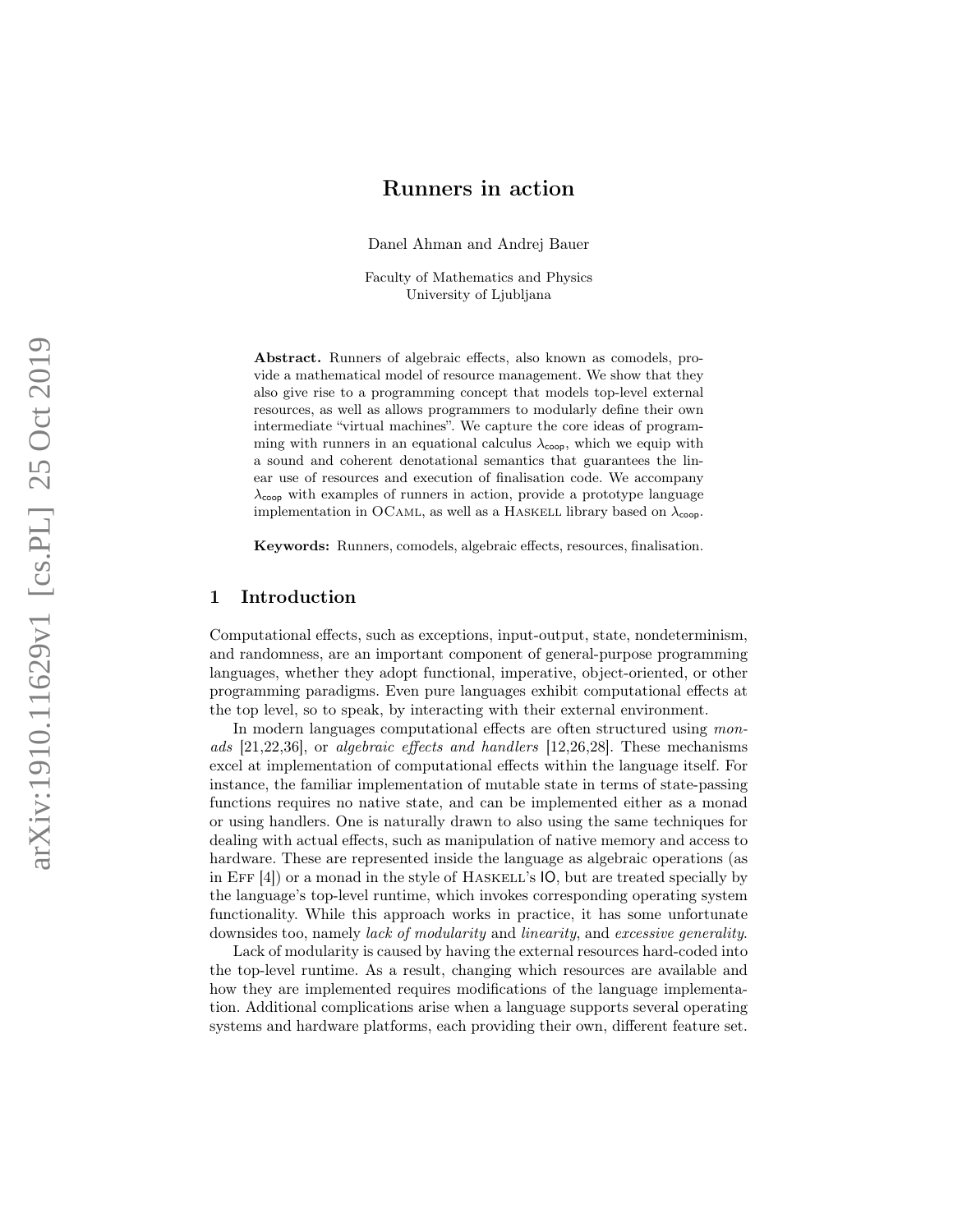One wishes that the ingenuity of the language implementors were better supported by a more flexible methodology with a sound theoretical footing.

Excessive generality is not as easily discerned, because generality of programming concepts makes a language expressive and useful. For example, we may reap the benefits of freely composing basic file operations with other algebraic effects, and handling them locally, to implement timeouts, rollbacks, stream redirec-tion [\[28\]](#page-26-3), async  $\&$  await [\[14\]](#page-26-4), and concurrency [\[9\]](#page-25-2). However, the flip side of such expressive freedom is lack of any guarantees about how the external resources will actually be used. For instance, consider a simple piece of code, written in Eff-like syntax, which first opens a file, then writes to it, and finally closes it:

```
let fh = open "hello.txt" in write (fh, "Hello, world."); close fh
```
What this program actually does depends on how the operations open, write, and close are handled. For all we know, an enveloping handler may intercept the write operation and discard its continuation, so that close never happens and the file is not properly closed. Telling the programmer not to shoot themselves in the foot by avoiding such handlers is not helpful, because the handler may encounter an external reason for not being able to continue, say a full disk.

Even worse, external resources may be misused accidentally when we combine two handlers, each of which works as intended on its own. For example, if we combine the above code with a non-deterministic choose operation, as in

```
let fh = open "greeting.txt" in
let b = choose () inif b then write (fh, "hello") else write (fh, "good bye") ; close fh
```
and handle it with the standard non-determinism handler

handler { return  $x \rightarrow [x]$ , choose () k  $\rightarrow$  return (append (k true) (k false)) }

the resulting program attempts to close the file twice, as well as write to it twice, because the continuation k is invoked twice when handling choose. Of course, with enough care all such situations can be dealt with, but that is beside the point. It is worth sacrificing some amount of the generality of algebraic effects and monads in exchange for predictable and safe usage of external computational effects, so long as the vast majority of common use cases are accommodated.

Contributions We address the described issues by showing how to design a programming language based on runners of algebraic effects [\[35\]](#page-27-1), also known as comodels [\[25,](#page-26-5)[31\]](#page-26-6). We review these concepts in [§2](#page-2-0) and recast them as a pro-gramming construct in [§3.](#page-6-0) In [§4,](#page-9-0) we present  $\lambda_{\text{coop}}$ , a calculus that captures the core ideas of programming with runners. We provide a coherent and sound denotational semantics for  $\lambda_{\text{coop}}$  in [§5,](#page-15-0) where we also prove that well-typed code is properly finalised. In [§6](#page-20-0) we show examples of runners in action. The paper is accompanied by a prototype language Coop and a Haskell library Haskell-COOP, both of which are based on  $\lambda_{\text{coop}}$ , see [§7.](#page-23-0) The relationship between  $\lambda_{\text{coop}}$ and existing work is addressed in [§8,](#page-23-1) and future possibilities discussed in [§9.](#page-24-0)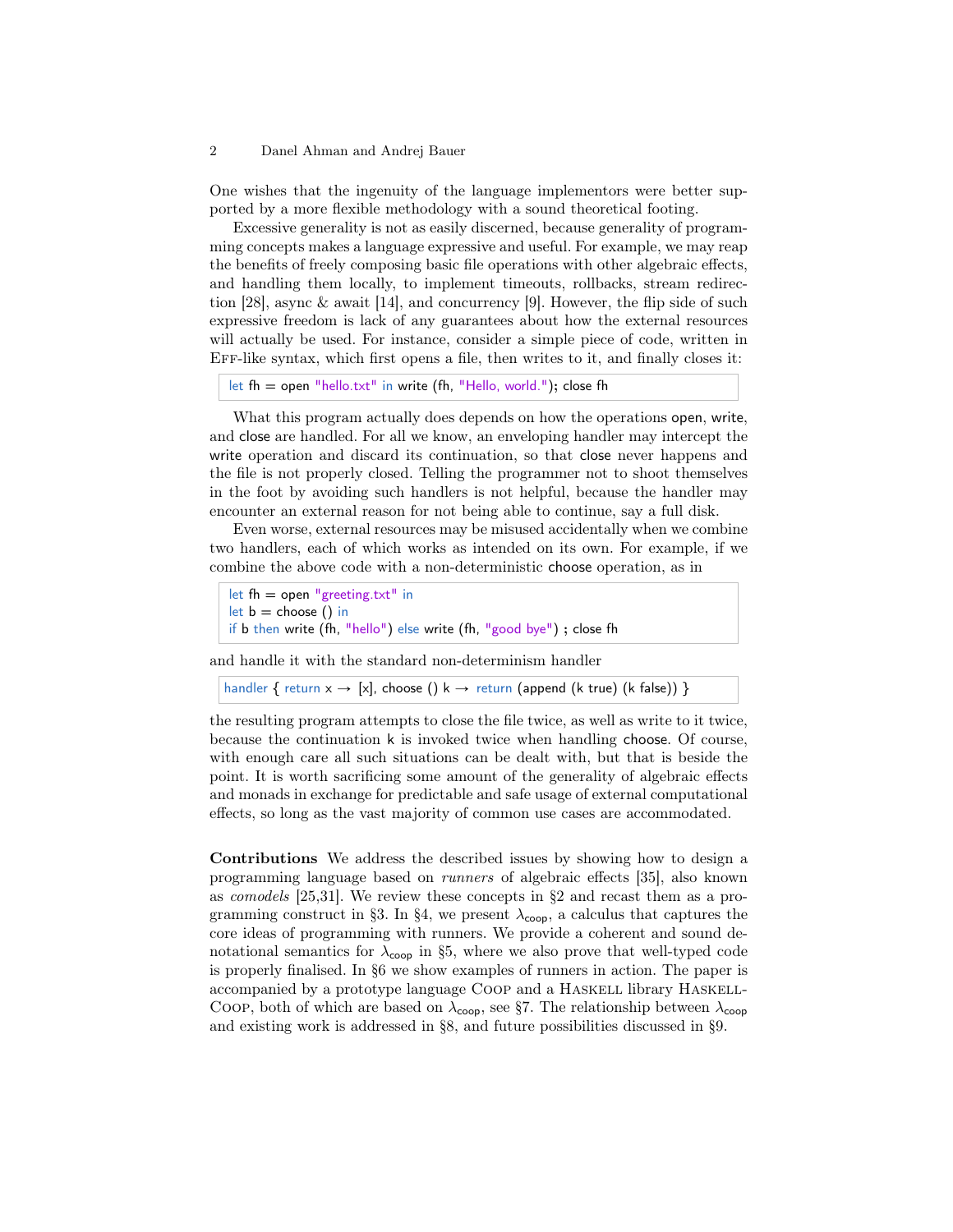Runners are modular in the sense that they can be used not only to model the top-level interaction with external environment, but programmers can nest them and use them to define their own intermediate "virtual machines". Our runners are *effectful*: they may handle operations by calling further outer operations, and raise exceptions and send signals through which exceptional conditions and runtime errors are communicated back to user programs in a safe fashion that preserves linear usage of external resources and ensures their proper finalisation.

We achieve *suitable generality* for handling of external resources by showing how runners provide implementations of algebraic operations together with a natural notion of finalisation, and a strong guarantee that in the absence of external kill signals the finalisation code is executed exactly once (Thm. [7\)](#page-20-1). We argue that for most purposes such discipline is well worth having, and giving up the arbitrariness of effect handlers is an acceptable price to pay. In fact, as will be apparent in the denotational semantics, runners are simply a restricted form of handlers, which apply the continuation at most once in a tail call position.

Runners guarantee linear usage of resources not through a linear type system or a syntactic discipline governing the application of continuations in handlers, but rather by design based on the linear state-passing technique studied by Møgelberg and Staton [\[20\]](#page-26-7). In this approach a computational resource may be implemented freely, but is guaranteed to be used linearly by the runners.

# <span id="page-2-0"></span>2 Algebraic effects, handlers, and runners

We begin with a short overview of the theory of algebraic effects and handlers, as well as runners. To keep focus on how runners give rise to a programming concept, we work naively in set theory. Nevertheless, we use category-theoretic language as appropriate, to make it clear that there are no essential obstacles to extending our work to other settings (we return to this point in [§5.1\)](#page-15-1).

## 2.1 Algebraic effects and handlers

There is by now no lack of material on the algebraic approach to structuring computational effects. For an introductory treatment we refer to [\[5\]](#page-25-3), while of course also recommend the seminal papers by Plotkin and Power [\[24,](#page-26-8)[26\]](#page-26-2). The brief summary given here only recalls the essentials and introduces notation.

An (algebraic) signature is given by a set  $\Sigma$  of operation symbols, and for each op  $\in \Sigma$  its *operation signature* op :  $A_{op} \leadsto B_{op}$ , where  $A_{op}$  and  $B_{op}$  are called the parameter and arity set. A  $\Sigma$ -structure M is given by a carrier set  $|\mathcal{M}|$ , and for each operation symbol  $op \in \Sigma$ , a map  $op_{\mathcal{M}} : A_{op} \times (B_{op} \Rightarrow |\mathcal{M}|) \rightarrow |\mathcal{M}|$ , where  $\Rightarrow$  is set exponentiation. The free  $\Sigma$ -structure Tree  $\Sigma(X)$  over a set X is the set of well-founded trees generated inductively by

- return  $x \in \text{Tree}_{\Sigma}(X)$ , for every  $x \in X$ , and
- $-$  op $(a, \kappa) \in \text{Tree}_{\Sigma}(X)$ , for every op  $\in \Sigma$ ,  $a \in A_{op}$ , and  $\kappa : B_{op} \to \text{Tree}_{\Sigma}(X)$ .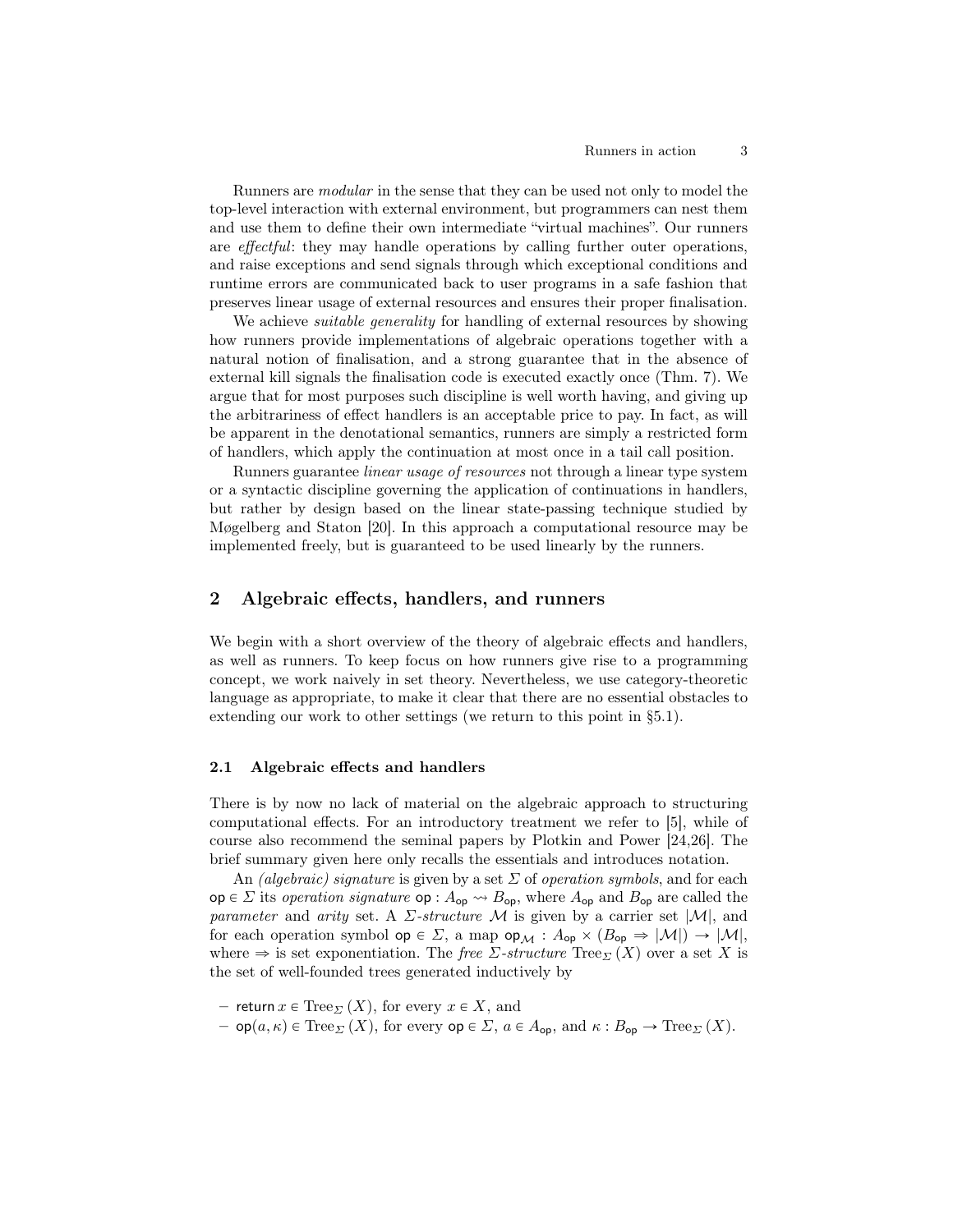We are abusing notation in a slight but standard way, by using op both as the name of an operation and a tree-forming constructor. The elements of  $\text{Tree}_{\Sigma}(X)$ are called computation trees: a leaf return x represents a pure computation returning a value x, while  $\mathsf{op}(a, \kappa)$  represents an effectful computation that calls op with parameter a and continuation  $\kappa$ , which expects a result from  $B_{op}$ .

An algebraic theory  $\mathcal{T} = (\Sigma_{\mathcal{T}}, Eq_{\mathcal{T}})$  is given by a signature  $\Sigma_{\mathcal{T}}$  and a set of equations Eq<sub>T</sub>. The equations Eq<sub>T</sub> express computational behaviour via interactions between operations, and are written in a suitable formalism, e.g., [\[28\]](#page-26-3). We explain these by way of examples, as the precise details do not matter for our purposes. Let  $\mathbb{0} = \{\}\$  be the empty set and  $\mathbb{1} = \{\star\}$  a chosen singleton set.

<span id="page-3-0"></span>Example 1. Given a set C of possible states, the theory of  $C$ -valued state has two operations, whose somewhat unusual naming will become clear later on,

getenv :  $\mathbb{1} \rightsquigarrow C$ , setenv :  $C \rightsquigarrow \mathbb{1}$ 

and the equations (where we elided appearances of  $\star$ ):

$$
\begin{aligned} \text{getenv}(\lambda c.\,\text{setenv}(c,\kappa))&=\kappa,\qquad \text{setenv}(c,\text{getenv}\,\kappa)=\text{setenv}(c,\kappa\,c),\\ &\text{setenv}(c,\text{setenv}(c',\kappa))=\text{setenv}(c',\kappa). \end{aligned}
$$

For example, the second equation states that reading state right after setting it to c gives precisely c. The third equation states that setenv overwrites the state.

<span id="page-3-1"></span>*Example 2.* Given a set of exceptions  $E$ , the algebraic theory of  $E$ -many exceptions is given by a single operation raise :  $E \rightsquigarrow 0$ , and no equations.

A T-model, also called a T-algebra, is a  $\Sigma_{\tau}$ -structure which satisfies the equations in Eq<sub>T</sub>. The *free* T-model over a set X is constructed as the quotient

$$
Free_{\mathcal{T}}(X) = Tree_{\Sigma_{\mathcal{T}}}(X) / \sim
$$

by the  $\Sigma_{\mathcal{T}}$ -congruence  $\sim$  generated by Eq<sub>T</sub>. Each op  $\in \Sigma_{\mathcal{T}}$  is interpreted in the free model as the map  $(a, \kappa) \mapsto [\text{op}(a, \kappa)],$  where  $[-]$  is the ~-equivalence class.

Free  $\tau$  (-) is the functor part of a monad on sets, whose unit at a set X is

$$
X \xrightarrow{\text{return}} \text{Tree}_{\Sigma_{\mathcal{T}}}(X) \xrightarrow{\begin{bmatrix} - \end{bmatrix} \text{Free}_{\mathcal{T}}(X).
$$

The Kleisli extension for this monad is then the operation which lifts any map  $f: X \to \text{Tree}_{\Sigma_{\mathcal{T}}}(Y)$  to the map  $f^{\dagger}$ : Free $_{\Sigma_{\mathcal{T}}}(X) \to \text{Free}_{\Sigma_{\mathcal{T}}}(Y)$ , given by

$$
f^{\dagger} \left[ \text{return } x \right] \stackrel{\text{def}}{=} f \, x, \qquad f^{\dagger} \left[ \text{op}(a, \kappa) \right] \stackrel{\text{def}}{=} \left[ \text{op}(a, f^{\dagger} \circ \kappa) \right].
$$

That is,  $f^{\dagger}$  traverses a computation tree and replaces each leaf return x with f x.

The preceding construction of free models and the monad may be retrofitted to an algebraic signature  $\Sigma$ , if we construe  $\Sigma$  as an algebraic theory with no equations. In this case  $\sim$  is just equality, and so we may omit the quotient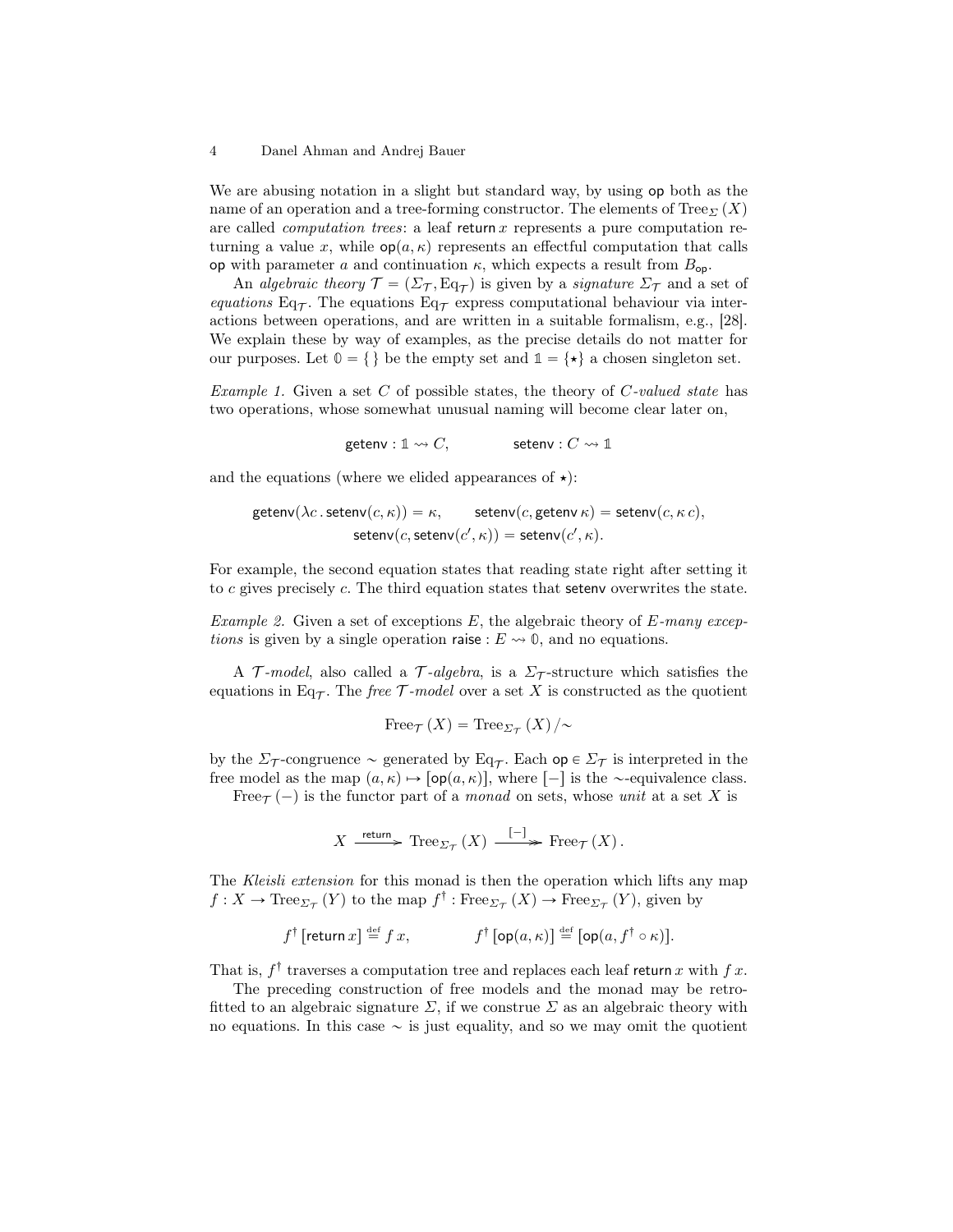and the pesky equivalence classes. Thus the carrier of the free  $\Sigma$ -model is the set of well-founded trees  $\text{Tree}_{\Sigma}(X)$ , with the evident monad structure.

A fundamental insight of Plotkin and Power [\[24,](#page-26-8)[26\]](#page-26-2) was that many computational effects may be adequately described by algebraic theories, with the elements of free models corresponding to effectful computations. For example, the monads induced by the theories from [Examples 1](#page-3-0) and [2](#page-3-1) are respectively isomorphic to the usual *state monad*  $\text{St}_C X \stackrel{\text{def}}{=} (C \Rightarrow X \times C)$  and the *exceptions* monad  $\mathsf{Exc}_E X \stackrel{\text{def}}{=} X + E.$ 

Plotkin and Pretnar [\[30,](#page-26-9)[28\]](#page-26-3) further observed that the universal property of free models may be used to model a programming concept known as handlers. Given a T-model M and a map  $f: X \to |M|$ , the universal property of the free  $\mathcal{T}$ -model gives us a unique  $\mathcal{T}$ -homomorphism  $f^{\ddagger}$ : Free $\tau(X) \to |\mathcal{M}|$  satisfying

 $f^{\ddagger}$  [return  $x$ ] = f x,  $f^{\ddagger}$  [op $(a,\kappa)$ ] = op $_{\mathcal{M}}(a,f^{\ddagger} \circ \kappa)$ .

A handler for a theory  $\mathcal T$  in a language such as EFF amounts to a model  $\mathcal M$ whose carrier  $|\mathcal{M}|$  is the carrier Free $\tau$  (Y) of the free model for some other theory  $\mathcal{T}'$ , while the associated handling construct is the induced  $\mathcal{T}$ -homomorphism Free  $\tau(X) \to \text{Free}_{\tau'}(Y)$ . Thus handling transforms computations with effects T to computations with effects  $\mathcal{T}'$ . There is however no restriction on how a handler implements an operation, in particular, it may use its continuation in an arbitrary fashion. We shall put the universal property of free models to good use as well, while making sure that the continuations are always used affinely.

#### 2.2 Runners

Much like monads, handlers are useful for simulating computational effects, because they allow us to transform  $\mathcal T$ -computations to  $\mathcal T'$ -computations. However, eventually there has to be a "top level" where such transformations cease and actual computational effects happen. For these we need another concept, known as runners [\[35\]](#page-27-1). Runners are equivalent to the concept of comodels [\[25,](#page-26-5)[31\]](#page-26-6), which are "just models in the opposite category", although one has to apply the motto correctly by using powers and co-powers where seemingly exponentials and products would do. Without getting into the intricacies, let us spell out the definition.

**Definition 1.** A runner  $\mathcal{R}$  for a signature  $\Sigma$  is given by a carrier set  $|\mathcal{R}|$  together with, for each  $op \in \Sigma$ , a co-operation  $\overline{op}_R : A_{op} \to (|\mathcal{R}| \Rightarrow B_{op} \times |\mathcal{R}|)$ .

Runners are usually defined to have co-operations in the equivalent uncurried form  $\overline{\mathsf{op}}_{\mathcal{R}} : A_{\mathsf{op}} \times |\mathcal{R}| \to B_{\mathsf{op}} \times |\mathcal{R}|$ , but that is less convenient for our purposes.

Runners may be defined more generally for theories  $\mathcal{T}$ , rather than just signatures, by requiring that the co-operations satisfy Eq<sub>T</sub>. We shall have no use for these, although we expect no obstacles in incorporating them into our work.

A runner tells us what to do when an effectful computation reaches the top-level runtime environment. Think of  $|\mathcal{R}|$  as the set of configurations of the runtime environment. Given the current configuration  $c \in |\mathcal{R}|$ , the operation  $op(a, \kappa)$  is executed as the corresponding co-operation  $\overline{op}_R a c$  whose result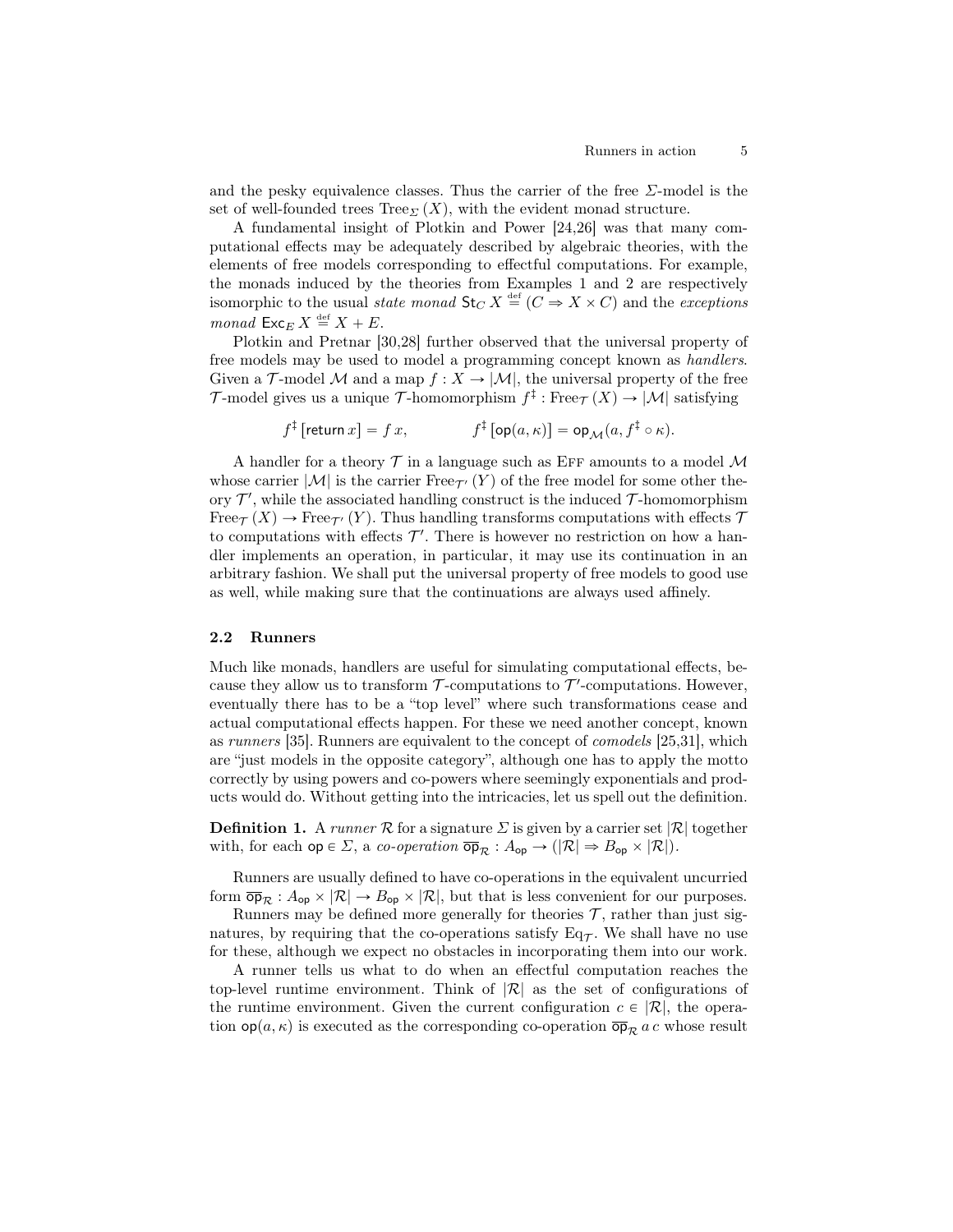$(b, c') \in B_{op} \times |\mathcal{R}|$  gives the result of the operation b and the next runtime configuration c'. The continuation  $\kappa b$  then proceeds in runtime configuration c'.

It is not too difficult to turn this idea into a mathematical model. For any X, the co-operations induce a *Σ*-structure M with  $|M| \stackrel{\text{def}}{=} \mathsf{St}_{|\mathcal{R}|}X = (|\mathcal{R}| \Rightarrow$  $X \times |\mathcal{R}|$  and operations  $op_\mathcal{M}: A_{op} \times (B_{op} \Rightarrow St_{|\mathcal{R}|}X) \rightarrow St_{|\mathcal{R}|}X$  given by

$$
\mathsf{op}_{\mathcal{M}}(a,\kappa) \stackrel{\text{def}}{=} \lambda c \cdot \kappa \left( \pi_1(\overline{\mathsf{op}}_{\mathcal{R}} a c) \right) \left( \pi_2(\overline{\mathsf{op}}_{\mathcal{R}} a c) \right).
$$

We may then use the universal property of the free  $\Sigma$ -model to obtain a  $\Sigma$ homomorphism  $r_X : \text{Tree}_{\Sigma}(X) \to \text{St}_{|\mathcal{R}|}X$  satisfying the equations

$$
r_X(\text{return } x) = \lambda c \cdot (x, c),
$$
  
 $r_X(\text{op}(a, \kappa)) = \text{op}_\mathcal{M}(a, r_X \circ \kappa).$ 

The map  $r_X$  precisely captures the idea that a runner runs computations by transforming (static) computation trees into state-passing maps. Note how in the above definition of  $op_{\mathcal{M}}$ , the continuation  $\kappa$  is used in a controlled way, as it appears precisely once as the head of the outermost application. In terms of programming, this corresponds to linear use in a tail-call position.

Runners are less ad-hoc than they may seem. First, notice that  $op_{\mathcal{M}}$  is just the composition of the co-operation  $\overline{\mathsf{op}}_{\mathcal{R}}$  with the state monad's Kleisli extension of the continuation  $\kappa$ , and so is the standard way of turning *generic effects* into  $\Sigma$ -structures [\[29\]](#page-26-10). Second, the map  $r_X$  is the component at X of a monad morphism  $r: \text{Tree}_{\Sigma}(-) \rightarrow \text{St}_{|\mathcal{R}|}.$  Møgelberg & Staton [\[20\]](#page-26-7), as well as Uustalu [\[35\]](#page-27-1), showed that the passage from a runner  $R$  to the corresponding monad morphism r forms a one-to-one correspondence between the former and the latter.

As defined, runners are too restrictive a model of top-level computation, because the only effect available to co-operations is state, but in practice the runtime environment may also signal errors and perform other effects, by calling its own runtime environment. We are lead to the following generalisation.

**Definition 2.** For a signature  $\Sigma$  and monad T, a T-runner R for  $\Sigma$ , or just an effectful runner, is given by, for each  $op \in \Sigma$ , a co-operation  $\overline{op}_R : A_{op} \to TB_{op}$ .

The correspondence between runners and monad morphisms still holds.

<span id="page-5-0"></span>**Proposition 3.** For a signature  $\Sigma$  and a monad  $T$ , the monad morphisms Tree<sub> $\Sigma$ </sub> (-)  $\rightarrow$  T are in one-to-one correspondence with T-runners for  $\Sigma$ .

Proof. This is an easy generalisation of the correspondence for ordinary runners. Let us fix a signature  $\Sigma$ , and a monad T with unit  $\eta$  and Kleisli extension  $-\dot{z}$ .

Let  $\mathcal R$  be a T-runner for  $\Sigma$ . For any set X,  $\mathcal R$  induces a  $\Sigma$ -structure M with  $|\mathcal{M}| \stackrel{\text{def}}{=} TX$  and  $\mathsf{op}_{\mathcal{M}}: A_{\mathsf{op}} \times (B_{\mathsf{op}} \Rightarrow TX) \to TX$  defined as  $\mathsf{op}_{\mathcal{M}}(a, \kappa) \stackrel{\text{def}}{=}$  $\kappa^\dagger(\overline{{\sf op}}_R a)$ . As before, the universal property of the free model  ${\rm Tree}_\varSigma\left(X\right)$  provides a unique  $\Sigma$ -homomorphism  $r_X : \text{Tree}_{\Sigma}(X) \to TX$ , satisfying the equations

$$
r_X(\text{return } x) = \eta_X(x),
$$
  
 $r_X(\text{op}(a, \kappa)) = \text{op}_\mathcal{M}(a, r_X \circ \kappa).$ 

The maps  $r_X$  collectively give us the desired monad morphism r induced by  $\mathcal{R}$ .

Conversely, given a monad morphism  $\theta$ : Tree $\Gamma$  (-)  $\rightarrow$  T, we may recover a Trunner  $\mathcal R$  for  $\varSigma$  by defining the co-operations as  $\overline{\mathsf{op}}_{\mathcal R} a \stackrel{\scriptscriptstyle\rm def}{=} \theta_{B_{\mathsf{op}}}(\mathsf{op}(a,\lambda b\,\mathsf{return}\, b)).$ It is not hard to check that we have described a one-to-one correspondence.  $\Box$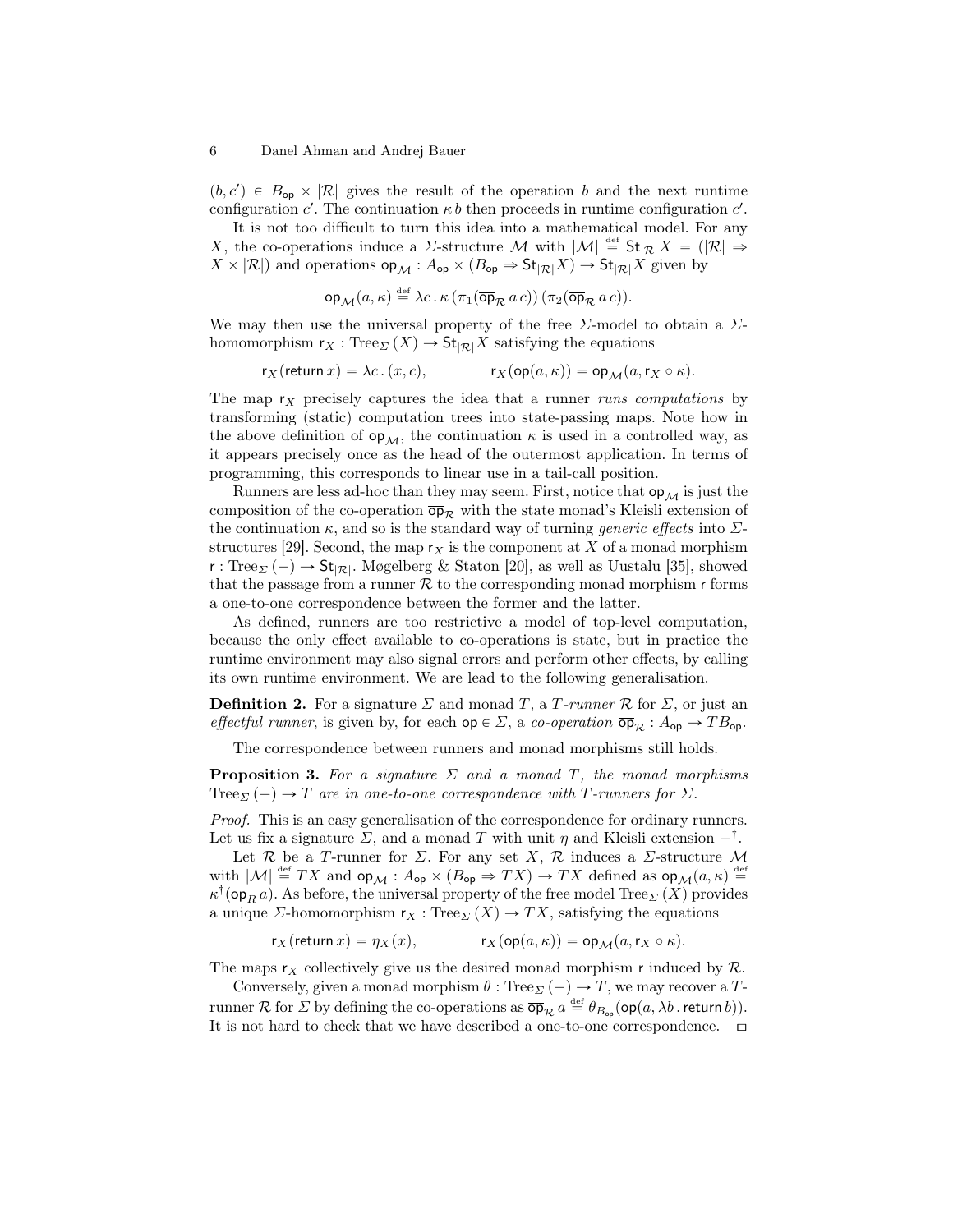# <span id="page-6-0"></span>3 Programming with runners

If ordinary runners are not general enough, the effectful ones are too general: they are not combined easily, and they lack a clear notion of resource management. In this section, we engineer more specific monads whose associated runners can be turned into a bona fide programming concept.

## <span id="page-6-2"></span>3.1 The user and kernel monads

Effectful source code running inside a runtime environment is just one example of a more general phenomenon in which effectful computations are enveloped by a layer that provides a supervised access to external resources: a user process is controlled by a kernel, a web page by a browser, an operating system by hardware, or a virtual machine, etc. We shall adopt the parlance of software systems, and refer to the two layers generically as the user and kernel code. Since the two kinds of code need not, and will not, use same effects, each will be described by its own algebraic theory and compute in its own monad.

We first address the kernel theory. Specifically, we look for an algebraic theory such that effectful runners for the induced monad satisfy the following desiderata:

- 1. Runners support management and controlled finalisation of resources.
- 2. Runners may use further external resources.
- 3. Runners may signal failure caused by unavoidable circumstances.

The totality of external resources available to user code appears as a stateful external environment, even though it has no direct access to it. Thus, kernel computations should carry state. We achieve this by incorporating into the kernel theory the operations getenv and setenv, and equations for state from [Example 1.](#page-3-0)

Apart from managing state, kernel code should have access to further effects, which may be true external effects, or some outer layer of runners. In either case, we should allow the kernel code to call operations from a given signature  $\Sigma$ .

Because kernel computations ought to be able to signal failure, we should include an exception mechanism. In practice, many programming languages and systems have two flavours of exceptions, variously called recoverable and fatal, checked and unchecked, exceptions and errors, etc. One kind, which we call just exceptions, is raised by kernel code when a situation requires special attention by user code. The other kind, which we call signals, indicates an unrecoverable condition that prevents normal execution of user code. These correspond precisely to the two standard ways of combining exceptions with state, namely the coproduct and the tensor of algebraic theories [\[11\]](#page-25-4). The coproduct simply adjoins exceptions raise :  $E \rightarrow 0$  from [Example 2](#page-3-1) to the theory of state, while the tensor extends the theory of state with signals kill :  $S \rightarrow \mathbb{0}$ , together with equations

<span id="page-6-1"></span>
$$
\text{getenv}(\lambda c. \text{kill } s) = \text{kill } s, \qquad \text{setenv}(c, \text{kill } s) = \text{kill } s. \tag{1}
$$

These equations say that a signal discards state, which makes it unrecoverable.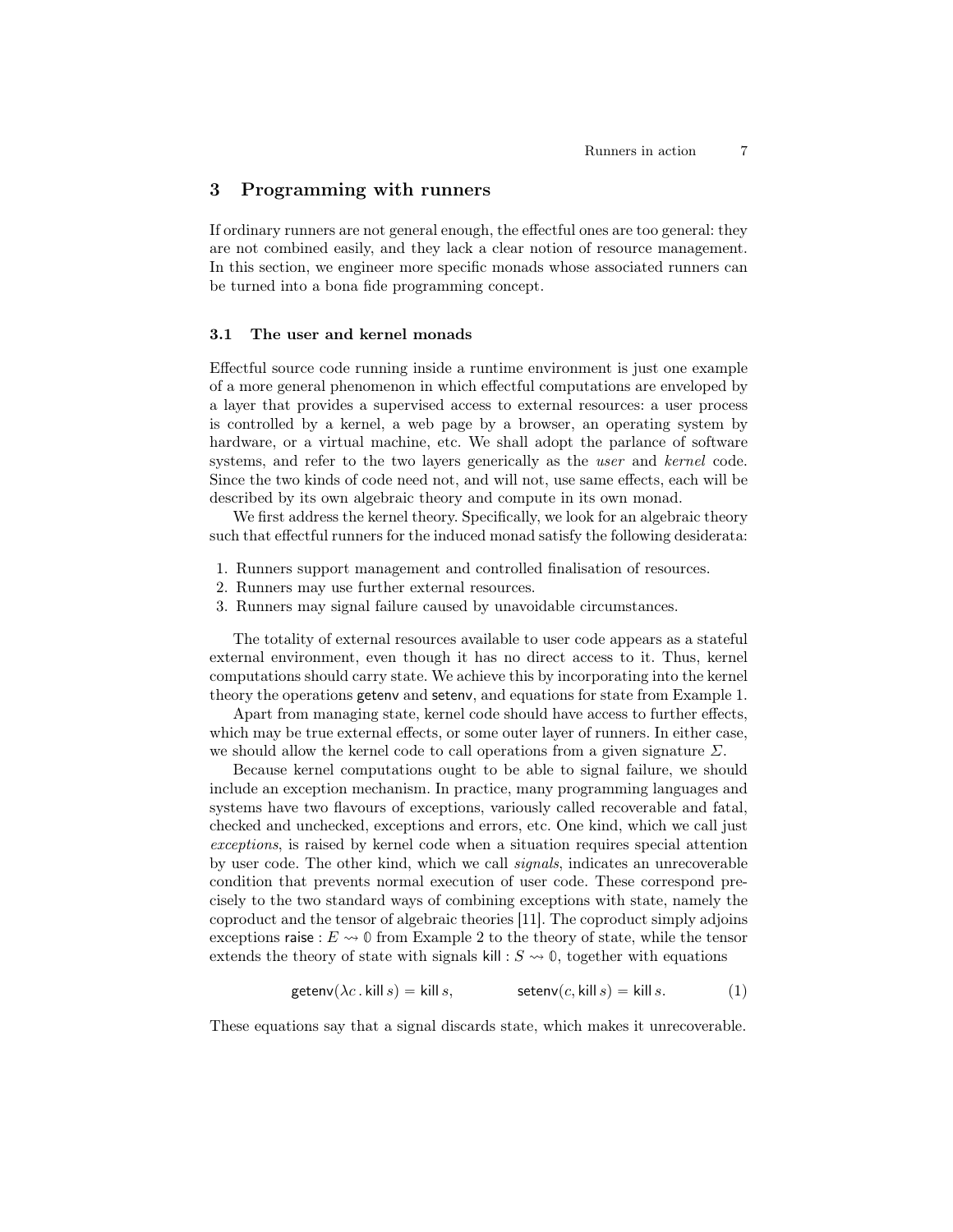To summarise, the kernel theory  $\mathcal{K}_{\Sigma,E,S,C}$  contains operations from a signature  $\Sigma$ , as well as state operations getenv :  $\mathbb{1} \rightsquigarrow C$ , setenv :  $C \rightsquigarrow \mathbb{1}$ , exceptions raise :  $E \rightsquigarrow 0$ , and signals kill :  $S \rightsquigarrow 0$ , with equations for state from [Example 1,](#page-3-0) equations [\(1\)](#page-6-1) relating state and signals, and for each operation  $op \in \Sigma$ , equations

getenv(
$$
\lambda c
$$
. op( $a, \kappa c$ )) = op( $a, \lambda b$ . getenv( $\lambda c$ .  $\kappa c b$ )),  
setenv( $c$ , op( $a, \kappa$ )) = op( $a, \lambda b$ . setenv( $c, \kappa b$ )),

expressing that external operations do not interact with kernel state. It is not difficult to see that  $\mathcal{K}_{\Sigma,E,S,C}$  induces, up to isomorphism, the kernel monad

 $\mathsf{K}_{\Sigma,E,S,C} X \stackrel{\text{def}}{=} C \Rightarrow \text{Tree}_{\Sigma} ((X + E) \times C) + S).$ 

How about user code? It can of course call operations from a signature  $\Sigma$ (not necessarily the same as the kernel code), and because we intend it to handle exceptions, it might as well have the ability to raise them. However, user code knows nothing about signals and kernel state. Thus, we choose the user theory  $\mathcal{U}_{\Sigma,E}$  to be the algebraic theory with operations  $\Sigma$ , exceptions raise :  $E \rightsquigarrow 0$ , and no equations. This theory induces the user monad  $\bigcup_{\Sigma,E} X \stackrel{\text{def}}{=} \text{Tree}_{\Sigma}(X + E)$ .

## <span id="page-7-1"></span>3.2 Runners as a programming construct

In this section, we turn the ideas presented so far into programming constructs. We strive for a realistic result, but when faced with several design options, we prefer simplicity and semantic clarity. We focus here on translating the central concepts, and postpone various details to [§4,](#page-9-0) where we present a full calculus.

We codify the idea of user and kernel computations by having syntactic categories for each of them, as well as one for values. We use letters  $M$ ,  $N$  to indicate user computations,  $K, L$  for kernel computations, and  $V, W$  for values.

User and kernel code raise exceptions with operation raise, and catch them with exception handlers based on Benton and Kennedy's exceptional syntax [\[7\]](#page-25-5),

try M with {return 
$$
x \mapsto N, \ldots
$$
, raise  $e \mapsto N_e, \ldots$ },

and analogously for kernel code. The familiar binding construct let  $x = M$  in N is simply shorthand for try M with {return  $x \mapsto N, \ldots$ , raise  $e \mapsto$  raise  $e, \ldots$ }.

As a programming concept, a runner  $R$  takes the form

$$
\{(\text{op } x \mapsto K_{\text{op}})_{\text{op}} \in \Sigma\}_C,
$$

where each  $K_{op}$  is a kernel computation, with the variable x bound, so that each clause  $\mathsf{op}\,x \mapsto K_{\mathsf{op}}$  determines a co-operation for the kernel monad. The subscript C indicates the type of the state used by the kernel computations  $K_{op}$ .

The corresponding elimination form is a handling-like construct

<span id="page-7-0"></span>using 
$$
R \tQ V
$$
 run  $M$  finally  $F$ , 
$$
\tag{2}
$$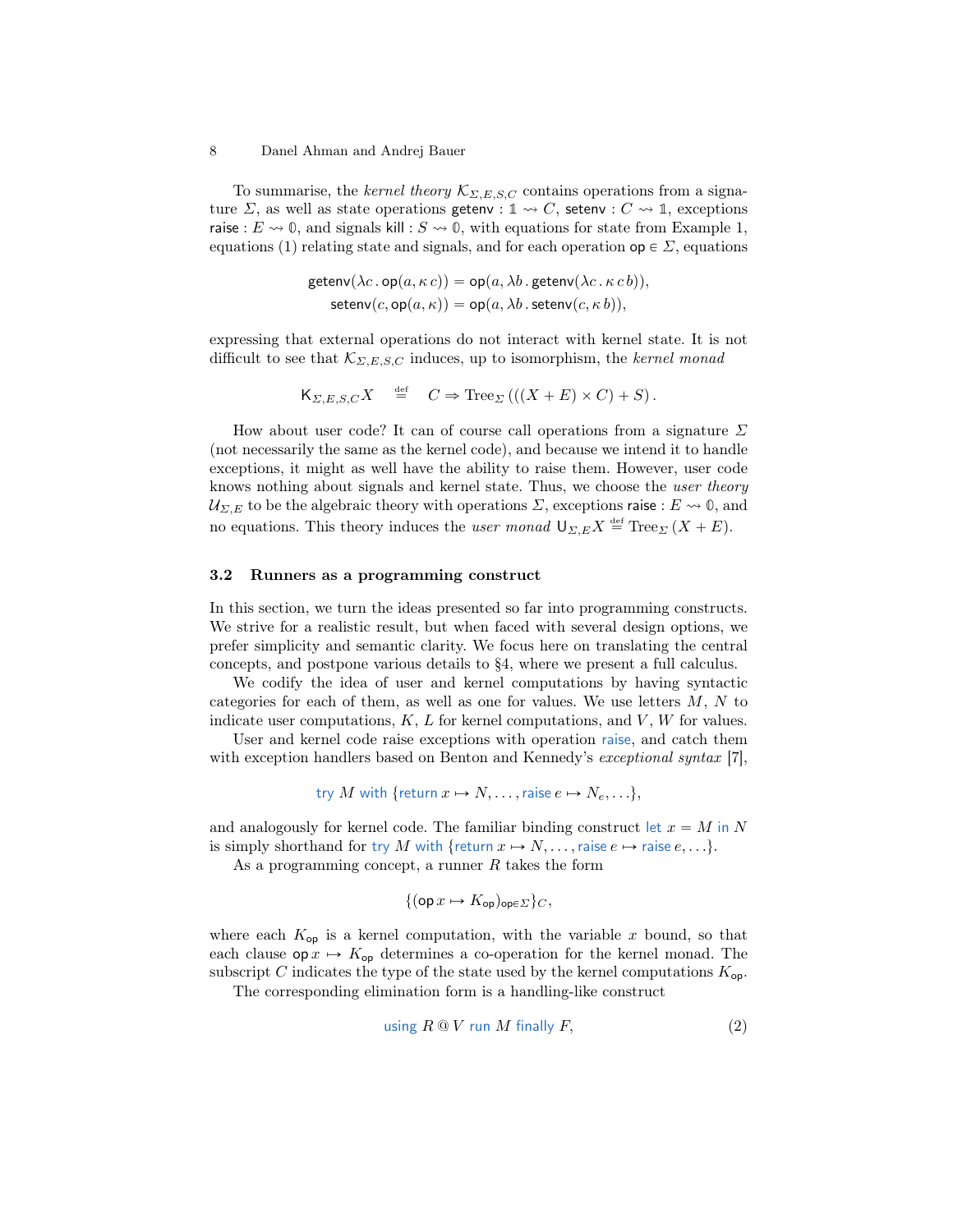which uses the co-operations of runner  $R$  "at" initial kernel state V to run user code  $M$ , and finalises its return value, exceptions, and signals with  $F$ , see [\(3\)](#page-8-0) below. When user code  $M$  calls an operation op, the enveloping run construct runs the corresponding co-operation  $K_{op}$  of R. While doing so,  $K_{op}$  might raise exceptions. But not every exception makes sense for every operation, and so we assign to each operation op a set of exceptions  $E_{op}$  which the co-operations implementing it may raise, by augmenting its operation signature with  $E_{\rm op}$ , as

$$
\text{op}: A_{\text{op}} \leadsto B_{\text{op}}! E_{\text{op}}.
$$

An exception raised by the co-operation  $K_{op}$  propagates back to the operation call in the user code. Therefore, an operation call should have not only a continuation x. M receiving a result, but also continuations  $N_e$ , one for each  $e \in E_{op}$ ,

$$
\mathsf{op}(V,(x,M),(N_e)_{e\in E_{\mathsf{op}}}).
$$

If the co-operations returns a value  $b \in B_{op}$ , the execution proceeds as  $M[b/x]$ , and as  $N_e$  if the co-operation raises an exception  $e \in E_{op}$ . Of course, the programmer would only ever be told about the generic versions of operations [\[29\]](#page-26-10), written  $op V$ , which pass on return values and re-raise exceptions.

One can pass exceptions back to operation calls also in a language with handlers, such as EFF, by changing the signatures of operations to  $A_{op} \leadsto B_{op} + E_{op}$ , and implementing the exception mechanism by hand, so that every operation call is followed by a case distinction on  $B_{op} + E_{op}$ . One is reminded of how operating system calls communicate errors back to user code as exceptional values.

A co-operation  $K_{op}$  may also send a signal, in which case the rest of the user code M is skipped and the control proceeds directly to the corresponding case of the finalisation part  $F$  of the run construct  $(2)$ , whose syntactic form is

<span id="page-8-0"></span>
$$
\{\text{return } x \t\circledcirc c \mapsto N, \dots, \text{raise } e \t\circledcirc c \mapsto N_e, \dots, \text{kill } s \mapsto N_s, \dots\}.\tag{3}
$$

Specifically, if M returns a value  $v$ , then N is evaluated with x bound to  $v$  and  $c$ to the final kernel state; if  $M$  raises an exception  $e$  (either directly or indirectly via a co-operation of  $R$ ), then  $N_e$  is executed, again with c bound to the final kernel state; and if a co-operation of R sends a signal s, then  $N_s$  is executed.

<span id="page-8-1"></span>*Example 4.* In anticipation of setting up the complete calculus we show how one can work with files. The language implementors can provide an operation open which opens a file for writing and returns its file handle, an operation close which closes a file handle, and a runner fileIO that implements writing. Let us further suppose that fileIO may raise an exception QuotaExceeded if a write exceeds the user disk quota, and send a signal IOError if an unrecoverable external error occurs. The following code illustrates how to guarantee proper closing of the file:

using fileIO @ (open "hello.txt") run write "Hello, world." finally { return  $x \circledcirc$  fh  $\rightarrow$  close fh, raise QuotaExceeded  $\mathbb{Q}$  fh  $\rightarrow$  close fh, kill IOError  $\rightarrow$  return () }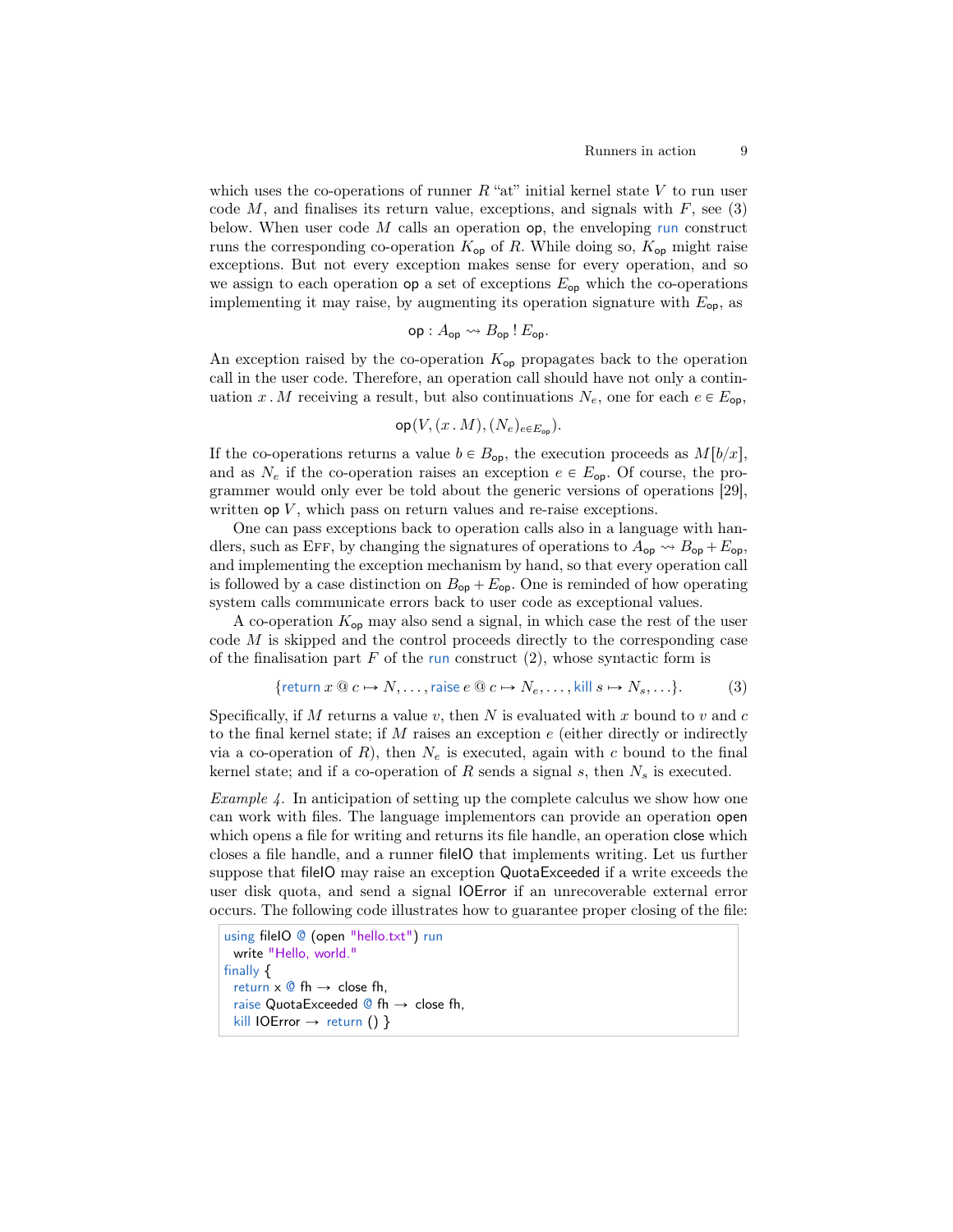Notice that the user code does not have direct access to the file handle. Instead, the runner holds it in its state, where it is available to the co-operation that implements write. The finalisation block gets access to the file handle upon successful completion and raised exception, so it can close the file, but when a signal happens the finalisation cannot close the file, nor should it attempt so.

We also mention that the code "cheats" by placing the call to open in a position where a value is expected. We should have let-bound the file handle returned by open outside the run construct, which would make it clear that opening the file happens before this construct (and that open is not handled by the finalisation), but would also expose the file handle. Since the programmer cannot be bothered to strictly distinguish values and computations, and there are advantages to keeping the file handle inaccessible, a realistic language should accept the above code and hoist the computations in value positions automatically.

# <span id="page-9-0"></span>4 A calculus for programming with runners

Inspired by the semantic notion of runners and the ideas of the previous section, we now present a calculus for programming with co-operations and runners, called  $\lambda_{\text{coop}}$ . It is a low-level fine-grain call-by-value calculus [\[17\]](#page-26-11), and as such could inspire an intermediate language that a high-level language is compiled to.

#### <span id="page-9-1"></span>4.1 Types

The types of  $\lambda_{\rm{coop}}$  are shown in [Fig. 1.](#page-10-0) The ground types contain base types, and are closed under finite sums and products. These are used in operation signatures and as types of kernel state. (Allowing arbitrary types in either of these entail substantial complications that can be dealt with but are tangential to our goals.) Ground types can also come with corresponding constant symbols f, each associated with a fixed *constant signature*  $f: (A_1, \ldots, A_n) \to B$ .

We assume a supply of operation symbols  $\mathcal{O}$ , exception names  $\mathcal{E}$ , and signal names S. Each operation symbol  $op \in \mathcal{O}$  is equipped with an *operation signature*  $A_{\text{op}} \leadsto B_{\text{op}}$ !  $E_{\text{op}}$ , which specifies its parameter type  $A_{\text{op}}$  and arity type  $B_{\text{op}}$ , and the exceptions  $E_{op}$  that the corresponding co-operations may raise in runners.

The value types extend ground types with two function types, and a type of runners. The user function type  $X \to Y$  !  $(\Sigma, E)$  classifies functions taking arguments of type  $X$  to computations classified by the user (computation) type  $Y! (\Sigma, E)$ , i.e., those that return values of type Y, and may call operations  $\Sigma$  and raise exceptions E. Similarly, the kernel function type  $X \rightarrow$  $Y \nleq (\Sigma, E, S, C)$  classifies functions taking arguments of type X to computations classified by the kernel (computation) type  $Y_{\mathcal{L}}(\Sigma, E, S, C)$ , i.e., those that return values of type Y, and may call operations  $\Sigma$ , raise exceptions E, send signals  $S$ , and use state of type  $C$ . We note that these ingredients for user and kernel types correspond precisely to the parameters of the user monad  $\mathsf{U}_{\Sigma,E}$  and the kernel monad  $\mathsf{K}_{\Sigma,E,S,C}$  from [§3.1.](#page-6-2) Finally, the *runner type*  $\Sigma \Rightarrow (\Sigma', S, C)$ classifies runners that implement co-operations for the operations  $\Sigma$  as kernel computations which use operations  $\Sigma'$ , send signals S, and use state of type C.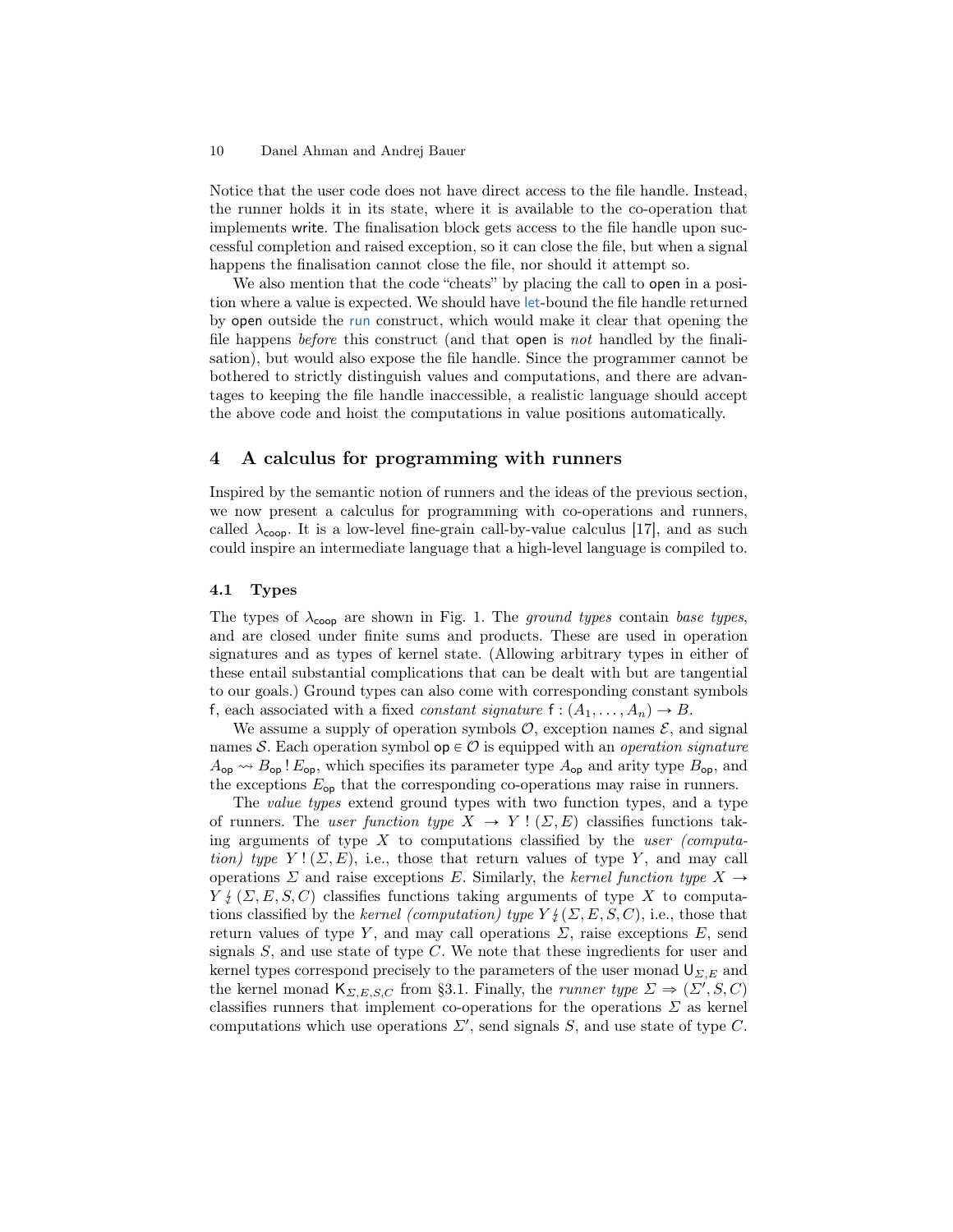Ground type  $A, B, C ::= \mathbf{b}$  base type unit type **e** ⊔nit empty type  $|$  empty product type  $\mid A \times B$  $\begin{array}{ccc} \mid & A + B \end{array}$  sum type Constant signature:  $f : (A_1, \ldots, A_n) \to B$ Signature  $\Sigma$  ::= { $\mathsf{op}_1, \mathsf{op}_2, \ldots, \mathsf{op}_n$ }  $\subset \mathcal{O}$ Exception set  $E ::= \{e_1, e_2, \ldots, e_n\} \subset \mathcal{E}$ Signal set  $S ::= \{s_1, s_2, \ldots, s_n\} \subset S$ Operation signature:  $op : A_{op} \leadsto B_{op} : E_{op}$ Value type  $X, Y, Z ::= A$  ground type product type  $\mid X \times Y$  $\begin{array}{ccc} \mid & X + Y \end{array}$  sum type user function type  $\mid X \rightarrow Y!U$ kernel function type  $\mid X \rightarrow Y \frac{1}{2} \mathcal{K}$  $\overline{\mathcal{L}} \Rightarrow (\mathcal{L}'$ runner type User (computation) type:  $X!U$  where  $U = (\Sigma, E)$ Kernel (computation) type:  $X \notin \mathcal{K}$  where  $\mathcal{K} = (\Sigma, E, S, C)$ 

<span id="page-10-0"></span>Fig. 1. The types of  $\lambda_{\text{coop}}$ .

#### 4.2 Values and computations

The syntax of terms is shown in [Fig. 2.](#page-11-0) The usual fine-grain call-by-value stratification of terms into pure values and effectful computations is present, except that we further distinguish between user and kernel computations.

Values Among the values are variables, constants for ground types, and constructors for sums and products. There are two kinds of functions, for abstracting over user and over kernel computations. A runner is a value of the form

$$
\{(\text{op } x \mapsto K_{\text{op}})_{\text{op}} \in \Sigma\}_C.
$$

It implements co-operations for operations  $\infty$  as kernel computations  $K_{op}$ , with x bound in  $K_{op}$ . The type annotation C specifies the type of the state that  $K_{op}$ use. Note that  $C$  is a ground type, a restriction that allows us to define a naive set-theoretic semantics. We sometimes omit type annotations in code snippets.

User and kernel computations The user and kernel computations both have pure computations, function application, exception raising and handling, stan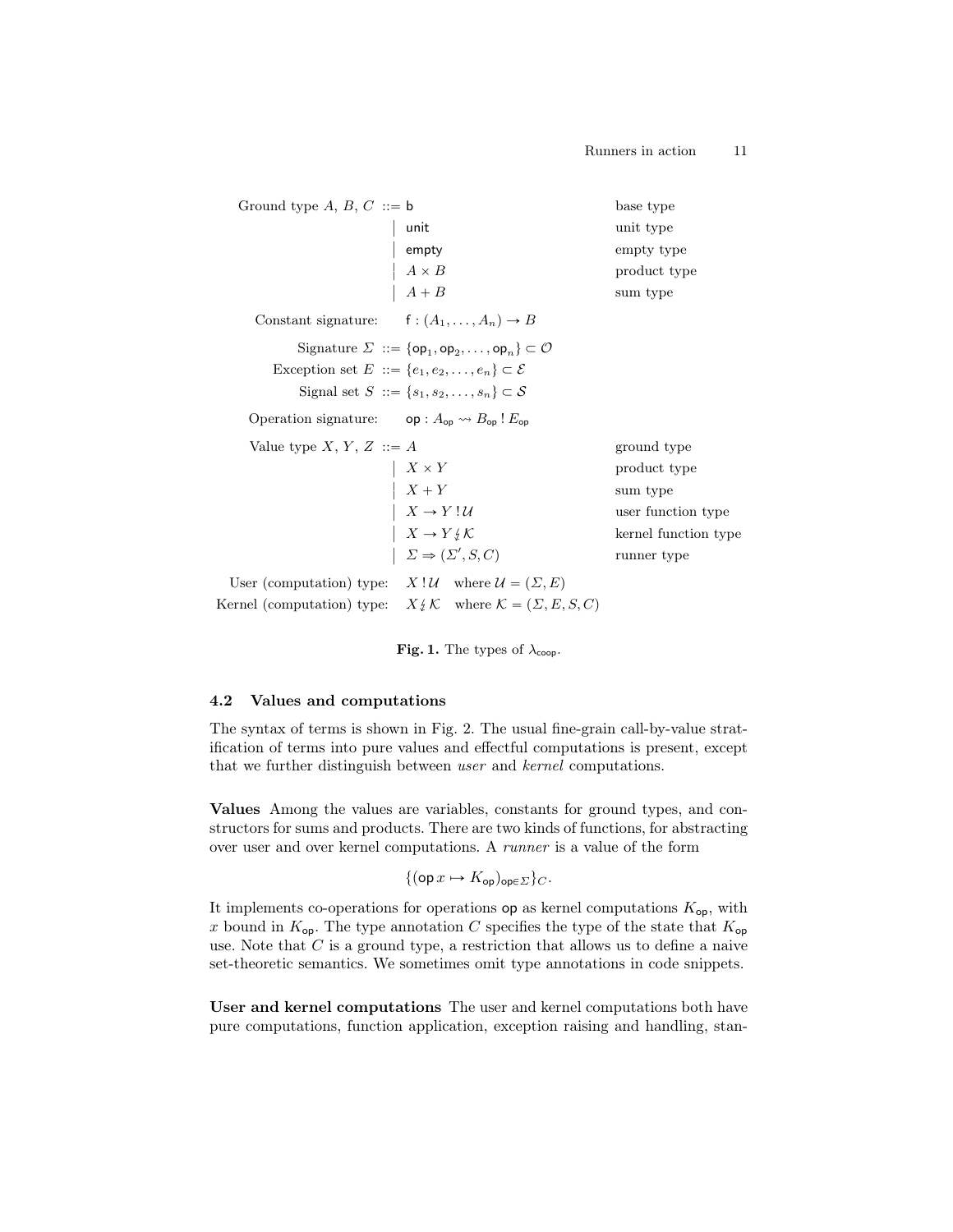Values

 $V, W \; ::= x$  variable ˇ ˇ  $\it ground$  constant ˇ  $\begin{pmatrix} 0 & 0 \\ 0 & 0 \end{pmatrix}$  unit  $\left(\begin{array}{cc} V,W \end{array}\right)$  pair  $\int$  inl<sub>X,Y</sub> V ˇ ˇ  $\operatorname{injection}$ ˇ  $\mathfrak{f}$  fun  $(x : X) \mapsto M$  user function  $\text{rank}(x : X) \mapsto K$  kernel function  $\{(\mathsf{op}\,x \mapsto K_{\mathsf{op}})_{\mathsf{op}\in \Sigma}\}_C$  runner

## User computations

| $M, N$ ::= return $V$                                                      | value                 |
|----------------------------------------------------------------------------|-----------------------|
| V W                                                                        | application           |
| try M with {return $x \mapsto N$ , (raise $e \mapsto N_e$ ) $_{e \in E}$ } | exception handler     |
| match V with $\{(x, y) \mapsto M\}$                                        | product elimination   |
| match V with $\{x\}$                                                       | empty elimination     |
| match V with $\{\text{inl } x \mapsto M, \text{inr } y \mapsto N\}$        | sum elimination       |
| $op_X(V, (x, M), (N_e)_{e \in E_{op}})$                                    | operation call        |
| raise $x e$                                                                | raise exception       |
| using $V @ W$ run M finally F                                              | running user code     |
|                                                                            | switch to kernel mode |

 $F$  ::= {return  $x @ c \mapsto N$ , (raise  $e @ c \mapsto N_e)_{e \in E}$ , (kill  $s \mapsto N_s$ ) $_{s \in S}$ }

## Kernel computations

| $K,L \ ::=\mathsf{return}_C\, V$                                            | value               |
|-----------------------------------------------------------------------------|---------------------|
| V W                                                                         | application         |
| try K with {return $x \mapsto L$ , (raise $e \mapsto L_e$ ) $_{e \in E}$ }  | exception handler   |
| match V with $\{(x, y) \mapsto K\}$                                         | product elimination |
| match V with $\{x_{\odot C}$                                                | empty elimination   |
| match V with $\{\text{inl } x \mapsto K, \text{inr } y \mapsto L\}$         | sum elimination     |
| $op_X(V, (x, K), (L_e)_{e \in E_{op}})$                                     | operation call      |
| raise $x \otimes c$ e                                                       | raise exception     |
| kill $x \otimes C$ <i>s</i>                                                 | send signal         |
| getenv $_C(c, K)$                                                           | get kernel state    |
| setenv $(V, K)$                                                             | set kernel state    |
| user M with {return $x \mapsto K$ , (raise $e \mapsto L_e$ ) $_{e \in E}$ } | switch to user mode |

<span id="page-11-0"></span>Fig. 2. Values, user computations, and kernel computations of  $\lambda_{\text{coop}}$ .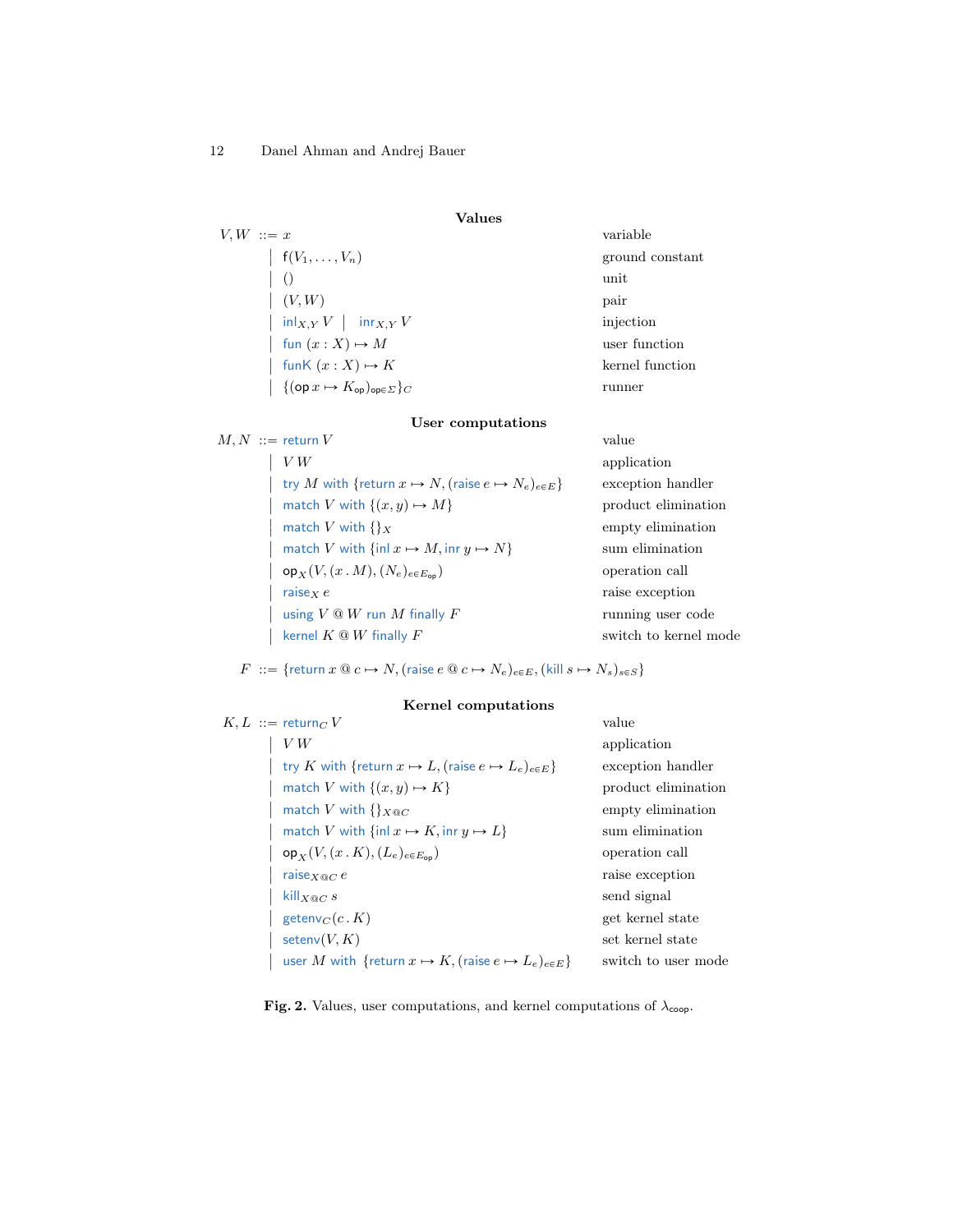dard elimination forms, and operation calls. Note that the typing annotations on some of these differ according to their mode. For instance, a user operation call is annotated with the result type X, whereas the annotation  $X \otimes C$  on a kernel operation call also specifies the kernel state type  $C$ .

The binding construct let  $X|E \t X = M$  in N is not part of the syntax, but is an abbreviation for try M with {return  $x \mapsto N$ , (raise  $e \mapsto$  raise<sub>X</sub> e}<sub>e</sub> $\in$ <sub>E</sub>}, and there is an analogous one for kernel computations. We often drop the annotation  $X.E$ .

Some computations are specific to one or the other mode. Only the kernel mode may send a signal with kill, and manipulate state with getenv and setenv, but only the user mode has the run construct from [§3.2.](#page-7-1) Finally, each mode has the ability to "context switch" to the other one. The kernel computation

user M with {return  $x \mapsto K$ , (raise  $e \mapsto L_e|_{e \in E}$ }

runs a user computation M and handles the returned value and leftover exceptions with kernel computations  $K$  and  $L_e$ . Symmetrically, the user computation

kernel  $K \tQ W$  finally  $\{x \tQ c \mapsto M, (\text{raise } e \tQ c \mapsto N_e)_{e \in E}, (\text{kill } s \mapsto N_s)_{s \in S}\}$ 

runs kernel computation  $K$  with initial state  $W$ , and handles the returned value, and leftover exceptions and signals with user computations  $M, N_e$ , and  $N_s$ .

## <span id="page-12-0"></span>4.3 Type system

We equip  $\lambda_{\text{coop}}$  with a type system akin to type and effect systems for algebraic effects and handlers [\[3,](#page-25-6)[7,](#page-25-5)[12\]](#page-25-0). We are experimenting with resource control, so it makes sense for the type system to tightly control resources. Consequently, our effect system does not allow effects to be implicitly propagated outwards.

In [§4.1,](#page-9-1) we assumed that each operation op  $\in \mathcal{O}$  is equipped with some fixed operation signature  $op : A_{op} \rightarrow B_{op}! E_{op}$ . We further assumed given a fixed constant signature  $f : (A_1, \ldots, A_n) \to B$  for each ground constant f. We consider this information to be part of the type system and say no more about it.

Values, user computations, and kernel computations each have a corresponding typing judgement form and a subtyping relation, given by

$$
T \vdash V : X, \qquad T \vdash M : X ! U, \qquad T \vdash K : X \nbrace \mathcal{K},
$$
  
\n
$$
X \sqsubseteq Y, \qquad X ! U \sqsubseteq Y ! V, \qquad X \nbrace \mathcal{K} \sqsubseteq Y \nbrace \mathcal{L},
$$

where  $\Gamma$  is a typing context  $x_1 : X_1, \ldots, x_n : X_n$ . The effect information is an over-approximation, i.e.,  $M$  and  $K$  above employ at most the effects described by  $U$  and K. The complete rules for these judgements are given in [Appendix A.](#page-27-2) We comment here only on those rules that are peculiar to  $\lambda_{\text{coop}}$ , see [Fig. 3.](#page-13-0)

Subtyping of ground types Sub-Ground is trivial, as it relates only equal types. Subtyping of runners Sub-Runner and kernel computations Sub-Kernel requires equality of the kernel state types  $C$  and  $C'$  because state is used invariantly in the kernel monad. We leave it for future work to replace  $C \equiv C'$  with a lens [\[10\]](#page-25-7) from C' to C, i.e., maps  $C' \rightarrow C$  and  $C' \times C \rightarrow C'$  satisfying state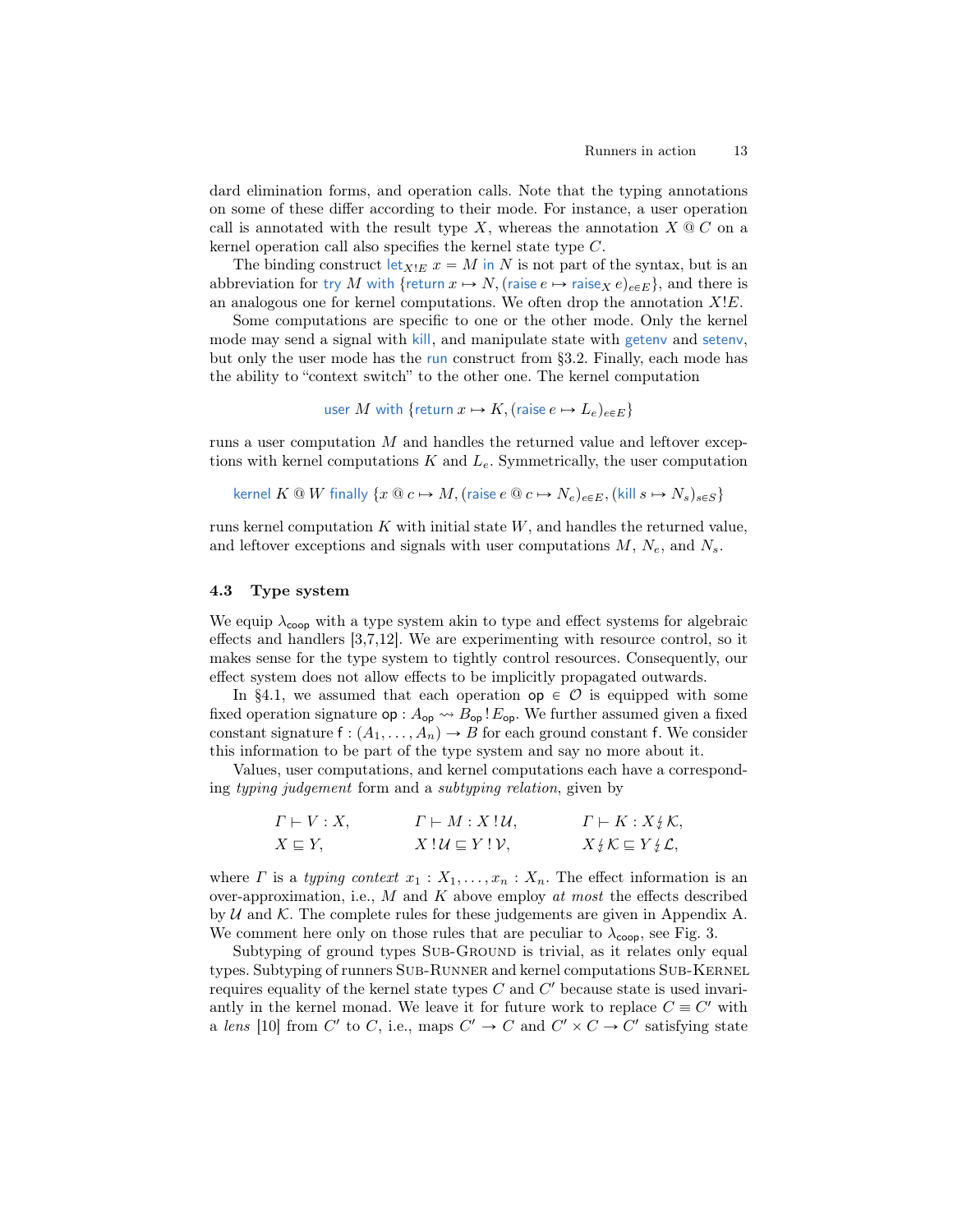| <b>SUB-RUNNER</b><br>SUB-GROUND<br>$\frac{\Sigma_1' \subseteq \Sigma_1 \quad \Sigma_2 \subseteq \Sigma_2' \quad S \subseteq S' \quad C \equiv C'}{\Sigma_1 \Rightarrow (\Sigma_2, S, C) \subseteq \Sigma_1' \Rightarrow (\Sigma_2', S', C')}$<br>$A \sqsubseteq A$                                                                                                                                                                                                                                                                                                                                                                     |
|----------------------------------------------------------------------------------------------------------------------------------------------------------------------------------------------------------------------------------------------------------------------------------------------------------------------------------------------------------------------------------------------------------------------------------------------------------------------------------------------------------------------------------------------------------------------------------------------------------------------------------------|
| $\operatorname{SUB-KERNEL}$<br>$\frac{X \subseteq X'}{X \subseteq X} \sum_{\forall \ell \in \mathcal{L}} \sum_{\ell \in \mathcal{L}}' E \subseteq E' \quad S \subseteq S' \quad C \equiv C'$                                                                                                                                                                                                                                                                                                                                                                                                                                           |
| TYUSER-TRY<br>$\frac{\Gamma\vdash M:X\,!( \varSigma,E)\qquad \Gamma,x:X\vdash N:Y\,! \left(\varSigma,E'\right)\qquad \left(\varGamma\vdash N_{e}:Y\,! \left(\varSigma,E'\right)\right)_{e\in E}}{\Gamma\vdash \operatorname{try} M \text{ with }\{\operatorname{return} x\mapsto N, \left(\operatorname{raise} e\mapsto N_{e}\right)_{e\in E}\}:Y\,! \left(\varSigma,E'\right)}$                                                                                                                                                                                                                                                       |
| TYUSER-RUN<br>$F \equiv \{$ return $x \t0 \t c \mapsto N$ , (raise $e \t0 \t c \mapsto N_e$ ) $_{e \in E}$ , (kill $s \mapsto N_s$ ) $_{s \in S}$ }<br>$\Gamma \vdash V : \Sigma \Rightarrow (\Sigma', S, C) \qquad \Gamma \vdash W : C$<br>$\begin{array}{c} \Gamma\vdash M:X\,!\left(\varSigma,E\right)\quad \, \Gamma,x:X,c:C\vdash N:Y\,!\left(\varSigma',E'\right)\\ \left(\varGamma,c:C\vdash N_{e}:Y\,!\left(\varSigma',E'\right)\right)_{e\in E}\quad \  \  \left(\varGamma\vdash N_{s}:Y\,!\left(\varSigma',E'\right)\right)_{s\in S} \end{array}$<br>$\Gamma \vdash$ using $V \t\t@ W$ run M finally $F : Y : (\Sigma', E')$ |
| TYUSER-OP<br>$\begin{array}{ccc} \mathcal{U} \equiv (\varSigma,E) & \textrm{op} \in \varSigma & \varGamma \vdash V : A_{\textrm{op}} \\ \varGamma,x:B_{\textrm{op}} \vdash M : X \, !\, \mathcal{U} & \left(\varGamma \vdash N_e : X \, !\, \mathcal{U}\right)_{e \in E_{\textrm{op}}} \end{array}$<br>$\Gamma \vdash op_{Y}(V,(x,M),(N_e)_{e \in E_{\text{on}}}): X!U$                                                                                                                                                                                                                                                                |
| TYKERNEL-OP<br>$\begin{array}{ccc} \mathcal{K}\equiv(\varSigma,E,S,C)&\textbf{op}\in\varSigma&\varGamma\vdash V:A_{\textbf{op}}\\ \varGamma,x:B_{\textbf{op}}\vdash M:X\,\nmid\mathcal{K}&\left(\varGamma\vdash N_{e}:X\,\not\downarrow\mathcal{K}\right)_{e\in E_{\textbf{op}}} \end{array}$<br>$\Gamma \vdash \mathsf{op}_X(V, (x, K), (L_e)_{e \in E_{\mathsf{op}}}) : X \, \nless \, \mathcal{K}$                                                                                                                                                                                                                                  |
| TYUSER-KERNEL<br>$F \equiv \{$ return $x \t0 c \mapsto N$ , (raise $e \t0 c \mapsto N_e$ ) $_{e \in E}$ , (kill $s \mapsto N_s$ ) $_{s \in S}$ }<br>$\frac{\Gamma\vdash K: X\big\{(Z,E,S,C)\qquad\Gamma\vdash W:C\qquadGamma,X:C:C\vdash N:Y\, \,\langle Z,E'\rangle\big)}{\big(\Gamma,c:C\vdash N_{e}:Y\, \,\langle\varSigma,E'\rangle\big)_{e\in E}\qquad \big(\Gamma\vdash N_{s}:Y\, \,\langle\varSigma,E'\rangle\big)_{s\in S}}$<br>$\overline{\Gamma \vdash$ kernel $K \t\t\t\t@ W$ finally $F : Y : (\Sigma, E')$                                                                                                                |
| <b>TYKERNEL-USER</b><br>$\begin{array}{cc} \mathcal{K} \equiv (\varSigma, E', S, C) & \varGamma \vdash M : X \mathbin{\,:\,} (\varSigma, E) \\ \varGamma, x : X \vdash K : Y \mathop{\not\downarrow} \mathcal{K} & \left( \varGamma \vdash L_e : Y \mathop{\not\downarrow} \mathcal{K} \right)_{e \in E} \\ \overline{\varGamma \vdash \text{user } M \text{ with } \{\text{return } x \mapsto K, (\text{raise } e \mapsto L_e)_{e \in E}\} : Y \mathop{\not\downarrow} \mathcal{K}} \end{array}$                                                                                                                                      |

<span id="page-13-0"></span>Fig. 3. Selected typing and subtyping rules, cf. [Appendix A.](#page-27-2)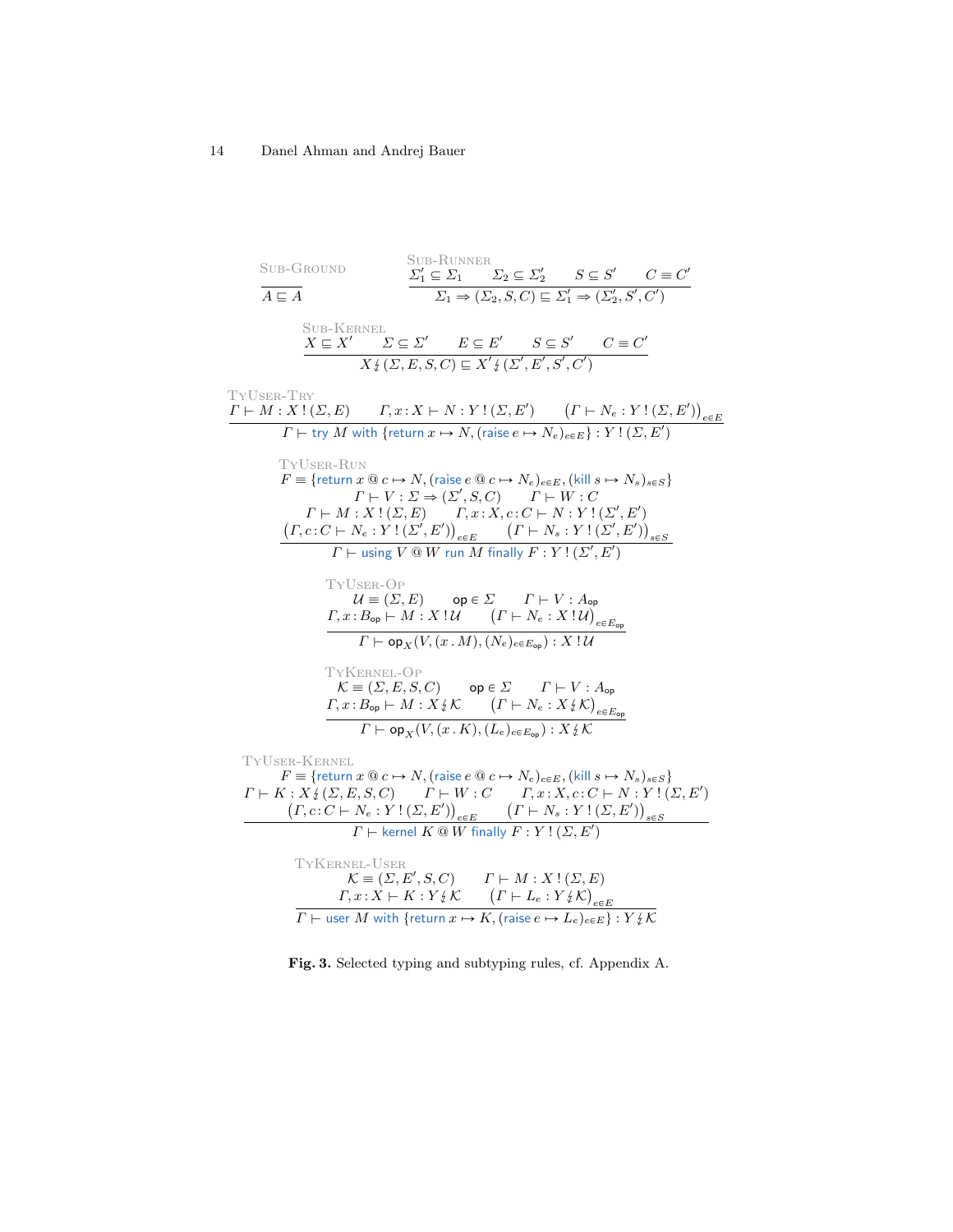,

equations analogous to [Example 1.](#page-3-0) It has been observed [\[23,](#page-26-12)[31\]](#page-26-6) that such a lens in fact amounts to an ordinary runner for C-valued state.

The rules TyUser-Op and TyKernel-Op govern operation calls, where we have a success continuation which receives a value returned by a co-operation, and exceptional continuations which receive exceptions raised by co-operations.

The rule TYUSER-RUN requires that the runner  $V$  implements all the operations M can use, meaning that operations are not implicitly propagated outside a run block (which is different from how handlers are sometimes implemented). Of course, the co-operations of the runner may call further external operations, as recorded by the signature  $\Sigma'$ . Similarly, we require the finally block  $F$  to intercept all exceptions and signals that might be produced by the co-operations of  $V$  or the user code  $M$ . Such strict control is exercised throughout. For example, in TyUser-Run, TyUser-Kernel, and TyKernel-User we catch all the exceptions and signals that the code might produce. One should judiciously relax these requirements in a language that is presented to the programer, and allow re-raising and re-sending clauses to be automatically inserted.

## <span id="page-14-0"></span>4.4 Equational theory

We present  $\lambda_{\rm coop}$  as an *equational calculus*, i.e., the interactions between its components are described by equations. Such a presentation makes it easy to reason about program equivalence. There are three equality judgements

$$
\Gamma \vdash V \equiv W : X, \qquad \Gamma \vdash M \equiv N : X ! U, \qquad \Gamma \vdash K \equiv L : X ! K.
$$

It is presupposed that we only compare well-typed expressions with the indicated types. For the most part, the context and the type annotation on judgements will play no significant role, and so we shall drop them whenever possible.

We comment on the computational equations for constructs that are characteristic of  $\lambda_{\text{coop}}$ , and refer the reader to [Appendix B](#page-27-3) for other equations. When read left-to-right, these equations explain the operational meaning of programs.

Of the three equations for run, the first two specify that returned values and raised exceptions are handled by the corresponding clauses,

using 
$$
V \t{Q} W
$$
 run (return  $V'$ ) finally  $F \equiv N[V'/x, W/c]$ ,  
using  $V \t{Q} W$  run (raise $\chi$  e) finally  $F \equiv N_e[W/c]$ ,

where  $F \stackrel{\text{def}}{=} \{$ return  $x @ c \mapsto N, (\text{raise } e @ c \mapsto N_e)_{e \in E}, (\text{kill } s \mapsto N_s)_{s \in S}\}.$  The third equation below relates running an operation op with executing the corresponding co-operation  $K_{op}$ , where R stands for the runner  $\{(\text{op } x \mapsto K_{op})_{op \in \Sigma}\}_C$ :

using 
$$
R \t\t\t@ W
$$
 run  $(\text{op}_X(V, (x \cdot M), (N'_{e'})_{e' \in E_{\text{op}}}))$  finally  $F \equiv$   
\nkernel  $K_{\text{op}}[V/x] \t\t@ W$  finally  
\n{ return  $x \t\t\t@ C' \rightarrow$  (using  $R \t\t\t@ C'$  run  $M$  finally  $F$ ),  
\n(raise  $e' \t\t\t@ C' \rightarrow$  (using  $R \t\t\t@ C'$  run  $N'_{e'}$  finally  $F$ )) $e' \in E_{\text{op}}$   
\n(kill  $s \mapsto N_s$ ) <sub>$s \in S$</sub> }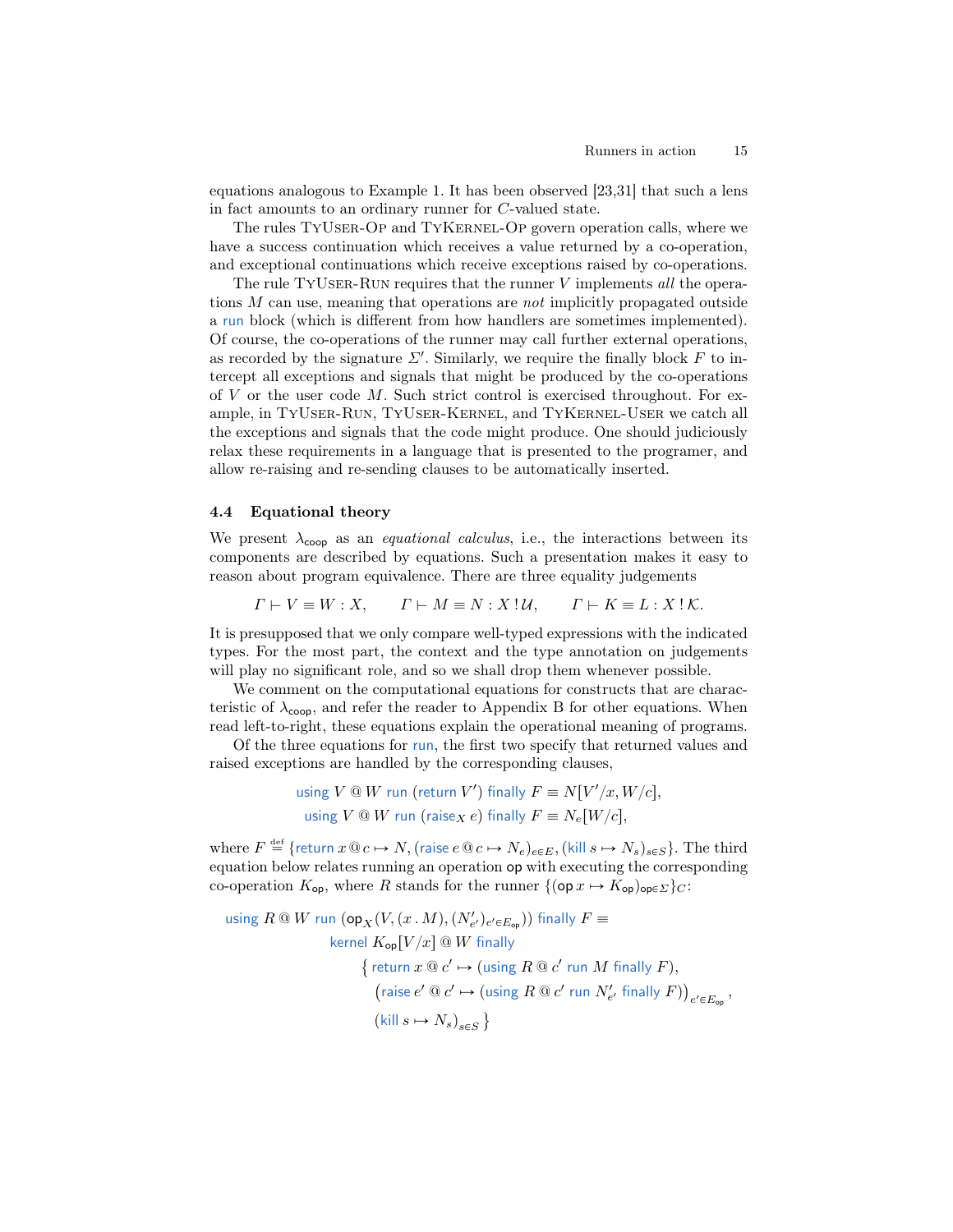Because  $K_{op}$  is kernel code, it is executed in kernel mode, whose finally clauses specify what happens afterwards: if  $K_{op}$  returns a value, or raises an exception, execution continues with a suitable continuation, with R wrapped around it; and if  $K_{op}$  sends a signal, the corresponding finalisation code from F is evaluated.

The next bundle describes how kernel code is executed within user code:

```
kernel (return_C V) \mathcal{Q} W finally F \equiv N[V/x, W/c],kernel (raise_{X \otimes C} e) \circledcirc W finally F \equiv N_e[W/c],kernel (kill_{X@C} s) @ W finally F \equiv N_s,
kernel (getenvC(c, K)) @ W finally F \equiv kernel K[W/c] @ W finally F,
  kernel (setenv(V, K)) @ W finally F \equiv kernel K \otimes V finally F.
```
We also have an equation stating that an operation called in kernel mode propagates out to user mode, with its continuations wrapped in kernel mode:

$$
\begin{aligned}\n\text{kernel op}_X(V, (x, K), (L_{e'})_{e' \in E}) \, \textcircled{a} \, W \, \text{finally} \, F &= \\
&\text{op}_X(V, (x \, \text{kernel } K \, \textcircled{a} \, W \, \text{finally } F), (\text{kernel } L_{e'} \, \textcircled{a} \, W \, \text{finally } F)_{e' \in E}).\n\end{aligned}
$$

Similar equations govern execution of user computations in kernel mode.

The remaining equations include standard  $\beta\eta$ -equations for exception handling [\[7\]](#page-25-5), deconstruction of products and sums, algebraicity equations for operations [\[33\]](#page-26-13), and the equations of kernel theory from [§3.1,](#page-6-2) describing how getenv and setenv work, and how they interact with signals and other operations.

#### <span id="page-15-0"></span>5 Denotational semantics

We provide a coherent denotational semantics for  $\lambda_{\text{coop}}$ , and prove it sound with respect to the equational theory given in [§4.4.](#page-14-0) Having eschewed all forms of recursion, we may afford to work simply over the category of sets and functions, while noting that there is no obstacle to incorporating recursion at all levels and switching to domain theory, similarly to the treatment of effect handlers in [\[3\]](#page-25-6).

## <span id="page-15-1"></span>5.1 Semantics of types

The meaning of terms is most naturally defined by structural induction on their typing derivations, which however are not unique in  $\lambda_{\text{coop}}$  due to subsumption rules. Thus we must worry about devising a coherent semantics, i.e., one in which all derivations of a judgement get the same meaning. We follow prior work on the semantics of effect systems for handlers [\[3\]](#page-25-6), and proceed by first giving a skeletal semantics of  $\lambda_{\text{coop}}$  in which derivations are manifestly unique because the effect information is unrefined. We then use the skeletal semantics as the frame upon which rests a refinement-style coherent semantics of the effectful types of  $\lambda_{\text{coop}}$ .

The skeletal types are like  $\lambda_{\text{coop}}$ 's types, but with all effect information erased. In particular, the ground types, and hence the kernel state types, do not change as they contain no effect information to start with. The skeletal value types are

 $P, Q ::= A \mid \text{unit} \mid \text{empty} \mid P \times Q \mid P + Q \mid P \rightarrow Q! \mid P \rightarrow Q \nmid C \mid \text{runner } C.$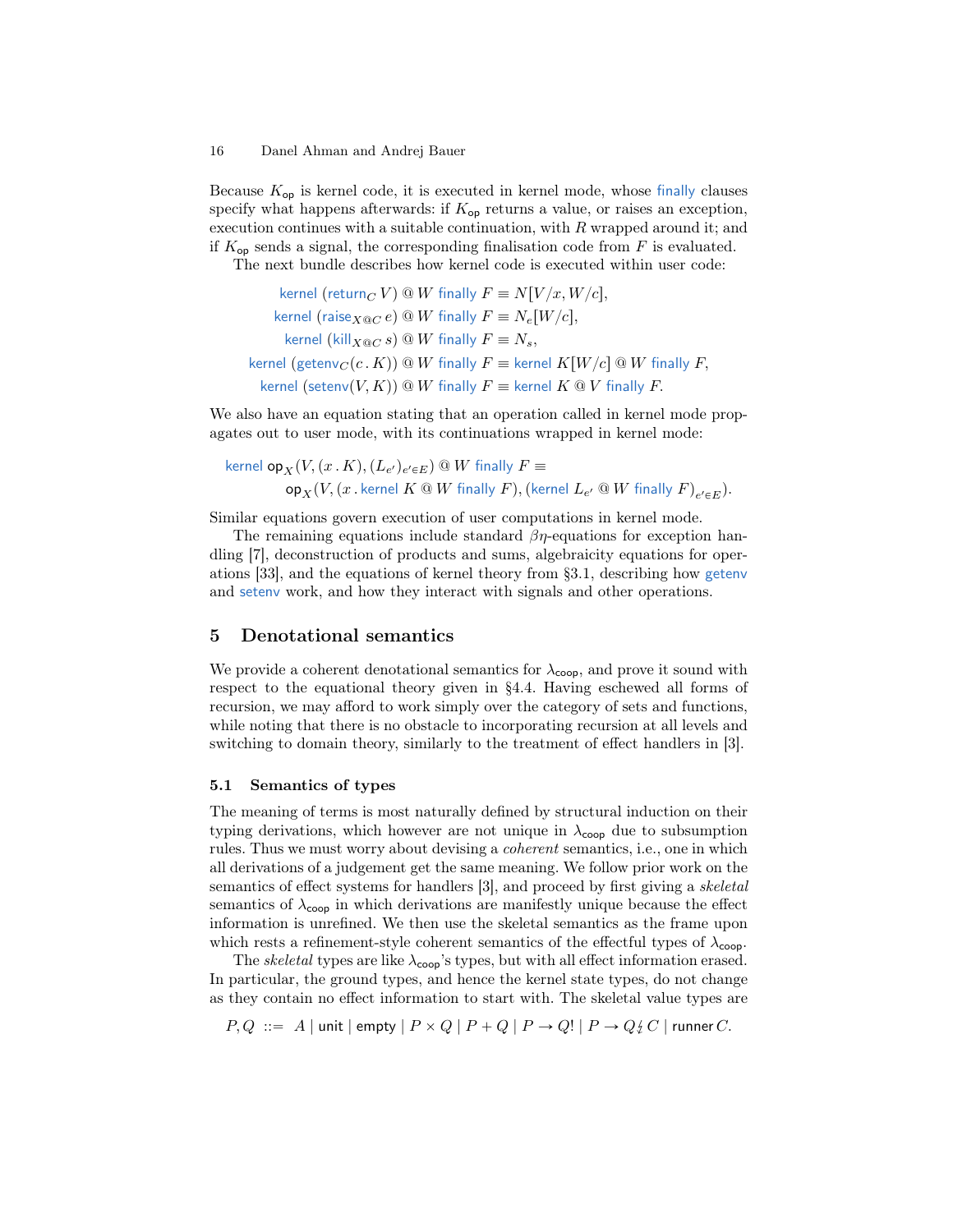The skeletal versions of the user and kernel types are P! and  $P \nsubseteq C$ , respectively. It is best to think of the skeletal types as ML-style types which implicitly over-approximate effect information by "any effect is possible", an idea which is mathematically expressed by their semantics, as explained below.

First of all, the semantics of ground types is straightforward. One only needs to provide sets denoting the base types b, after which the ground types receive the standard set-theoretic meaning, as given in [Fig. 4.](#page-17-0)

Recall that  $\mathcal{O}, \mathcal{S}$ , and  $\mathcal{E}$  are the sets of all operations, signals, and exceptions, and that each  $op \in \mathcal{O}$  has a signature  $op : A_{op} \leadsto B_{op}$ !  $E_{op}$ . Let us additionally assume that there is a distinguished operation  $\bot \in \mathcal{O}$  with signature  $\bot : \bot \leadsto \mathbb{0}$ !0 (otherwise we adjoin it). It ensures that the denotations of skeletal user and kernel types are *pointed* sets, while operationally  $\pm$  indicates a *runtime error*.

Next, we define the skeletal user and kernel monads as

$$
\begin{aligned} \mathsf{U}^{\mathsf{s}} X \stackrel{\text{def}}{=} \mathsf{U}_{\mathcal{O},\mathcal{E}} X &= \text{Tree}_{\mathcal{O}} \left( X + \mathcal{E} \right), \\ \mathsf{K}_{\mathcal{C}}^{\mathsf{s}} X \stackrel{\text{def}}{=} \mathsf{K}_{\mathcal{O},\mathcal{E},\mathcal{S},\mathcal{C}} X &= (C \Rightarrow \text{Tree}_{\mathcal{O}} \left( (X + \mathcal{E}) \times C + \mathcal{S} \right)), \end{aligned}
$$

and Runner<sup>s</sup> C as the set of all *skeletal runners* R (with state C), which are families of co-operations  $\{\overline{\mathsf{op}}_{\mathcal{R}} : [\![A_{\mathsf{op}}]\!] \to \mathsf{K}_{\mathcal{O},E_{\mathsf{op}},\mathcal{S},C} [\![B_{\mathsf{op}}]\!] \}_{\mathsf{op} \in \mathcal{O}}$ . Note that  $\mathsf{K}_{\mathcal{O},E_{\mathsf{op}},\mathcal{S},C}$ is a coproduct [\[11\]](#page-25-4) of monads  $C \Rightarrow \text{Tree}_{\mathcal{O}}(- \times C + \mathcal{S})$  and  $\text{Exc}_{E_{op}}$ , and thus the skeletal runners are the effectful runners for the former monad, so long as we read the effectful signatures  $op : A_{op} \leadsto B_{op}$ !  $E_{op}$  as ordinary algebraic ones op :  $A_{op} \leadsto B_{op} + E_{op}$ . While there is no semantic difference between the two readings, there is one of intention:  $K_{\mathcal{O},E_{\text{op}},\mathcal{S},C}[[B_{\text{op}}]]$  is a kernel computation that (apart from using state and sending signals) returns values of type  $B_{op}$  and raises exceptions  $E_{op}$ , whereas  $C \Rightarrow \text{Tree}_{\mathcal{O}}((\llbracket B_{op} \rrbracket + E_{op}) \times C + \mathcal{S})$  returns values of type  $B_{op} + E_{op}$  and raises no exceptions. We prefer the former, as it reflects our treatment of exceptions as a control mechanism rather than exceptional values.

These ingredients suffice for the denotation of skeletal types as sets, as given in [Fig. 4.](#page-17-0) The user and kernel skeletal types are interpreted using the respective skeletal monads, and hence the two function types as Kleisli exponentials.

We proceed with the semantics of effectful types. The *skeleton* of a value type X is the skeletal type  $X^s$  obtained by removing all effect information, and similarly for user and kernel types, see [Fig. 5.](#page-18-0) We interpret a value type  $X$  as a subset  $\llbracket X \rrbracket \subseteq \llbracket X^s \rrbracket$  of the denotation of its skeleton, and similarly for user and computation types. In other words, we treat the effectful types as refinements of their skeletons. For this, we define the operation  $(X_0, X_1) \Rightarrow (Y_0, Y_1)$ , for any  $X_0 \subseteq X_1$  and  $Y_0 \subseteq Y_1$ , as the set of maps  $X_1 \to Y_1$  that restrict to  $X_0 \to Y_0$ :

$$
(X_0, X_1) \Rightarrow (Y_0, Y_1) \stackrel{\text{def}}{=} \{f : X_1 \to Y_1 \mid \forall x \in X_0 \,.\, f(x) \in Y_0\}.
$$

Next, observe that the user and the kernel monads preserve subset inclusions, in the sense that  $\bigcup_{\Sigma,E} X \subseteq \bigcup_{\Sigma',E'} X'$  and  $K_{\Sigma,E,S,C} X \subseteq K_{\Sigma',E',S',C} X'$  if  $\Sigma \subseteq \Sigma'$ ,  $E \subseteq E'$ ,  $S \subseteq S'$ , and  $X \subseteq X'$ . In particular, we always have  $\bigcup_{\Sigma,E} X \subseteq \bigcup^s X$ and  $\mathsf{K}_{\Sigma,E,S,C}X\subseteq \mathsf{K}^{\mathsf{s}}_{C}X$ . Finally, let  $\mathsf{Runner}_{\Sigma,\Sigma',S}C\subseteq \mathsf{Runner}^{\mathsf{s}}C$  be the subset of those runners R whose co-operations for  $\Sigma$  factor through  $\mathsf{K}_{\Sigma',E_{\mathsf{op}},S,C}$ , i.e.,  $\overline{\mathsf{op}}_{\mathcal{R}} : [\![A_\mathsf{op}]\!] \to \mathsf{K}_{\varSigma',E_\mathsf{op},S,C} [\![B_\mathsf{op}]\!] \subseteq \mathsf{K}_{\mathcal{O},E_\mathsf{op},\mathcal{S},C} [\![B_\mathsf{op}]\!] .$  for each  $\mathsf{op} \in \varSigma.$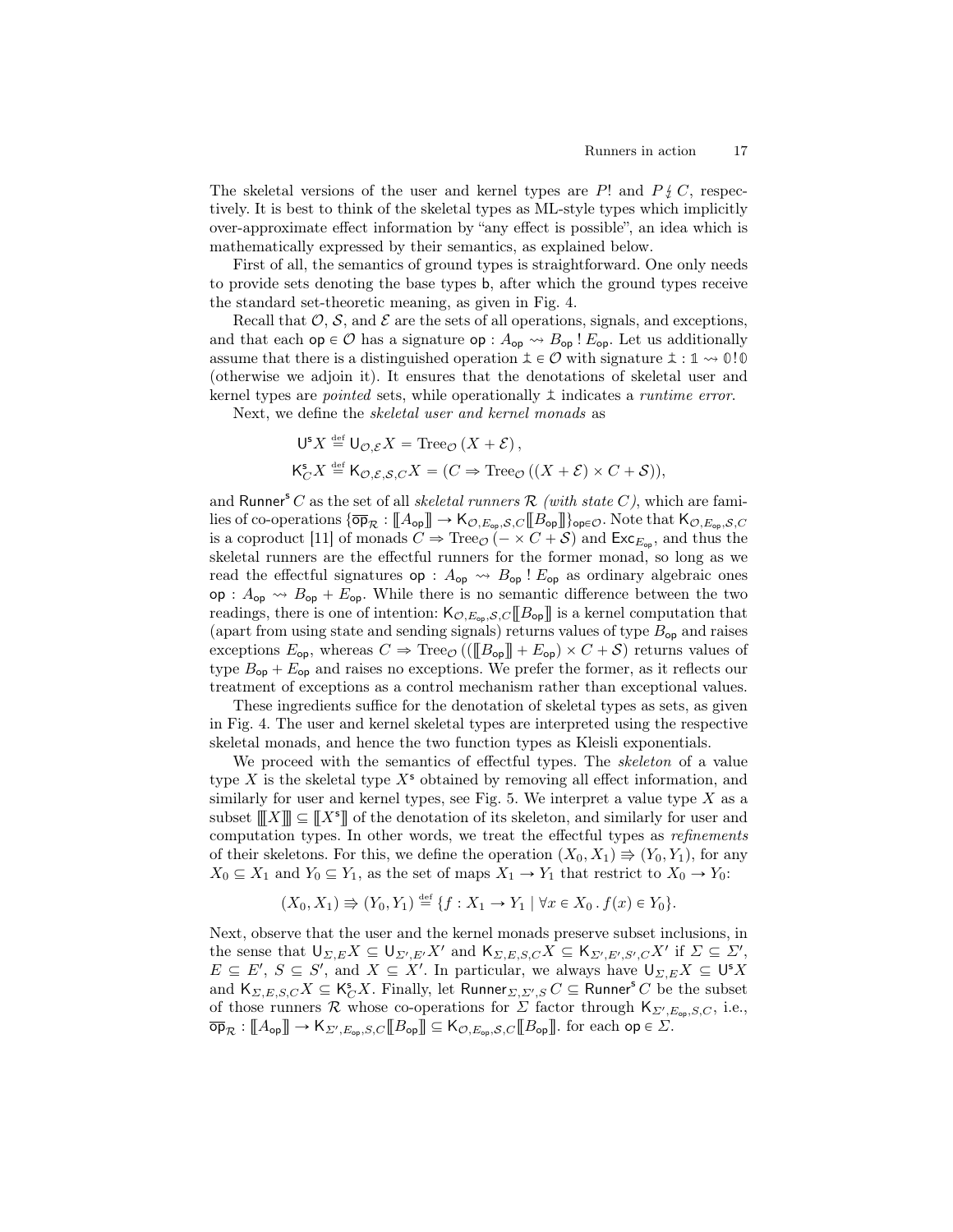#### Ground types

$$
\begin{aligned}\n\llbracket \mathbf{b} \rrbracket \stackrel{\text{def}}{=} \cdots & \llbracket \mathsf{unit} \rrbracket \stackrel{\text{def}}{=} \mathbb{1} & \llbracket \mathsf{empty} \rrbracket \stackrel{\text{def}}{=} \mathbb{0} \\
\llbracket A \times B \rrbracket \stackrel{\text{def}}{=} \llbracket A \rrbracket \times \llbracket B \rrbracket & \llbracket A + B \rrbracket \stackrel{\text{def}}{=} \llbracket A \rrbracket + \llbracket B \rrbracket\n\end{aligned}
$$

Skeletal types

 $\llbracket P \times Q \rrbracket \stackrel{\text{def}}{=} \llbracket P \rrbracket \times \llbracket Q \rrbracket \qquad \qquad \llbracket P \to Q \, !\, \mathcal{U} \rrbracket \stackrel{\text{def}}{=} \llbracket P \rrbracket \Rightarrow \llbracket Q \, !\, \mathcal{U} \rrbracket$  $[ \begin{array}{cc} [P + Q]] \stackrel{\text{def}}{=} [P] + [Q] \end{array} \qquad \qquad [ \begin{array}{cc} [P \to Q \, \ell \, C] \stackrel{\text{def}}{=} [P] \to [Q \, \ell \, C] \end{array}$ <br>er C'll  $\stackrel{\text{def}}{=}$  Runner<sup>s</sup>  $[ \begin{array}{cc} [C] \end{array} \qquad \qquad [P] \cdot [P] \stackrel{\text{def}}{=} \mathbf{U}^s [P] \qquad \qquad [P \, \ell \, C] \stackrel{\text{def}}{=} \mathbf{K}_{n}^s.$  $\llbracket$ runner  $C \rrbracket \stackrel{\text{def}}{=} \mathsf{Runner}^s \llbracket C \rrbracket$  $\llbracket C \rrbracket$   $\llbracket P! \rrbracket \stackrel{\text{def}}{=} \mathsf{U}^{\mathsf{s}}$  $\llbracket P \rrbracket$   $\llbracket P \nmid C \rrbracket \stackrel{\text{def}}{=} \mathsf{K}_{\llbracket C \rrbracket}^{\mathsf{s}} \llbracket P \rrbracket$  $\llbracket x_1 : P_1, \ldots, x_n : P_n \rrbracket \stackrel{\text{def}}{=} \llbracket P_1 \rrbracket \times \cdots \times \llbracket P_n \rrbracket$ 

<span id="page-17-0"></span>Fig. 4. Denotations of ground and skeletal types.

Semantics of effectful types is given in [Fig. 5.](#page-18-0) From a category-theoretic viewpoint, it assigns meaning in the category  $\text{Sub}(Set)$  whose objects are subset inclusions  $X_0 \subseteq X_1$  and morphisms from  $X_0 \subseteq X_1$  to  $Y_0 \subseteq Y_1$  those maps  $X_1 \rightarrow Y_1$  that factor through  $X_0 \rightarrow Y_0$ . The interpretations of products, sums, and function types are precisely the corresponding category-theoretic notions  $\times$ , +, and  $\Rightarrow$  in Sub(Set). Even better, the pairs of submonads  $\bigcup_{\Sigma,E} \subseteq \bigcup^s$  and  $\mathsf{K}_{\Sigma,E,S,C} \subseteq \mathsf{K}_C^s$  are the "Sub(Set)-variants" of the user and kernel monads. Such an abstract point of view drives the interpretation of terms, given below, and it additionally suggests how our semantics can be set up on top of a category other than Set. For example, if we replace Set with the category Cpo of  $\omega$ -complete partial orders, we obtain the domain-theoretic semantics of effect handlers from [\[3\]](#page-25-6) that models recursion and operations whose signatures contain arbitrary types.

# 5.2 Semantics of values and computations

To give semantics to  $\lambda_{\text{coop}}$ 's terms, we introduce skeletal typing judgements

$$
\Gamma \vdash^{\mathsf{S}} V : P
$$
,  $\Gamma \vdash^{\mathsf{S}} M : P!$ ,  $\Gamma \vdash^{\mathsf{S}} K : P \nless C$ ,

which assign skeletal types to values and computations. In these judgements, Γ is a skeletal context which assigns skeletal types to variables.

The rules for these judgements are obtained from  $\lambda_{\mathsf{coop}}$ 's typing rules, but without subsumption rules. We also relax restrictions on effects, e.g., TYVALUE-RUNNER and TYKERNEL-KILL become

$$
\frac{\left(\Gamma, x : A_{\text{op}} \vdash^{s} K_{\text{op}} : B_{\text{op}} \nmid C\right)}{\Gamma \vdash^{s} \{ (\text{op } x \mapsto K_{\text{op}})_{\text{op}} \in \Sigma \} C : \text{ranner } C} \qquad \qquad \frac{s \in \mathcal{S}}{\Gamma \vdash^{s} \text{kill}_{X \otimes C} s : X^{s} \nmid C}
$$

The relationship between effectful and skeletal typing is summarised as follows:

**Proposition 5.** (1) Skeletal typing derivations are unique. (2) If  $X \subseteq Y$ , then  $X^{\mathsf{s}} = Y^{\mathsf{s}}$ , and analogously for subtyping user and kernel types. (3) If  $\Gamma \vdash V : X$ , then  $\Gamma^{\mathsf{s}} \vdash^{\mathsf{s}} V : X^{\mathsf{s}}$ , and analogously for user and kernel computations.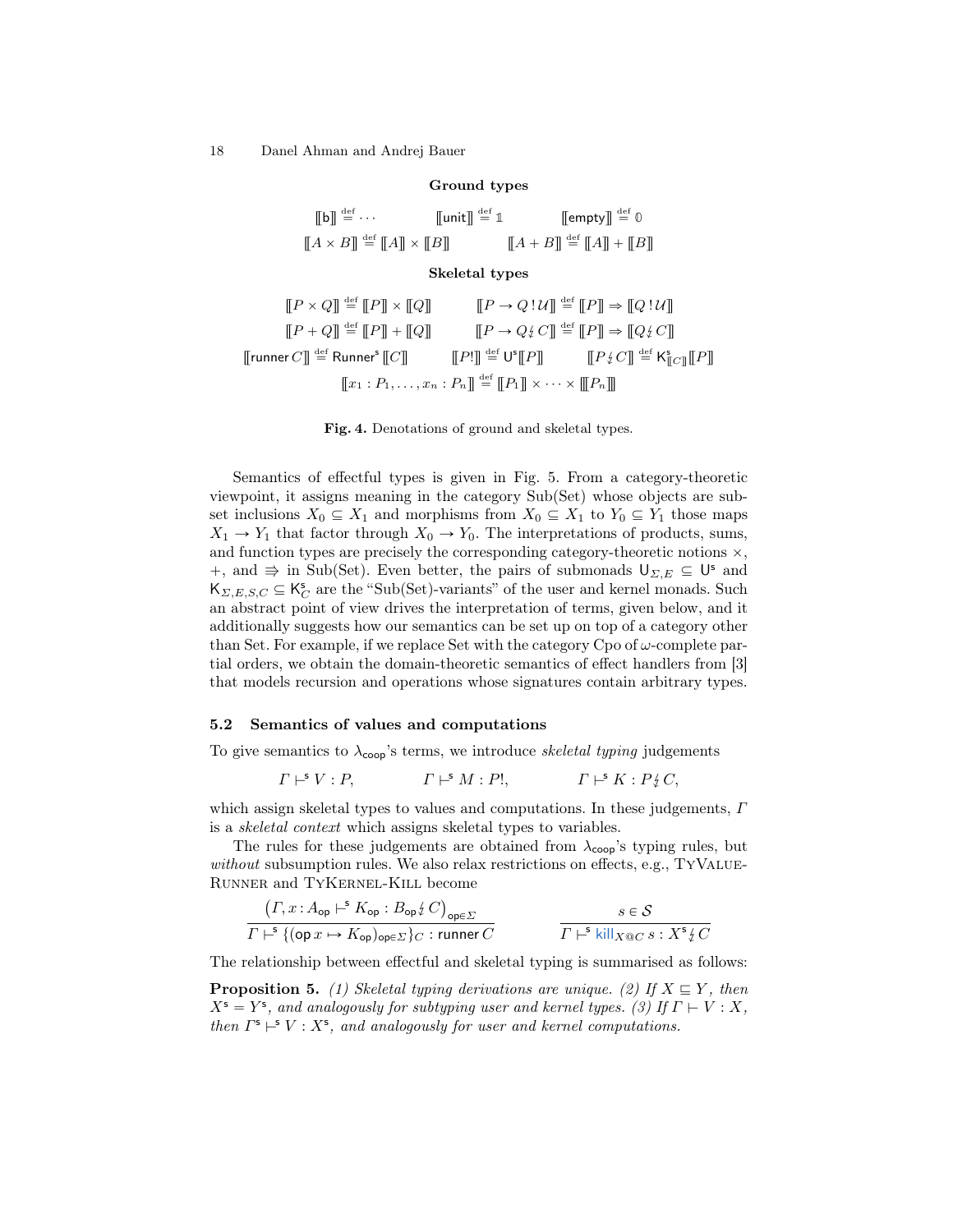#### Skeletons

$$
A^{\mathsf{s}} \stackrel{\text{def}}{=} A \qquad \left(\Sigma \Rightarrow (\Sigma', S, C)\right)^{\mathsf{s}} \stackrel{\text{def}}{=} \text{rinner } C \qquad (X \times Y)^{\mathsf{s}} \stackrel{\text{def}}{=} X^{\mathsf{s}} \times Y^{\mathsf{s}}
$$
\n
$$
(X \to Y \, ! \, U)^{\mathsf{s}} \stackrel{\text{def}}{=} X^{\mathsf{s}} \to (Y \, ! \, U)^{\mathsf{s}} \qquad (X + Y)^{\mathsf{s}} \stackrel{\text{def}}{=} X^{\mathsf{s}} + Y^{\mathsf{s}}
$$
\n
$$
(X \to Y \, \sharp \, K)^{\mathsf{s}} \stackrel{\text{def}}{=} X^{\mathsf{s}} \to (Y \, \sharp \, K)^{\mathsf{s}} \qquad (X \, ! \, U)^{\mathsf{s}} \stackrel{\text{def}}{=} X^{\mathsf{s}}!
$$
\n
$$
(x_1 : X_1, \dots, x_n : X_n)^{\mathsf{s}} \stackrel{\text{def}}{=} (x_1 : X_1^{\mathsf{s}}, \dots, x_n : X_n^{\mathsf{s}}) \qquad (X \, \sharp \, (\Sigma, E, S, C))^{\mathsf{s}} \stackrel{\text{def}}{=} X^{\mathsf{s}} \, \sharp \, C
$$

Denotations

 $\llbracket A \rrbracket \stackrel{\text{def}}{=} \llbracket A \rrbracket$   $\llbracket X \times Y \rrbracket \stackrel{\text{def}}{=} \llbracket X \rrbracket \times \llbracket X \rrbracket$  $\llbracket \Sigma \Rightarrow (\Sigma', S, C) \rrbracket \stackrel{\text{def}}{=}$  Runner $_{\Sigma, \Sigma'}$  $\Vert X + Y \Vert \overset{\text{def}}{=} \Vert X \Vert + \Vert X \Vert$  $\llbracket X \to Y : \mathcal{U} \rrbracket \stackrel{\text{def}}{=} (\llbracket X \rrbracket, \llbracket X^s \rrbracket) \Rightarrow (\llbracket Y : \mathcal{U} \rrbracket, \llbracket (Y : \mathcal{U})^s \rrbracket)$  $\llbracket X \to Y \nmid \mathcal{K} \rrbracket \stackrel{\text{def}}{=} (\llbracket X \rrbracket, \llbracket X^s \rrbracket) \Rightarrow (\llbracket Y \nmid \mathcal{K} \rrbracket, \llbracket (Y \nmid \mathcal{K})^s \rrbracket)$  $\llbracket X : (\Sigma, E) \rrbracket \stackrel{\text{def}}{=} \mathsf{U}_{\Sigma,E} \llbracket X \rrbracket \quad \llbracket X \{ (\Sigma, E, S, C) \rrbracket \stackrel{\text{def}}{=} \mathsf{K}_{\Sigma,E,S,\llbracket C \rrbracket} \llbracket X \rrbracket$  $\Vert x_1 : X_1, \ldots, x_n : X_n \Vert \stackrel{\text{def}}{=} \Vert X_1 \Vert \times \cdots \times \Vert X_n \Vert$ 

<span id="page-18-0"></span>Fig. 5. Skeletons and denotations of types.

Proof. We prove (1) by induction on skeletal typing derivations, and (2) by induction on subtyping derivations. For (1), we further use the occasional type annotations, and the absence of skeletal subsumption rules. For proving (3), suppose that D is a derivation of  $\Gamma \vdash V : X$ . We may translate D to its skeleton  $\mathcal{D}^{\mathsf{s}}$  deriving  $\Gamma^{\mathsf{s}} \vdash^{\mathsf{s}} V : X^{\mathsf{s}}$  by replacing typing rules with matching skeletal ones, skipping subsumption rules due to (2). Computations are treated similarly.  $\Box$ 

To ensure semantic coherence, we first define the skeletal semantics of skeletal typing judgements,  $\llbracket \Gamma \vdash^s V : P \rrbracket : \llbracket \Gamma \rrbracket \rightarrow \llbracket P \rrbracket$ ,  $\llbracket \Gamma \vdash^s M : P! \rrbracket : \llbracket \Gamma \rrbracket \rightarrow \llbracket P! \rrbracket$ , and  $\llbracket \Gamma \vdash^s K : P \sharp C \rrbracket : \llbracket \Gamma \rrbracket \rightarrow \llbracket P \sharp C \rrbracket$ , by induction on their (unique) derivations.

Provided maps  $[[A_1]] \times \cdots \times [[A_n]] \rightarrow [[B]]$  denoting ground constants f, values are interpreted in a standard way, using the bi-cartesian closed structure of sets, except for a runner  $\{(\text{op } x \mapsto K_{\text{op}})_{\text{op}}\in \Sigma\}_C$ , which is interpreted at an environment  $\gamma \in \llbracket \Gamma \rrbracket$  as the skeletal runner  $\{\overline{\mathsf{op}} : \llbracket A_{\mathsf{op}} \rrbracket \to \mathsf{K}_{\mathcal{O},E_{\mathsf{op}},\mathcal{S},\llbracket \mathcal{C} \rrbracket} \llbracket B_{\mathsf{op}} \rrbracket \}_{\mathsf{op} \in \mathcal{O}}$ , given by

 $\overline{\mathsf{op}}\,a \stackrel{\textup{def}}{=} (\mathsf{if}\,\mathsf{op}\in\varSigma\,\mathsf{then}\,\rho(\llbracket\varGamma,x:A_\mathsf{op}\vdash^{\mathsf{s}} K_\mathsf{op}\mathsf{:} B_\mathsf{op}\nmid\mathcal{C}\rrbracket(\gamma,a))\mathsf{\,else}\,\,\pm\mathsf{).}$ 

Here the map  $\rho: \mathsf{K}_{\llbracket C \rrbracket}^{\mathsf{s}}[B_{\mathsf{op}}] \to \mathsf{K}_{\mathcal{O},E_{\mathsf{op}},\mathcal{S},\llbracket C \rrbracket}[B_{\mathsf{op}}]$  is the skeletal kernel theory homomorphism characterised by the equations

$$
\rho(\text{return } b) = \text{return } b, \qquad \rho(\text{op}'(a', \kappa, (\nu_e)_{e \in E_{\text{op}'})) = \text{op}'(a', \rho \circ \kappa, (\rho(\nu_e))_{e \in E_{\text{op}}}),
$$
\n
$$
\rho(\text{getenv } \kappa) = \text{getenv}(\rho \circ \kappa), \qquad \rho(\text{raise } e) = (\text{if } e \in E_{\text{op}} \text{ then raise } e \text{ else } \pm),
$$
\n
$$
\rho(\text{setenv}(c, \kappa)) = \text{getenv}(c, \rho \circ \kappa), \qquad \rho(\text{kill } s) = \text{kill } s.
$$

The purpose of  $\pm$  in the definition of  $\overline{op}$  is to model a runtime error when the runner is asked to handle an unexpected operation, while  $\rho$  makes sure that  $\overline{op}$ raises at most the exceptions  $E_{op}$ , as prescribed by the signature of op.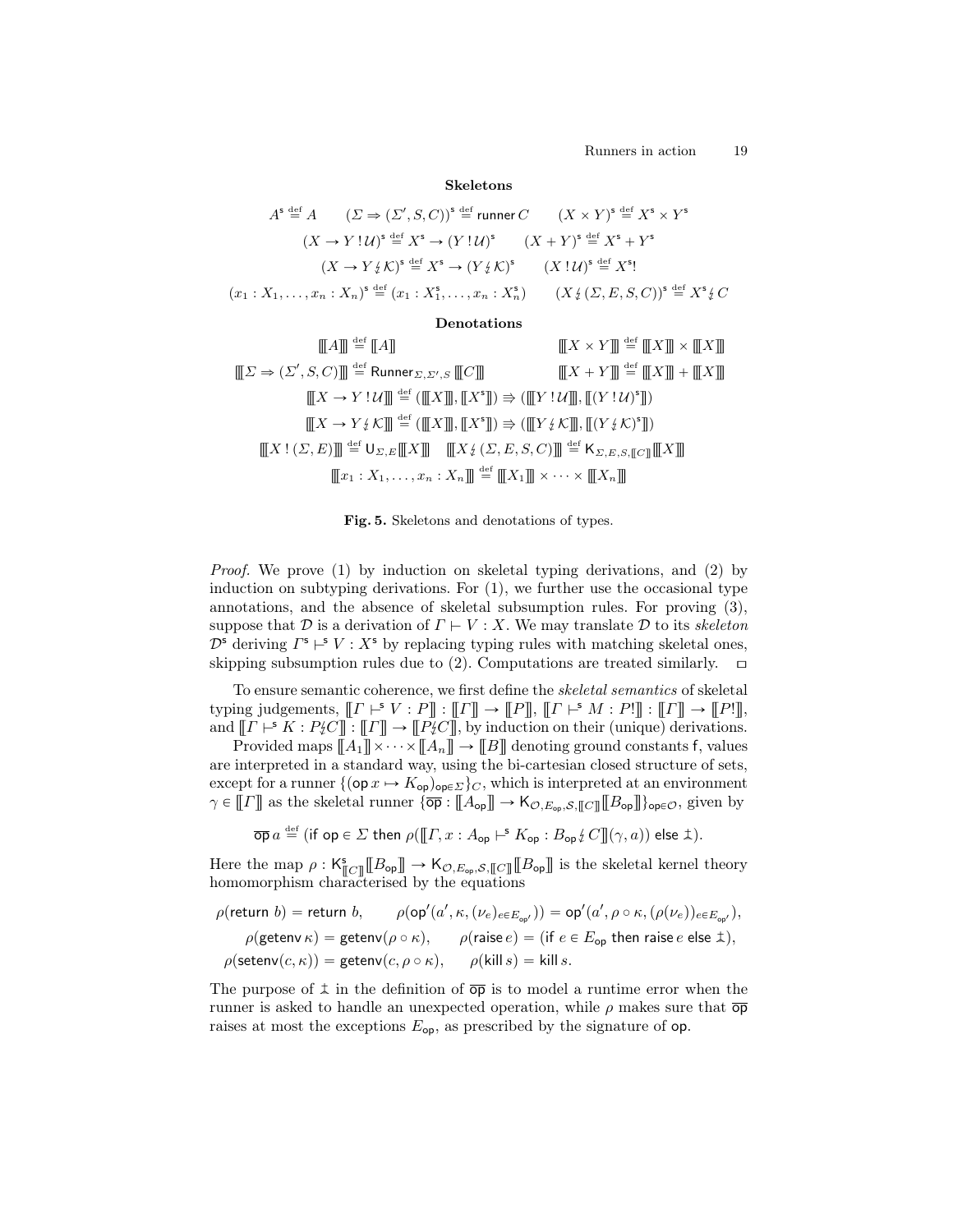User and kernel computations are interpreted as elements of the corresponding skeletal user and kernel monads. Again, most constructs are interpreted in a standard way: return's as the units of the monads; the operations raise, kill, getenv, setenv, and op's as the corresponding algebraic operations; and match statements as the corresponding semantic elimination forms. The interpretation of exception handling offers no surprises, e.g., as in [\[28\]](#page-26-3), as long as we follow the strategy of treating unexpected situations with the runtime error  $\pm$ .

The most interesting part of the interpretation is the semantics of

<span id="page-19-1"></span><span id="page-19-0"></span>
$$
\Gamma \vdash^{s} (\text{using } V \t{Q} W \text{ run } M \text{ finally } F) : Q!, \tag{4}
$$

where  $F \stackrel{\text{def}}{=} \{$  return  $x \oplus c \mapsto N$ , (raise  $e \oplus c \mapsto N_e\}_{e \in E}$ , (kill  $s \mapsto N_s$ ) $_{s \in S}$ }. At an environment  $\gamma \in \llbracket \Gamma \rrbracket$ , V is interpreted as a skeletal runner with state  $\llbracket C \rrbracket$ , which induces a monad morphism  $r : \text{Tree}_{\mathcal{O}}(-) \to (\llbracket C \rrbracket \Rightarrow \text{Tree}_{\mathcal{O}}(- \times \llbracket C \rrbracket + \mathcal{S})),$  as in the proof of Prop. [3.](#page-5-0) Let  $f: K^{\mathsf{s}}_{\llbracket C \rrbracket} \llbracket P \rrbracket \to (\llbracket C \rrbracket \Rightarrow \mathsf{U}^{\mathsf{s}} \llbracket Q \rrbracket)$  be the skeletal kernel theory homomorphism characterised by the equations

$$
f(\text{return } p) = \lambda c \cdot [\![\Gamma, x : P, c : C \vdash^{s} N : Q]\!](\gamma, p, c),
$$
  

$$
f(\text{op}(a, \kappa, (\nu_e)_{e \in E_{\text{op}}})) = \lambda c \cdot \text{op}(a, \lambda b \cdot f(\kappa b) c, (f(\nu_e) c)_{e \in E_{\text{op}}}),
$$
  

$$
f(\text{raise } e) = \lambda c \cdot (\text{if } e \in E \text{ then } [\![\Gamma, c : C \vdash^{s} N_e : Q]\!](\gamma, c) \text{ else } \bot),
$$
  

$$
f(\text{kill } s) = \lambda c \cdot (\text{if } s \in S \text{ then } [\![\Gamma \vdash^{s} N_s : Q]\!] \gamma \text{ else } \bot),
$$
  

$$
f(\text{getenv } \kappa) = \lambda c \cdot f(\kappa c) c, \qquad f(\text{setenv}(c', \kappa)) = \lambda c \cdot f \kappa c'.
$$

The interpretation of [\(4\)](#page-19-0) at  $\gamma$  is  $f(r_{\mathbb{F}P \mathbb{I} + \mathcal{E}}([\![\Gamma \models^{\mathsf{s}} M : P!]\!] \gamma))([\![\Gamma \models^{\mathsf{s}} W : C]\!] \gamma)$ , which reads: map the interpretation of M at  $\gamma$  from the skeletal user monad to the skeletal kernel monad using r (which models the operations of M by the cooperations of V), and from there using f to a map  $\llbracket C \rrbracket \Rightarrow \mathsf{U}^s \llbracket Q \rrbracket$ , that is then applied to the initial kernel state, namely, the interpretation of W at  $\gamma$ .

We interpret the context switch  $\Gamma \vdash^{\mathsf{s}}$  kernel  $K \otimes W$  finally  $F : Q!$  at an environment  $\gamma \in \llbracket \Gamma \rrbracket$  as  $f(\llbracket \Gamma \vdash^s K : P \nmid C \rrbracket \gamma) (\llbracket \Gamma \vdash^s W : C \rrbracket \gamma)$ , where f is the map [\(5\)](#page-19-1). Finally, user context switch is interpreted much like exception handling.

We now define coherent semantics of  $\lambda_{\text{coop}}$ 's typing derivations by passing through the skeletal semantics. Given a derivation  $\mathcal D$  of  $\Gamma \vdash V : X$ , its skeleton  $\mathcal{D}^{\mathsf{s}}$  derives  $\Gamma^{\mathsf{s}} \vdash^{\mathsf{s}} V : X^{\mathsf{s}}$ . We identify the denotation of V with the skeletal one,

$$
T\llbracket \Gamma\vdash V:X\rrbracket\overset{\text{\tiny def}}{=}\llbracket \varGamma^{\mathsf{s}}\vdash^{\mathsf{s}} V:X^{\mathsf{s}}\rrbracket:\llbracket \varGamma^{\mathsf{s}}\rrbracket\to \llbracket X^{\mathsf{s}}\rrbracket.
$$

All that remains is to check that  $\llbracket \llbracket \Gamma \vdash V : X \rrbracket$  factors through  $\llbracket \llbracket \Gamma \rrbracket \rightarrow \llbracket X \rrbracket$ . This is accomplished by induction on  $\mathcal{D}$ . The only interesting step is subsumption, which relies on a further observation that  $X \subseteq Y$  implies  $\llbracket X \rrbracket \subseteq \llbracket Y \rrbracket$ . Typing derivations for user and kernel computations are treated analogously.

## 5.3 Coherence, soundness, and finalisation theorems

We are now ready to prove a theorem that guarantees execution of finalisation code. But first, let us record the fact that the semantics is coherent and sound.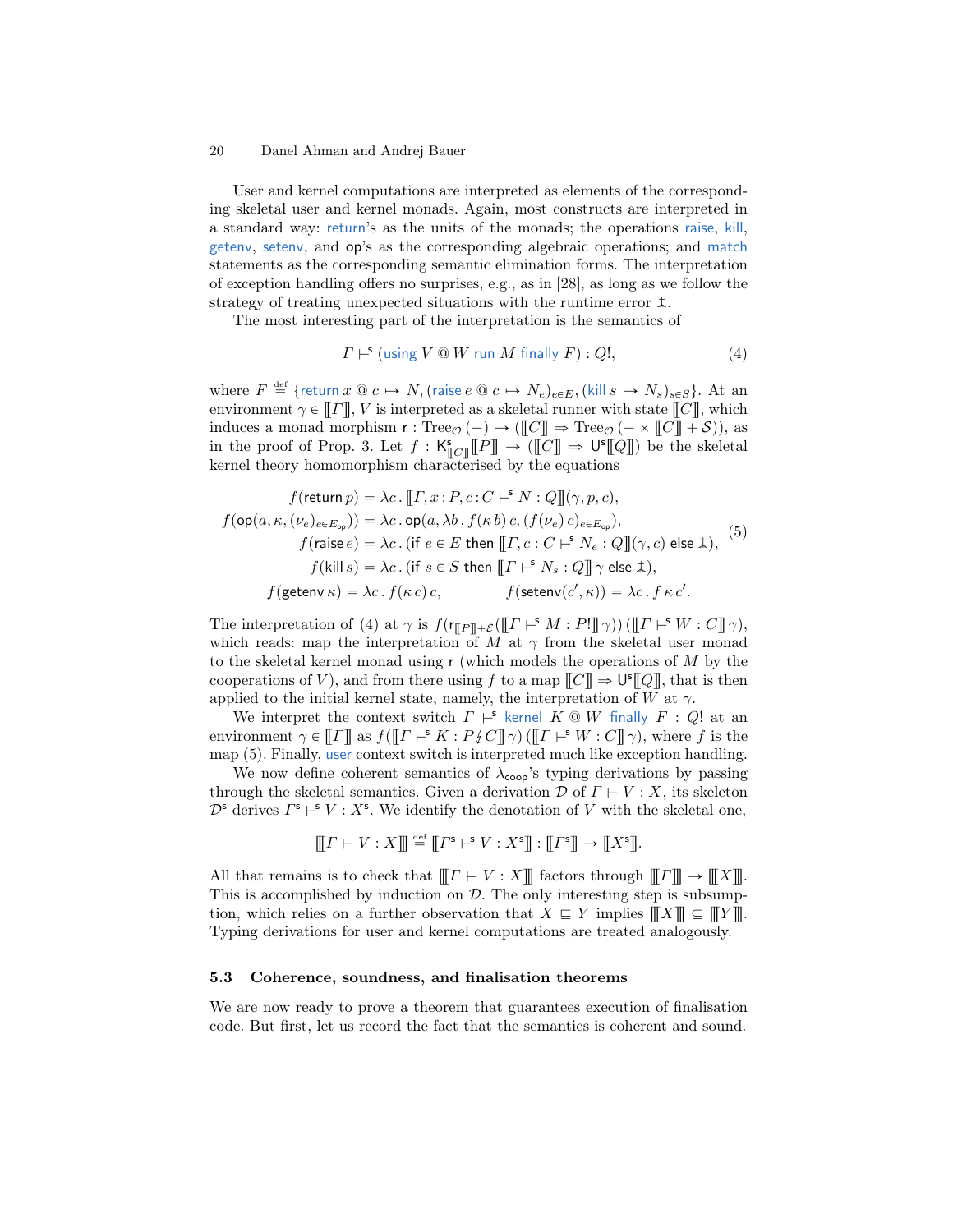Theorem 6 (Coherence and soundness). The denotational semantics of  $\lambda_{\text{coop}}$  is coherent, and it is sound for the equational theory of  $\lambda_{\text{coop}}$  from [§4.4.](#page-14-0)

Proof. Coherence is established by construction: any two derivations of the same typing judgement have the same denotation because they factor through (the same) skeletal semantics. For proving soundness, one just needs to unfold the denotations of the left- and right-hand sides of equations from [§4.4,](#page-14-0) and compare them, where some cases rely on suitable substitution lemmas.  $\Box$ 

To set the stage for the finalisation theorem, let us consider the computation using  $V \t W$  run M finally F, well-typed by the rule TYUSER-RUN from [Fig. 3.](#page-13-0) At an environment  $\gamma \in \llbracket \llbracket \Gamma \rrbracket$ , the finalisation clauses F are captured semantically by the *finalisation map*  $\phi_{\gamma} : (\llbracket X \rrbracket + E) \times \llbracket \llbracket C \rrbracket + S \to \llbracket Y : E' \rrbracket$ , defined as

$$
\begin{aligned}\n\phi_{\gamma}(\iota_1(\iota_1 x, c)) &\stackrel{\text{def}}{=} \left[ \llbracket \Gamma, x : X, c : C \vdash N : Y : E' \rrbracket(\gamma, x, c), \right. \\
\phi_{\gamma}(\iota_1(\iota_2 e, c)) &\stackrel{\text{def}}{=} \left[ \llbracket \Gamma, c : C \vdash N_e : Y : E' \rrbracket(\gamma, c), \right. \\
\phi_{\gamma}(\iota_2(s)) &\stackrel{\text{def}}{=} \left[ \llbracket \Gamma \vdash N_s : Y : E' \rrbracket \right] \gamma.\n\end{aligned}
$$

With  $\phi$  in hand, we may formulate the finalisation theorem for  $\lambda_{\text{coop}}$ , stating that the semantics of using  $V @ W$  run M finally F is a computation tree all of whose branches end with finalisation clauses from  $F$ . Thus, unless some enveloping runner sends a signal, finalisation with  $F$  is guaranteed to take place.

<span id="page-20-1"></span>Theorem 7 (Finalisation). A well-typed run factors through finalisation:

 $\llbracket I \rvert \vdash (\text{using } V \t\t\t\t@ W \text{ run } M \text{ finally } F) : Y ! E' \rrbracket \gamma = \phi_{\gamma}^{\dagger} t,$ 

for some  $t \in \text{Tree}_{\Sigma'} ((\llbracket X \rrbracket + E) \times \llbracket C \rrbracket + S).$ 

*Proof.* We first prove that  $f u c = \phi^{\dagger}(u c)$  holds for all  $u \in K_{\Sigma', E, S, \mathbb{R} \cap \mathbb{C} \mathbb{R}} [\mathbb{X} \mathbb{R}]$ and  $c \in \llbracket C \rrbracket$ , where f is the map [\(5\)](#page-19-1). The proof proceeds by computational induction on u [\[27\]](#page-26-14). The finalisation statement is then just the special case with  $u \stackrel{\text{def}}{=} \mathsf{r}_{\mathbb{I}\mathbb{I}}\mathbb{I}_{X\mathbb{I}} + E(\mathbb{I}\mathbb{I}\Gamma \vdash M : X \,!\mathbb{I}\,\mathbb{E}\mathbb{I}\mathbb{I})$  and  $c \stackrel{\text{def}}{=} \mathbb{I}\mathbb{I}\Gamma \vdash W : C\mathbb{I}\mathbb{I}\gamma$ .

# <span id="page-20-0"></span>6 Runners in action

We show some uses of runners. Of course, anything runners can do, handlers can do as well. The examples rather show that runners can be usefully combined, and that they provide flexible resource management. We implemented these and other examples in the language Coop and a library Haskell-Coop, see [§7.](#page-23-0)

To make the code more understandable, we do not adhere strictly to the syntax of  $\lambda_{\text{coop}}$ , e.g., we use the generic versions of effects [\[29\]](#page-26-10), as is customary in programming, and effectful initialisation of kernel state as discussed in [§3.2.](#page-7-1)

*Example 8 (Nesting)*. In [Example 4,](#page-8-1) we considered a runner file IO for basic file operations. Let us suppose that fileIO is implemented by immediate calls to the operating system. Sometimes, we might prefer to accumulate writes and commit them all at once, which can be accomplished by interposing between fileIO and user code the following runner accIO, which accumulates writes in its state: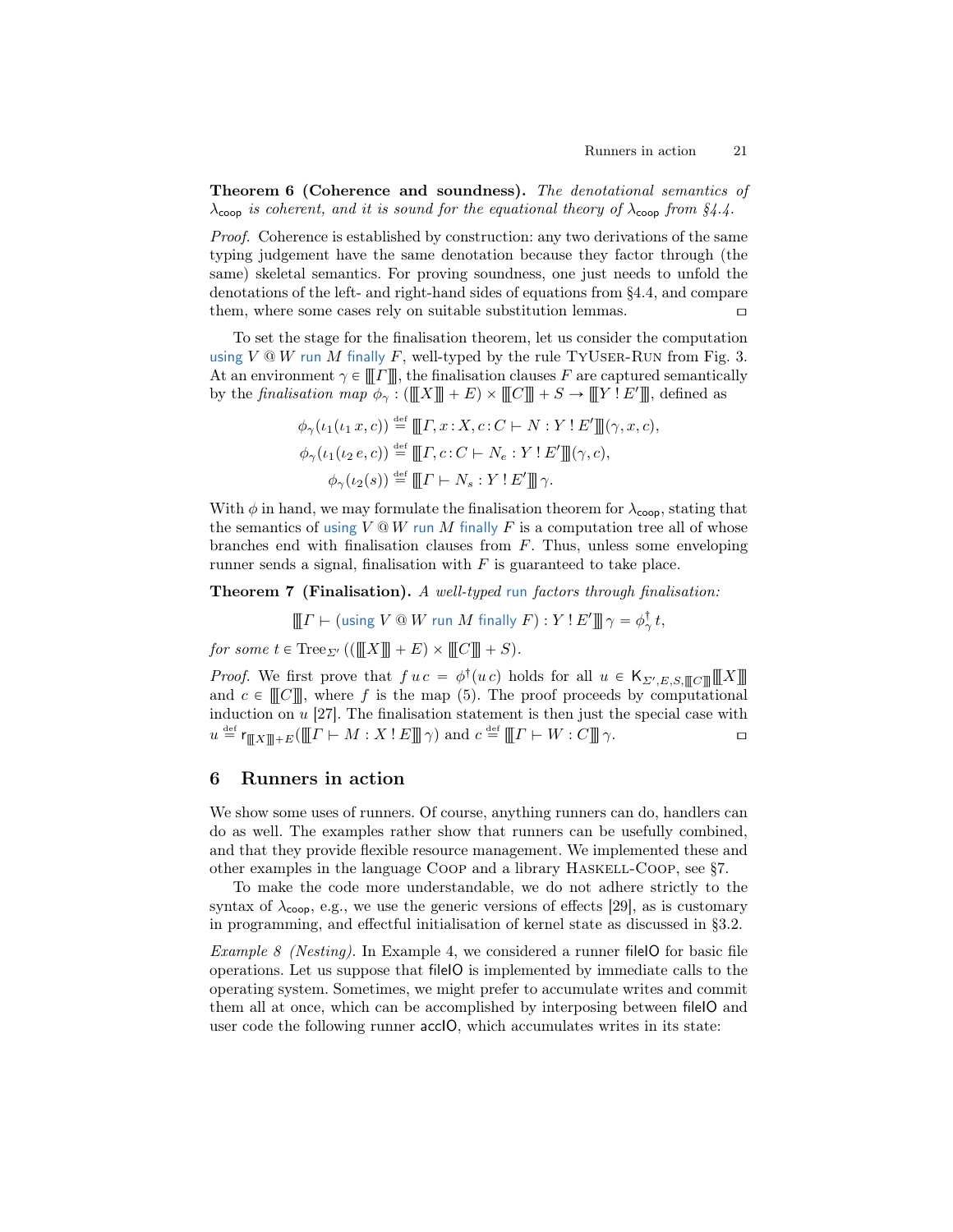{ write  $s' \rightarrow$  let  $s =$  getenv () in setenv (concat s s') }string

By nesting the runners, and only calling write of the outer runner (i.e., of fileIO) in the finalisation code for accIO, we get the desired behaviour:

```
using fileIO @ (open "hello.txt") run
 using accIO @ (return "") run
   write "Hello, world."; write "Hello, again."
 finally {return x \circledcirc s \rightarrow write s; return x}
finally {return x @ fh \rightarrow ..., raise QuotaExceeded @ fh \rightarrow ..., kill IOError \rightarrow ...}
```
Example 9 (Instrumentation). In the previous example, accIO implements the same signature as fileIO and therefore intercepts operations without the user code being aware of it. In fact, this kind of invisibility can be more generally used to implement instrumentation, for example:

```
using \{..., op x \to \text{let } c = \text{getenv } () in setenv (c+1); op x, ...\}<sub>int</sub> @ (return 0) run
  M
finally {return x \in \mathbb{C} \rightarrow report_cost c; return x, ...}
```
Here the interposed runner implements all operations op of some enveloping runner, but it additionally keeps statistics on the cost of the computation, by means of counting the total number of operation calls, which are then reported during finalisation. It is straightforward to devise examples with more elaborate cost models, and examples that also react to exceptions and signals.

Example 10 (ML-style references). Continuing with the theme of nested runners, they can also be used to implement abstract and safe interfaces to low-level resources. For instance, suppose we have a low-level implementation of a memory heap that potentially allows unsafe memory access, and we would like to implement ML-style references on top of it. A good first attempt is the runner

```
{ ref x \rightarrow let h = getenv () in
             let (r,h') = malloc h x in
             setenv h'; return r,
 get r \rightarrow let h = getenv () in memread h r,
 put (r, x) \rightarrow let h = getenv () in memset h r x \}<sub>heap</sub>
```
which has the desired interface, but still suffers from three deficiencies that can be addressed with further language support. First, abstract types would let us hide the fact that references are just memory locations, so that the user code could never devise invalid references or otherwise misuse them. Second, our simple typing discipline forces all references to hold the same type, but in reality we want them to have different types. This could be achieved through quantification over types in the low-level implementation of the heap, as we have done in the Haskell-Coop library using Haskell's forall. Third, user code could hijack a reference and misuse it out of the scope of the runner, which is difficult to prevent. In practice the problem does not occur because, so to speak, the runner for references is at the very top level, from which user code cannot escape.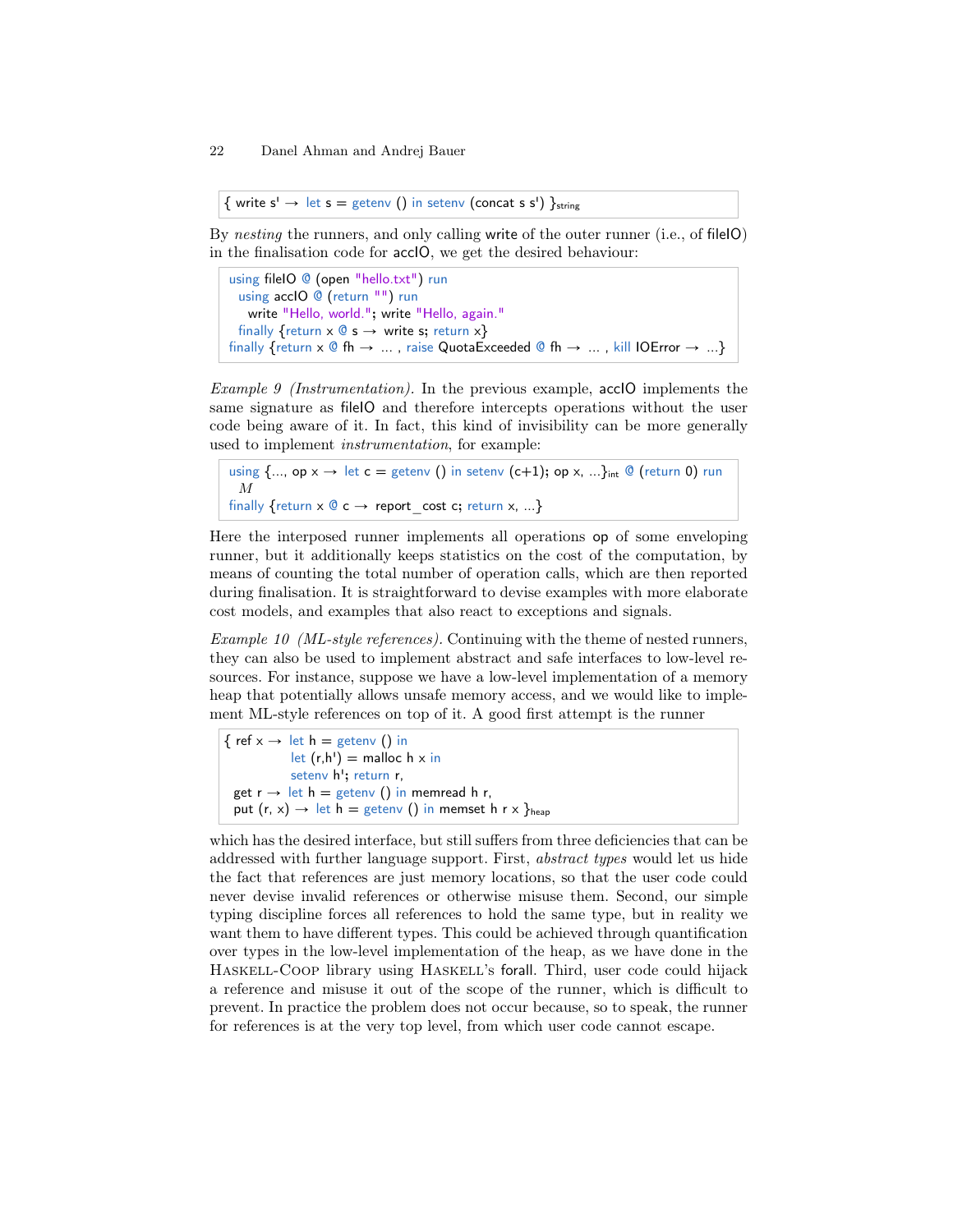Example 11 (Monotonic state). Nested runners can also implement access restrictions to resources, with applications in security [\[8\]](#page-25-8). For example, we can restrict the references from the previous example to be used monotonically by associating a preorder with each reference, which assignments then have to obey. This idea is similar to how monotone state is implemented in the  $F^*$  language  $[2]$ , except that we make dynamic checks where  $F^*$  statically uses dependent types.

While we could simply modify the previous example, it is better to implement a new runner which is nested inside the previous one, so that we obtain a modular solution that works with *any* runner implementing operations ref, get, and put:

```
\{ mref x rel \rightarrow let r = ref x in
                    let m = getenv () in
                    setenv (add m (r,rel)); return r,
  mget r \rightarrow get r,
 mput (r, y) \rightarrow let x = get r inlet m = getenv () in
                     match (sel m r) with
                     | inl rel \rightarrow if (rel x y) then put (r, y)
                                                 else raise MonotonicityViolation
                     | inr () \rightarrow kill NoPreoderFound }_{\text{map}(\text{ref},\text{intRel})
```
The runner's state is a map from references to preorders on integers. The cooperation mref x rel creates a new reference r initialised with x (by calling ref of the outer runner), and then adds the pair  $(r, rel)$  to the map stored in the runner's state. Reading is delegated to the outer runner, while assignment first checks that the new state is larger than the old one, according to the associated preorder. If the preorder is respected, the runner proceeds with assignment (again delegated to the outer runner), otherwise it reports a monotonicity violation. We may not assume that every reference has an associated preorder, because user code could pass to mput a reference that was created earlier outside the scope of the runner. If this happens, the runner simply kills the offending user code with a signal.

<span id="page-22-0"></span>Example 12 (Pairing). Another form of modularity is achieved by pairing of runners. Given two runners  $\{(\text{op } x \mapsto K_{\text{op}})_{\text{op}} \in \Sigma_1\}_{C_1}$  and  $\{(\text{op'} x \mapsto K_{\text{op'}})_{\text{op'}} \in \Sigma_2\}_{C_2}$ , e.g., state and file operations, we can use them side-by-side by combining them into a single runner with operations  $\Sigma_1 + \Sigma_2$  and kernel state  $C_1 \times C_2$ , as follows (the co-operations op' coming from the second runner are treated symmetrically):

```
{ op x \rightarrow let (c,c') = getenv () in
                user
                   kernel (K_{op} \times) @ c finally {
                       return y @c'' \rightarrow return (inl (inl y, c'')),
                       (raise e \mathbb{Q} c<sup>11</sup> \rightarrow return (inl (inr e, c<sup>11</sup>)))<sub>e</sub>\in E_{\infty},
                       (kill s \rightarrow return (inr s))_{s \in S_1}with {
                   return (inl (inl y, c<sup>11</sup>)) \rightarrow setenv (c<sup>11</sup>, c<sup>1</sup>); return y,
                   return (inl (inr e, c'')) \rightarrow setenv (c'', c'); raise e,
                   return (inr s) \rightarrow kill s},
  op' x \rightarrow ... , ... \}_{C_1 \times C_2}
```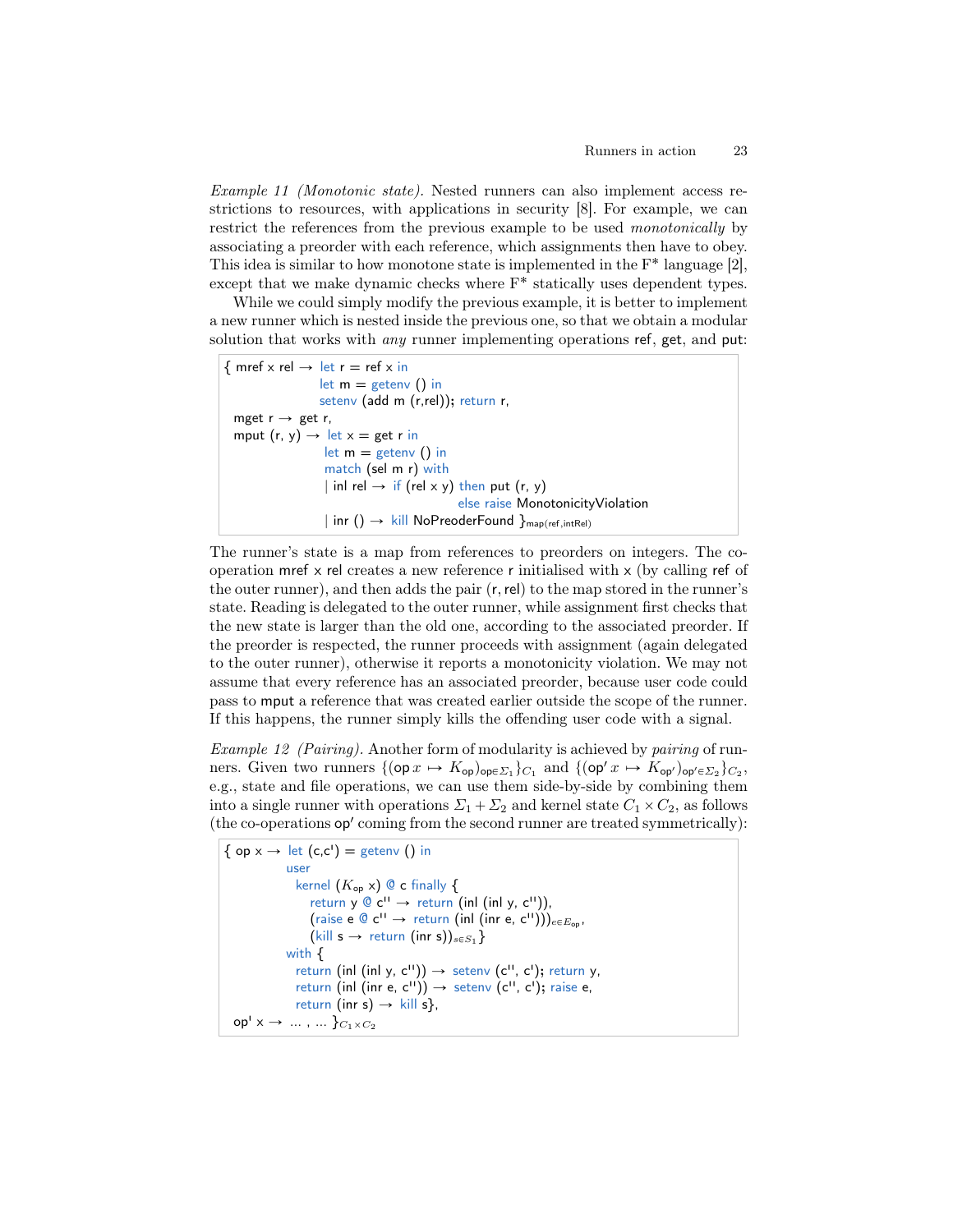Notice how the inner kernel context switch passes to the co-operation  $K_{op}$  only its part of the combined sate, and how it returns the result of  $K_{op}$  in a reified form (which requires treating exceptions and signals as values). The outer user context switch then receives this reified result, updates the combined state, and forwards the result (return value, exception, or signal) in unreified form.

As implemented, pairing is a syntactic transformation that would be impractical as a programming idiom, but it can be useful when supported primitively by the language. Let us also remark that it would be helpful to implement subtyping of runner state as a lens, as discussed in [§4.3,](#page-12-0) because the above code essentially implements a lens that focuses on the first component of  $C_1 \times C_2$ .

# <span id="page-23-0"></span>7 Implementation

We accompany the theoretical development with two implementations of  $\lambda_{\text{coop}}$ : a prototype language Coop [\[6\]](#page-25-10), and a Haskell library Haskell-Coop [\[1\]](#page-25-11).

Coop, implemented in OCaml, demonstrates what a more fully-featured language based on  $\lambda_{\text{coop}}$  might look like. It implements a bi-directional variant of  $\lambda_{\rm coop}$ 's type system, extended with type definitions and algebraic datatypes, to provide algorithmic typechecking and type inference. The operational semantics is based on the computation rules of the equational theory from [§4.4,](#page-14-0) but extended with general recursion, pairing of runners from [Example 12,](#page-22-0) and an interface to OCaml runtime called containers. These are essentially top-level runners defined directly in OCaml. They are a modular and systematic way of offering several possible top-level runtime environments to the programmer.

The HASKELL-COOP library is a shallow embedding of  $\lambda_{\text{coop}}$  in HASKELL. The implementation closely follows the denotational semantics of  $\lambda_{\text{coop}}$ . For instance, user and kernel monads are implemented as corresponding HASKELL monads. Internally the library uses the Freer monad of Kiselyov [\[13\]](#page-26-15) to implement free model monads for given signatures of operations. The library also provides a means to run user code via Haskell's top-level monads. For instance, code that performs input-output operations may be run in Haskell's IO monad.

Haskell's advanced features make it possible to use Haskell-Coop to implement several extensions of examples from [§6.](#page-20-0) For instance, we implement ML-style state that allow references holding arbitrary values (of different types), and state that uses Haskell's type system to track which references are alive. The library also implements pairing of runners from [Example 12,](#page-22-0) e.g., to combine state and input-output. We also use the library to demonstrate that ambient functions from the Koka language [\[16\]](#page-26-16) can be implemented with runners by treating their binding and application as co-operations. (These are functions that are bound dynamically but evaluated in the lexical scope of their binding.)

# <span id="page-23-1"></span>8 Related work

Comodels and (ordinary) runners have been used as a natural model of stateful top-level behaviour. For instance, Plotkin and Power [\[25\]](#page-26-5) gave a treatment of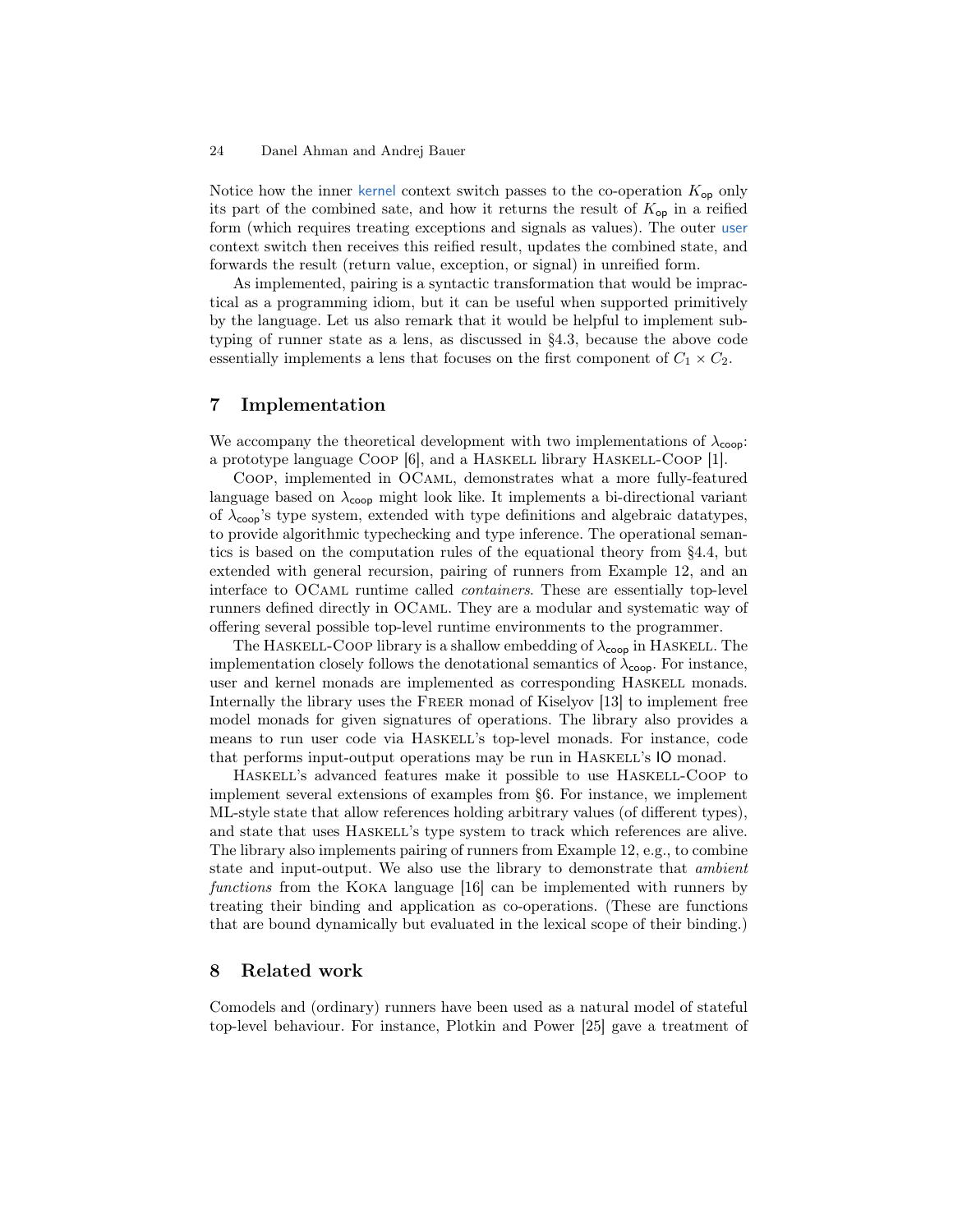operational semantics using the tensor product of a model and a comodel of the algebraic effects at hand. An early version of Eff [\[4\]](#page-25-1) implemented resources, which were a kind of stateful-runners, although they lacked satisfactory theoretical account. Uustalu [\[35\]](#page-27-1) pointed out that runners are the additional structure that one has to impose on state in order to run algebraic effects statefully. Møgelberg and Staton's [\[20\]](#page-26-7) linear-use state-passing translation also relies on equipping the state with a comodel structure for the algebraic effects at hand. Our effectful runners arise when their setup is specialised to a certain Kleisli adjunction.

Our use of kernel state is analogous to the use of parameters in parameterpassing handlers [\[28\]](#page-26-3): their return clause also provides a form of finalisation, as the final value of the parameter is available. There is however no guarantee of finalisation happening because handlers need not use the continuation linearly.

The need to tame excessive generality of handlers, and willingness to give it up in exchange for efficiency and predictability, has recently been recognised by the implementors of Multicore OCaml, who observed [\[9\]](#page-25-2) that in practice most handlers resume the continuation precisely once. In exchange for impressive efficiency, they require continuations to be used linearly by default, whereas discarding and copying must be done with explicit operations that incur additional cost. Meanwhile, in Koka, Leijen [\[15\]](#page-26-17) proposed an extension of general handlers with a finally clause, whose operational semantics ensures that the finaliser is called when the handler discards its continuation, a strategy known as deep finalisation. The same work further explores addition of an initially clause to parameter-passing handlers, which is executed before an operation call is handled, with the purpose to initialise the state of the parameter-passing handler.

Lastly, our work can be seen as a further study of how to properly treat external resources in programming, a main theme at a recent Shonan Meeting [\[18\]](#page-26-18).

# <span id="page-24-0"></span>9 Conclusion and future work

We have shown that effectful runners form a mathematically natural and modular model of resources, modelling not only the top level external resources, but allowing programmers to also define their own intermediate "virtual machines". Effectful runners give rise to a bona fide programming concept, an idea we have captured in a small calculus, called  $\lambda_{\text{coop}}$ , which we have implemented both as a language and a library. We have given  $\lambda_{\text{coop}}$  an algebraically natural denotational semantics, and shown how to program with runners through various examples.

We leave it for future work to combine runners with general effect handlers. As runners are essentially affine handlers, it would be interesting to see if explicit copying of continuations in the style of Multicore OCaml [\[9\]](#page-25-2) could be applied to them. And inspired by Multicore OCaml, we plan to investigate how to compile runners efficiently. On the theoretical side, by developing semantics in a  $Sub(Cpo)$ -enriched setting [\[32\]](#page-26-19), we plan to support recursion at all levels, and remove the distinction between ground and arbitrary types. Finally, by using proof-relevant subtyping [\[34\]](#page-26-20) and synthesis of lenses [\[19\]](#page-26-21), we can upgrade the subtyping relation from a simple inclusion to one that relates types by lenses.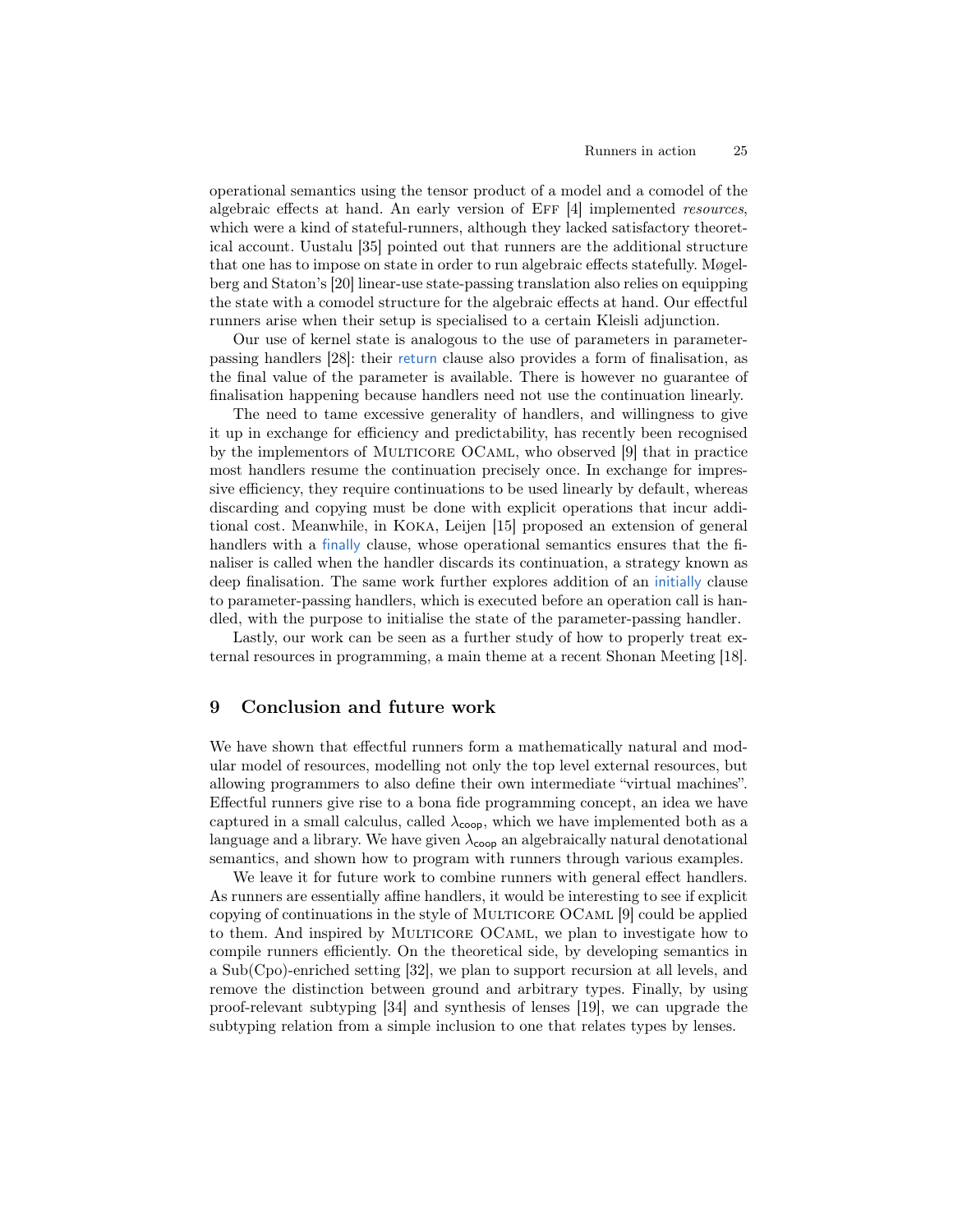Acknowledgements We thank Daan Leijen for useful discussions about initialisation and finalisation in Koka, as well as ambient values and ambient functions. We thank Guillaume Munch-Maccagnoni and Matija Pretnar for discussing resources and potential future directions for  $\lambda_{\text{coop}}$ . We are also grateful to the participants of the NII Shonan Meeting "Programming and reasoning with algebraic effects and effect handlers" for feedback on an early version of this work.

This project has received funding from the European Union's Horizon 2020 research and innovation programme under the Marie Skłodowska-Curie grant agreement No 834146.



This material is based upon work supported by the Air Force Office of Scientific Research under award number FA9550-17-1-0326.

# References

- <span id="page-25-11"></span>1. Ahman, D.: Library Haskell-Coop. Available at [https://github.com/](https://github.com/danelahman/haskell-coop) [danelahman/haskell-coop](https://github.com/danelahman/haskell-coop) (2019)
- <span id="page-25-9"></span>2. Ahman, D., Fournet, C., Hritcu, C., Maillard, K., Rastogi, A., Swamy, N.: Recalling a witness: foundations and applications of monotonic state. PACMPL 2(POPL), 65:1–65:30 (2018)
- <span id="page-25-6"></span>3. Bauer, A., Pretnar, M.: An effect system for algebraic effects and handlers. Logical Methods in Computer Science 10(4) (2014)
- <span id="page-25-1"></span>4. Bauer, A., Pretnar, M.: Programming with algebraic effects and handlers. J. Log. Algebr. Meth. Program. 84(1), 108–123 (2015)
- <span id="page-25-3"></span>5. Bauer, A.: What is algebraic about algebraic effects and handlers? CoRR abs/1807.05923 (2018)
- <span id="page-25-10"></span>6. Bauer, A.: Programming language coop. Available at [https://github.com/](https://github.com/andrejbauer/coop) [andrejbauer/coop](https://github.com/andrejbauer/coop) (2019)
- <span id="page-25-5"></span>7. Benton, N., Kennedy, A.: Exceptional syntax. Journal of Functional Programming 11(4), 395–410 (2001)
- <span id="page-25-8"></span>8. Bhargavan, K., Bond, B., Delignat-Lavaud, A., Fournet, C., Hawblitzel, C., Hritcu, C., Ishtiaq, S., Kohlweiss, M., Leino, R., Lorch, J.R., Maillard, K., Pan, J., Parno, B., Protzenko, J., Ramananandro, T., Rane, A., Rastogi, A., Swamy, N., Thompson, L., Wang, P., Béguelin, S.Z., Zinzindohoue, J.K.: Everest: Towards a verified, drop-in replacement of HTTPS. In: 2nd Summit on Advances in Programming Languages, SNAPL 2017, May 7-10, 2017, Asilomar, CA, USA. pp. 1:1–1:12 (2017)
- <span id="page-25-2"></span>9. Dolan, S., Eliopoulos, S., Hillerström, D., Madhavapeddy, A., Sivaramakrishnan, K.C., White, L.: Concurrent system programming with effect handlers. In: Wang, M., Owens, S. (eds.) Trends in Functional Programming. pp. 98–117. Springer International Publishing, Cham (2018)
- <span id="page-25-7"></span>10. Foster, J.N., Greenwald, M.B., Moore, J.T., Pierce, B.C., Schmitt, A.: Combinators for bidirectional tree transformations: A linguistic approach to the view-update problem. ACM Trans. Program. Lang. Syst. 29(3) (2007)
- <span id="page-25-4"></span>11. Hyland, M., Plotkin, G., Power, J.: Combining effects: Sum and tensor. Theor. Comput. Sci. 357(1–3), 70–99 (2006)
- <span id="page-25-0"></span>12. Kammar, O., Lindley, S., Oury, N.: Handlers in action. In: Proc. of 18th ACM SIGPLAN Int. Conf. on Functional Programming, ICFP 2013. pp. 145–158. ACM (2013)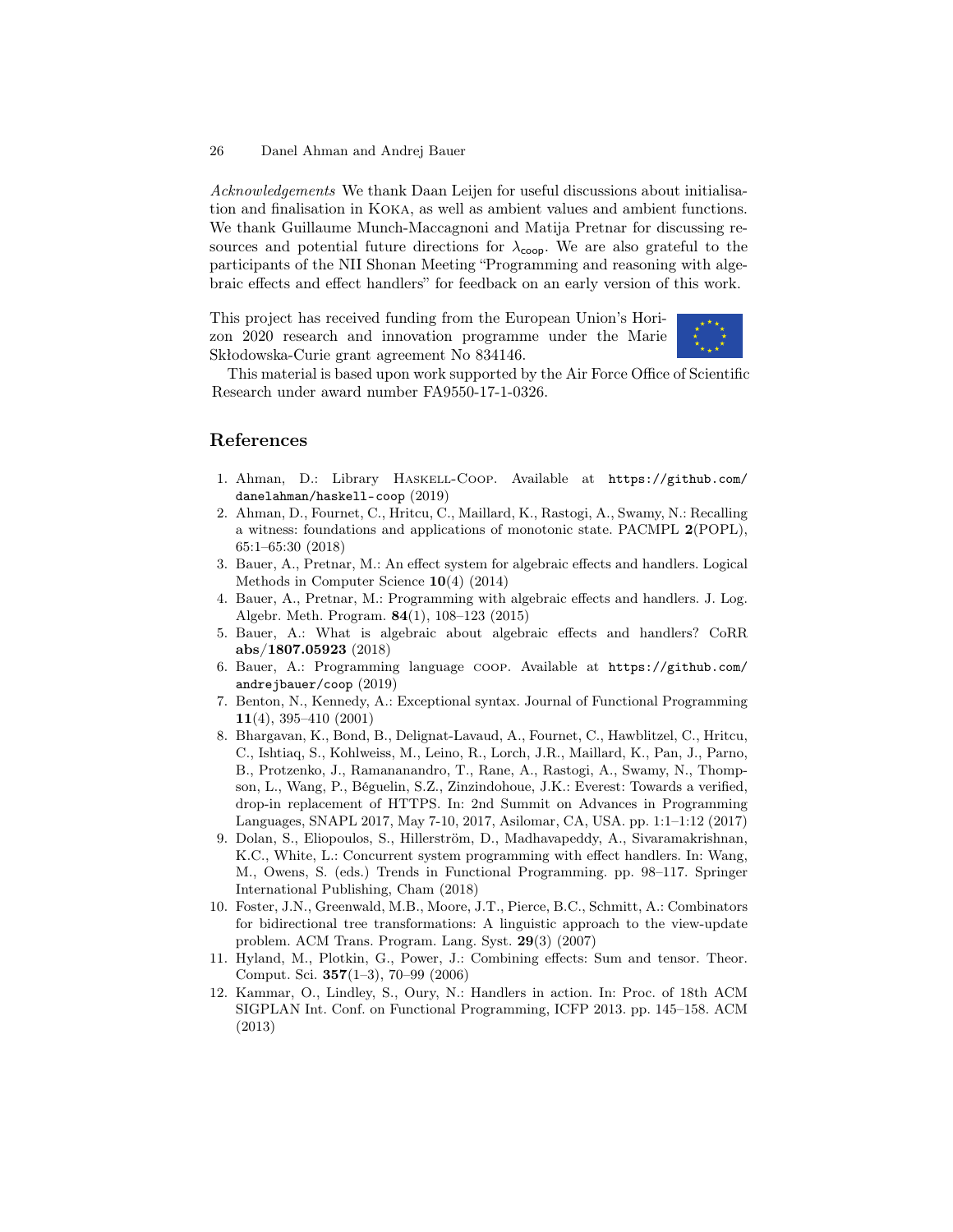- <span id="page-26-15"></span>13. Kiselyov, O., Ishii, H.: Freer monads, more extensible effects. In: Proceedings of the 2015 ACM SIGPLAN Symposium on Haskell. pp. 94–105. Haskell '15, ACM (2015)
- <span id="page-26-4"></span>14. Leijen, D.: Structured asynchrony with algebraic effects. In: Proceedings of the 2nd ACM SIGPLAN International Workshop on Type-Driven Development, TyDe@ICFP 2017, Oxford, UK, September 3, 2017. pp. 16–29. ACM (2017)
- <span id="page-26-17"></span>15. Leijen, D.: Algebraic effect handlers with resources and deep finalization. Tech. Rep. MSR-TR-2018-10, Microsoft Research (April 2018)
- <span id="page-26-16"></span>16. Leijen, D.: Programming with implicit values, functions, and control (or, implicit functions: Dynamic binding with lexical scoping). Tech. Rep. MSR-TR-2019-7, Microsoft Research (March 2019)
- <span id="page-26-11"></span>17. Levy, P.B.: Call-By-Push-Value: A Functional/Imperative Synthesis, Semantics Structures in Computation, vol. 2. Springer (2004)
- <span id="page-26-18"></span>18. Lindley, S., Wu, N., Kiselyov, O., Plotkin, G.: Programming and reasoning with algebraic effects and effect handlers. Tech. Rep. NII Shonan Meeting Report, No 146, National Institute of Informatics (2019)
- <span id="page-26-21"></span>19. Miltner, A., Maina, S., Fisher, K., Pierce, B.C., Walker, D., Zdancewic, S.: Synthesizing symmetric lenses. Proc. ACM Program. Lang. 3(ICFP), 95:1–95:28 (2019)
- <span id="page-26-7"></span>20. Møgelberg, R.E., Staton, S.: Linear usage of state. Logical Methods in Computer Science 10(1) (2014)
- <span id="page-26-0"></span>21. Moggi, E.: Computational lambda-calculus and monads. In: Proc. of 4th Ann. Symp. on Logic in Computer Science, LICS 1989. pp. 14–23. IEEE (1989)
- <span id="page-26-1"></span>22. Moggi, E.: Notions of computation and monads. Inf. Comput. 93(1), 55–92 (1991)
- <span id="page-26-12"></span>23. O'Connor, R.: Functor is to lens as applicative is to biplate: Introducing multiplate. CoRR abs/1103.2841 (2011), paper presented at 2011 ACM SIGPLAN Wksh. on Generic Programming, WGP '11, Tokyo, Sept. 2011.
- <span id="page-26-8"></span>24. Plotkin, G., Power, J.: Semantics for algebraic operations. In: Proc. of 17th Conf. on the Mathematical Foundations of Programming Semantics, MFPS XVII. ENTCS, vol. 45, pp. 332–345. Elsevier (2001)
- <span id="page-26-5"></span>25. Plotkin, G., Power, J.: Tensors of comodels and models for operational semantics. In: Proc. of 24th Conf. on Mathematical Foundations of Programming Semantics, MFPS XXIV. ENTCS, vol. 218, pp. 295–311. Elsevier (2008)
- <span id="page-26-2"></span>26. Plotkin, G.D., Power, J.: Notions of computation determine monads. In: Proc. of 5th Int. Conf. on Foundations of Software Science and Computation Structures, FOSSACS 2002. LNCS, vol. 2303, pp. 342–356. Springer (2002)
- <span id="page-26-14"></span>27. Plotkin, G.D., Pretnar, M.: A logic for algebraic effects. In: Proc. of 23th Ann. IEEE Symp. on Logic in Computer Science, LICS 2008. pp. 118–129. IEEE (2008)
- <span id="page-26-3"></span>28. Plotkin, G.D., Pretnar, M.: Handling algebraic effects. Logical Methods in Computer Science 9(4:23) (2013)
- <span id="page-26-10"></span>29. Plotkin, G., Power, J.: Algebraic operations and generic effects. Appl. Categor. Struct. (1), 69–94
- <span id="page-26-9"></span>30. Plotkin, G.D., Pretnar, M.: Handlers of algebraic effects. In: Proc. of 18th European Symp. on Programming, ESOP 2009. LNCS, vol. 5502, pp. 80–94. Springer (2009)
- <span id="page-26-6"></span>31. Power, J., Shkaravska, O.: From comodels to coalgebras: State and arrays. Electr. Notes Theor. Comput. Sci. 106, 297–314 (2004)
- <span id="page-26-19"></span>32. Power, J.: Enriched Lawvere theories. Theory Appl. Categ 6(7), 83–93 (1999)
- <span id="page-26-13"></span>33. Pretnar, M.: The Logic and Handling of Algebraic Effects. Ph.D. thesis, School of Informatics, University of Edinburgh (2010)
- <span id="page-26-20"></span>34. Saleh, A.H., Karachalias, G., Pretnar, M., Schrijvers, T.: Explicit effect subtyping. In: Proc. of 27th European Symposium on Programming, ESOP 2018. pp. 327–354. LNCS, Springer (2018)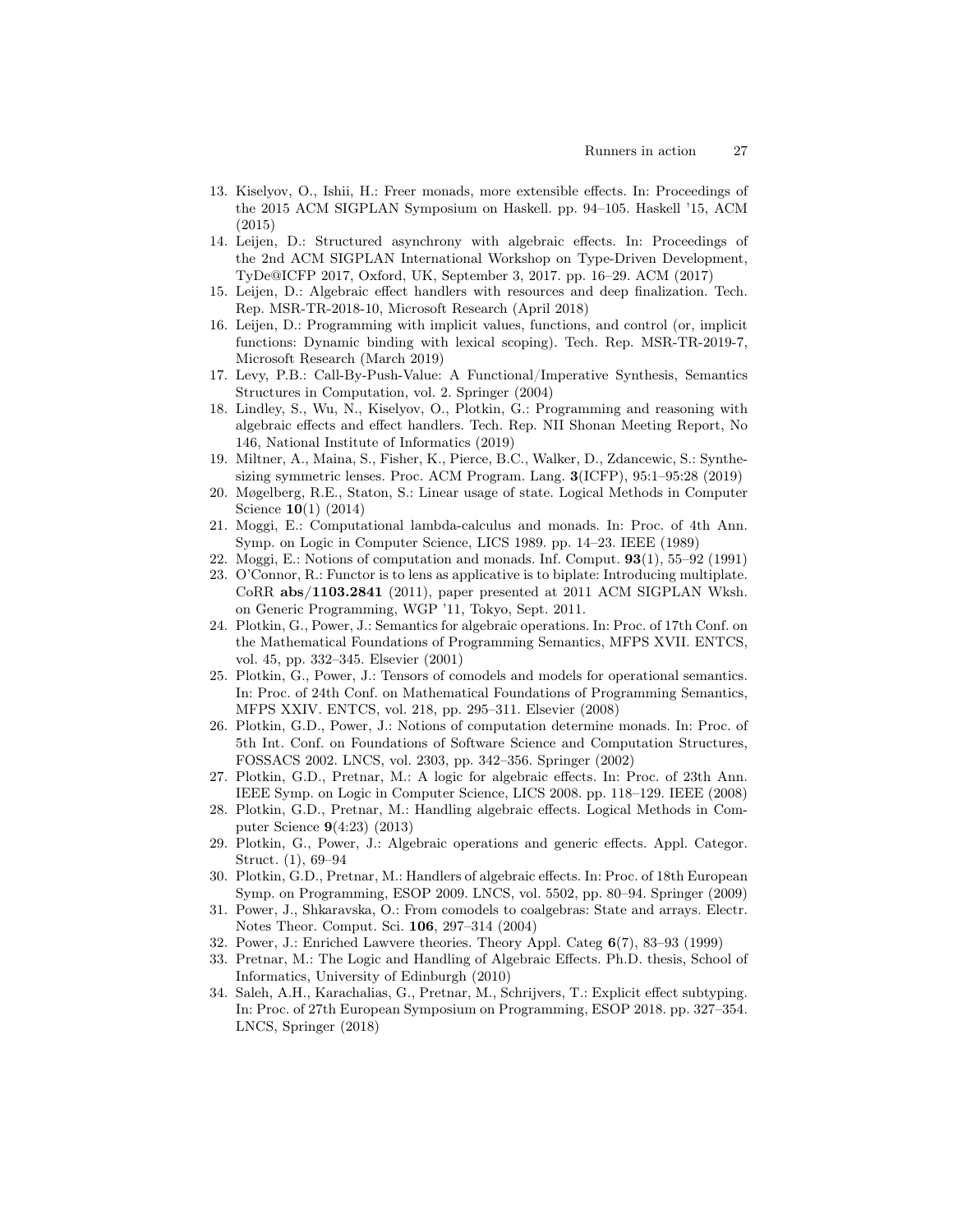- 28 Danel Ahman and Andrej Bauer
- <span id="page-27-1"></span>35. Uustalu, T.: Stateful runners of effectful computations. Electr. Notes Theor. Comput. Sci. 319, 403–421 (2015)
- <span id="page-27-0"></span>36. Wadler, P.: The essence of functional programming. In: Sethi, R. (ed.) Proc. of 19th Ann. ACM SIGPLAN-SIGACT Symp. on Principles of Programming Languages, POPL 1992. pp. 1–14. ACM (1992)

# <span id="page-27-2"></span>Appendix A: Typing rules of  $\lambda_{\rm coon}$

In this appendix we give the complete typing rules for  $\lambda_{\text{coop}}$ . We refer to [Figs. 1](#page-10-0) and [2](#page-11-0) for the syntax of types, values, and user and kernel computations. For each operation symbol  $op \in \mathcal{O}$ , we assume a given and fixed operation signature

$$
\text{op}: A_{\text{op}} \leadsto B_{\text{op}}: E_{\text{op}},
$$

and for each ground constant f, we assume a signature  $f : (A_1, \ldots, A_n) \to B$ , both of which the typing rules refer to without further ado. Values, and user and kernel computations each have a typing and a subtyping judgement of the form

$$
T \vdash V : X, \qquad T \vdash M : X ! U, \qquad T \vdash K : X \{ K, X \subseteq Y, \qquad X ! U \subseteq Y ! V, \qquad X \{ K \subseteq Y \{ L. \}
$$

where  $\Gamma$  is the customary typing context assigning value types to variables. The subtyping rules are given in [Fig. 6,](#page-28-0) and the typing rules in [Figs. 7](#page-28-1) to [9.](#page-30-0)

# <span id="page-27-3"></span>Appendix B: Equational theory of  $\lambda_{\text{coop}}$

Values, user and kernel computations each have an equality judgement

$$
\Gamma \vdash V \equiv W : X \qquad \Gamma \vdash M \equiv N : X ! U \qquad \Gamma \vdash K \equiv L : X ! K.
$$

It is presupposed that we only compare well-typed expressions with the indicated types. For the most part, the context and the type annotation will play no part in the equation, and so we shall drop them when no confusion can arise.

The computational equations are displayed in [Figs. 10](#page-31-0) and [11.](#page-32-0) These can be read left-to-right as evaluation rules that explain the operational meaning of computations. The remaining equations are displayed in [Fig. 12.](#page-32-1) We omit standard equations which specify how substitution is performed, as well as equations stating that equality is a congruence with respect to all the term formers.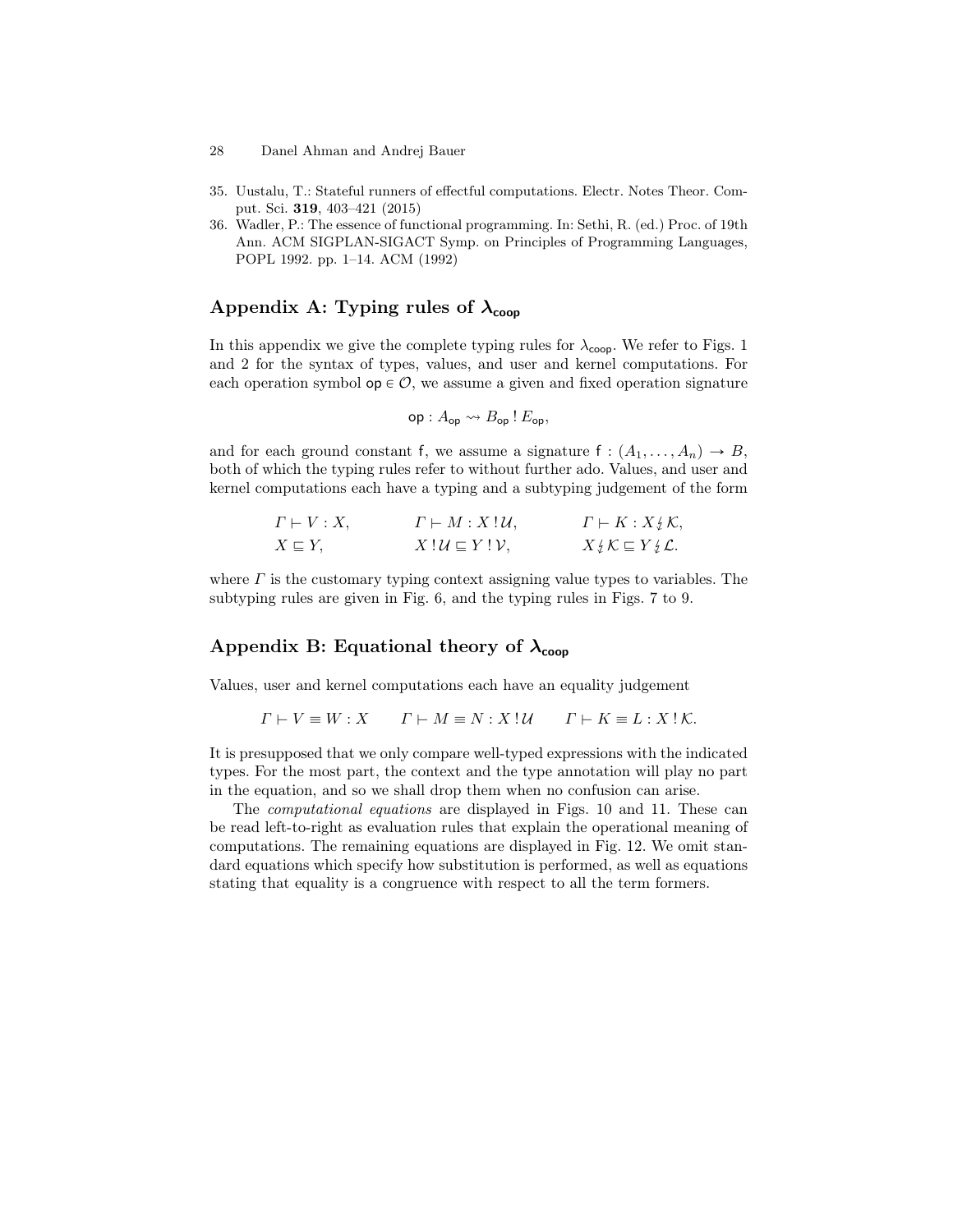| <b>SUB-GROUND</b><br>$A \sqsubseteq A$                                                                                                                                                                      | SUB-PRODUCT<br>$X \sqsubseteq X'$ $Y \sqsubseteq Y'$<br>$X \times Y \subseteq X' \times Y'$                                                                            | SUB-SUM                                                                                                                                                                      | $X \sqsubseteq X'$ $Y \sqsubseteq Y'$<br>$X + Y \subseteq X' + Y'$                                              |
|-------------------------------------------------------------------------------------------------------------------------------------------------------------------------------------------------------------|------------------------------------------------------------------------------------------------------------------------------------------------------------------------|------------------------------------------------------------------------------------------------------------------------------------------------------------------------------|-----------------------------------------------------------------------------------------------------------------|
| <b>SUB-USERFUN</b><br>$X' \sqsubseteq X \qquad Y \, ! \, \mathcal{U} \sqsubseteq Y' \, ! \, \mathcal{U}'$<br>$X \to Y!U \sqsubseteq X' \to Y'!U'$                                                           |                                                                                                                                                                        | <b>SUB-KERNELFUN</b><br>$X' \sqsubseteq X$ $Y \nless \mathcal{K} \sqsubseteq Y' \nless \mathcal{K}'$<br>$X \to Y \nmid \mathcal{K} \sqsubseteq X' \to Y' \nmid \mathcal{K}'$ |                                                                                                                 |
| SUB-RUNNER<br>$\Sigma'_1 \subseteq \Sigma_1$ $\Sigma_2 \subseteq \Sigma'_2$ $S \subseteq S'$ $C \equiv C'$<br>$\Sigma_1 \Rightarrow (\Sigma_2, S, C) \sqsubseteq \Sigma'_1 \Rightarrow (\Sigma'_2, S', C')$ |                                                                                                                                                                        | SUB-USER                                                                                                                                                                     | $X \subseteq X'$ $\Sigma \subseteq \Sigma'$ $E \subseteq E'$<br>$X'$ $(\Sigma, E) \subseteq X'$ $(\Sigma', E')$ |
| <b>SUB-KERNEL</b>                                                                                                                                                                                           | $X \subseteq X'$ $\Sigma \subseteq \Sigma'$ $E \subseteq E'$<br>$S \subseteq S'$ $C \equiv C'$<br>$X \nleq (\Sigma, E, S, C) \subseteq X' \nleq (\Sigma', E', S', C')$ | <b>SUBSUME-VALUE</b><br>$\Gamma \vdash V : X \qquad X \sqsubseteq X'$<br>$\Gamma \vdash V : \overline{X'}$                                                                   |                                                                                                                 |
| SUBSUME-USER<br>$\Gamma \vdash M : X ! U \qquad X ! U \sqsubseteq X' ! U'$<br>$\Gamma \vdash M : X' ! U'$                                                                                                   |                                                                                                                                                                        | SUBSUME-KERNEL<br>$\Gamma \vdash K : X \nleq \mathcal{K}$ $X \nleq \mathcal{K} \subseteq X' \nleq \mathcal{K}'$<br>$\Gamma \vdash M : X' \frac{1}{2} \mathcal{K}'$           |                                                                                                                 |

<span id="page-28-0"></span>



<span id="page-28-1"></span>Fig. 7. Value typing rules.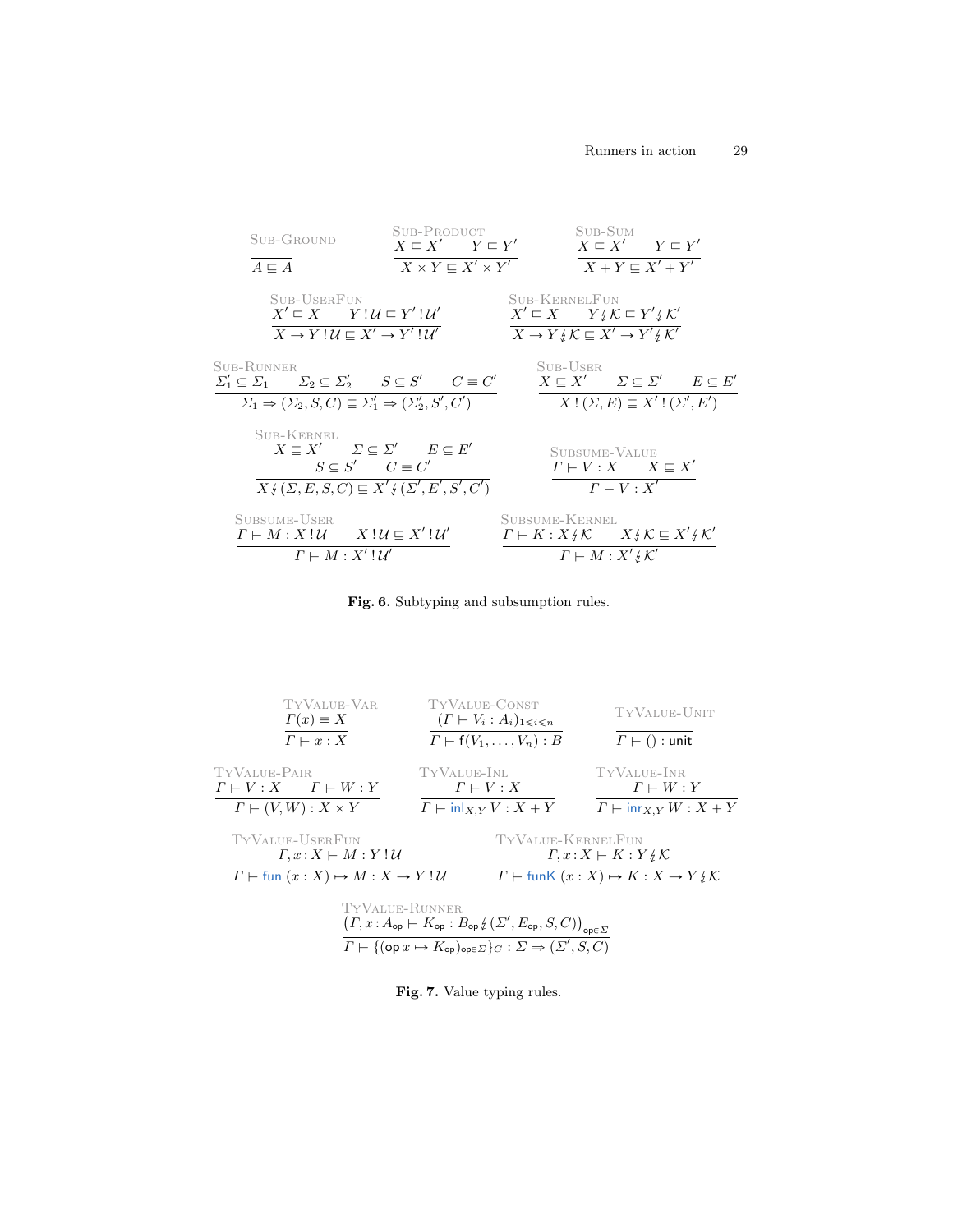TYUSER-RETURN  
\nF+V:X  
\nF+ return V: X!U  
\nF+ return V: X!U  
\nT+ V: X → Y!U  
\nT+ V: Y!U  
\nT+ W: Y!U  
\nT+ W: X! (Z, E) 
$$
\Gamma, x: X \vdash N: Y! (Z, E') (T \vdash N_e : Y! (Z, E'))_{e \in E}
$$
  
\nT+ V: X × Y  $\Gamma, x: X, y: Y \vdash M: Z!U$   
\nT+  $\forall X: X Y \vdash T, x: X, y: Y \vdash M: Z!U$   
\nT+  $\forall X: Y \vdash T, x: X, y: Y \vdash M: Z!U$   
\nT+  $\forall X: Y \vdash T, x: X, y: Y \vdash M: Z!U$   
\nT+  $\forall X: Y \vdash T, x: X \vdash M: Z!U$   
\nT+  $\forall X: Y \vdash T, x: X \vdash M: Z!U$   
\nT+  $\forall X: Y \vdash T, x: X \vdash M: Z!U$   
\nT+  $\forall X: Y \vdash T, x: X \vdash M: Z!U$   
\nT+  $\forall X: Y \vdash T, X: Y \vdash M: Z!U$   
\nT+  $\forall X: Y \vdash T, X: Y \vdash M: Y \vdash Y: Y \vdash T$   
\nT+  $\forall X: Y \vdash T$   
\nT+  $\forall X: Y \vdash T$   
\nT+  $\forall X: Y \vdash T$   
\nT+  $\forall X: Y \vdash T$   
\nT+  $\forall X: Y \vdash T$   
\nT+  $\forall X: Y \vdash T$   
\nT+  $\forall X: Y \vdash T$   
\nT+  $\forall X: Y \vdash T$   
\nT+  $\forall X: Y \vdash T$   
\nT+  $\forall X: Y \vdash T$   
\nT+  $\forall X: Y \vdash T$   
\nT+  $\forall X: Y \vdash T$   
\nT+  $\forall X: Y \vdash T$   
\nT+  $\forall X: Y \vdash T$   
\nT+  $\forall X: Y \vdash T$   
\nT+  $\forall X: Y \vdash T$   
\

 $\frac{P(S; P \cup (Z, E))_{e \in E} (P \cup Y_{s \in S})}{\Gamma + \text{ker}(\{K \otimes W \text{ finally } F : Y \mid (\Sigma, E'))_{s \in S}}$ 

 $e \in E$ 

Fig. 8. User typing rules.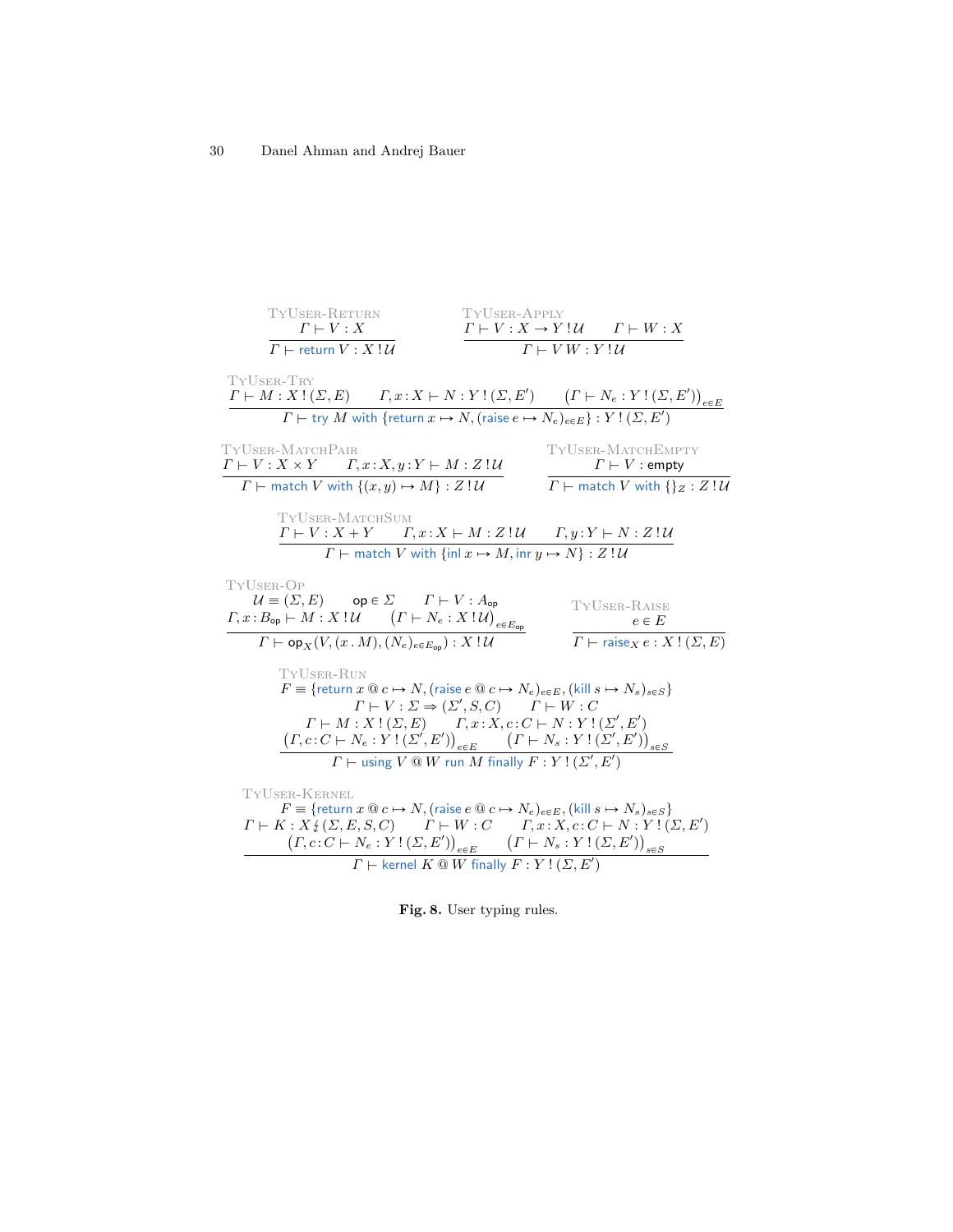

<span id="page-30-0"></span>Fig. 9. Kernel typing rules.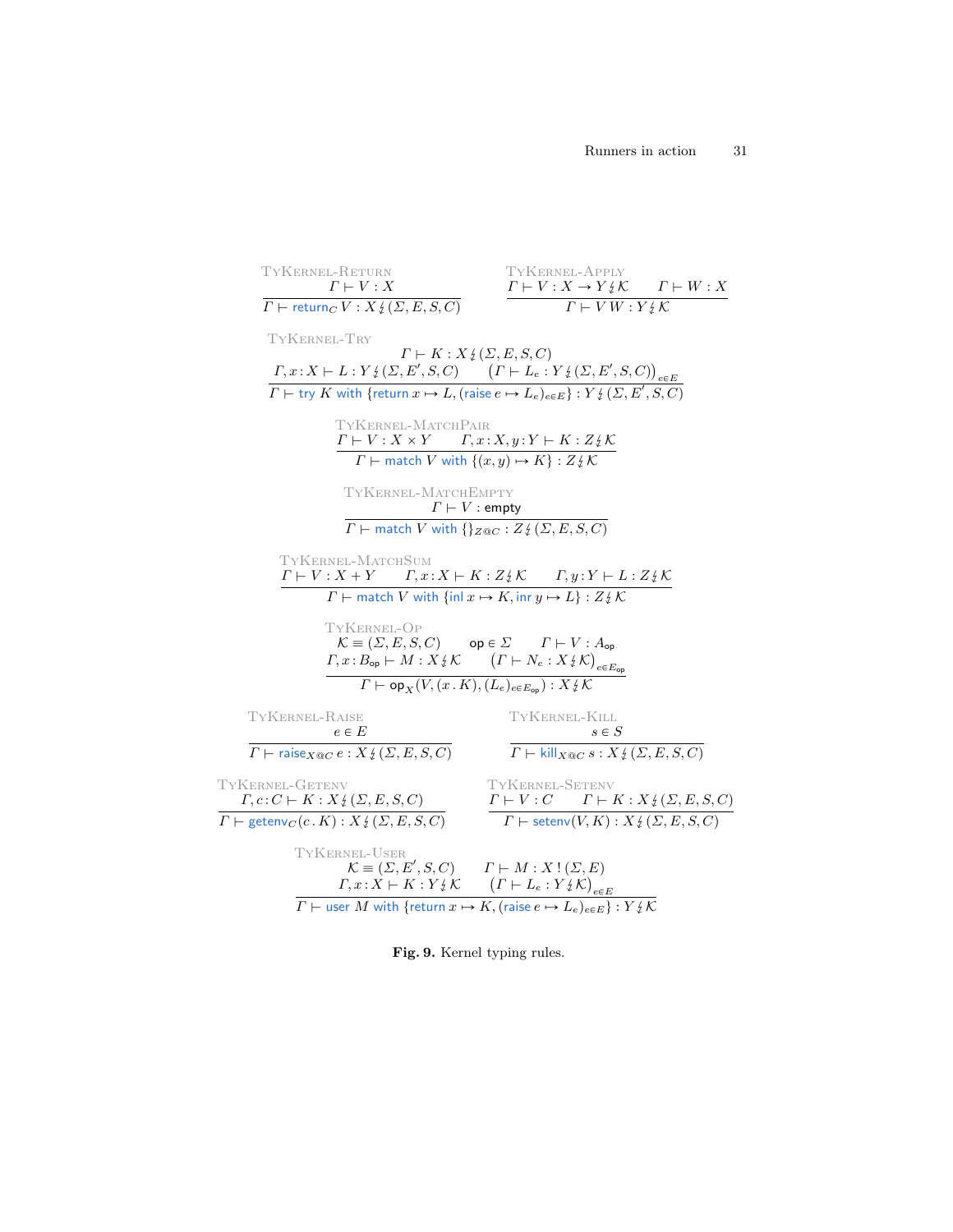$(\text{fun } (x : X) \mapsto M) V \equiv M[V/x]$ try (return V) with  $H \equiv N[V/x]$ try (raise x e) with  $H \equiv N_e$ try  $(\mathsf{op}_X(V,(x\, .\, M),(N'_{e'})_{e'\in E_{\mathsf{op}}}))$  with  $H$   $\equiv$ ор $_X(V,(x\ldotp \operatorname{try} \, M \text{ with } H),$ try  $N'_{e'}$  with  $H$  $_{e'\in E_\text{op}})$ match  $(V, W)$  with  $\{(x, y) \mapsto M\} \equiv M[V/x, W/y]$ match V with  $\{x \equiv N\}$ match (inl<sub>X,Y</sub> V) with {inl  $x \mapsto M$ , inr  $y \mapsto N$ }  $\equiv M[V/x]$ match (inr<sub>X,Y</sub> W) with {inl  $x \mapsto M$ , inr  $y \mapsto N$ }  $\equiv N[W/y]$ using  $V \t\t\t@ W$  run (return  $V')$  finally  $F \equiv N[V'/x,W/c]$ using  $V \t W$  run (raise<sub>X</sub> e) finally  $F \equiv N_e[W/c]$ using  $R \t\t\t@ W$  run op $_X(V, (x\, . \, M), (N'_{e'})_{e' \in E_{\text{op}}})$  finally  $F$   $\equiv$ kernel  $K_{\mathsf{op}}[V/x]\t\t\t@W$  finally  $F'$ where  $F' \stackrel{\text{def}}{=} \{$  return  $x \text{ @ } c' \mapsto (\text{using } R \text{ @ } c' \text{ run } M \text{ finally } F),$ raise  $e' \t\t@ c' \mapsto (\mathsf{using}\; R \t\t@ c' \mathsf{run}\; N'_{e'} \mathsf{finally}\; F)$  $e' \in E_{\text{op}}$ ,  $(\text{kill } s \mapsto N_s)_{s \in S}$ kernel (return $_C V$ )  $\circledcirc W$  finally  $F \equiv N[V/x, W/c]$ kernel (raise $_{X \otimes C} e$ )  $\circledcirc W$  finally  $F \equiv N_e[W/c]$ kernel (kill $X@C$  s)  $@$  W finally  $F \equiv N_s$ kernel (getenv $C(c K)$ ) @ W finally  $F \equiv$  kernel  $K[W/c]$  @ W finally F kernel (setenv $(V, K)$ ) @ W finally  $F \equiv$  kernel  $K \otimes V$  finally  $F$ kernel op $_X(V,(x$  .  $K),(L_{e'})_{e'\in E_{\mathsf{op}}})\t\t\t\t@W$  finally  $F$   $\equiv$ 

ор $_X(V,(x$  . kernel  $K \t\t\t@ W$  finally  $F),$  (kernel  $L_{e'} \t\t\t\t@ W$  finally  $F)_{e' \in E_{\mathsf{op}}})$ 

Abbreviations:

$$
F \stackrel{\text{def}}{=} \{ \text{return } x \circledcirc c \mapsto N, (\text{raise } e \circledcirc c \mapsto N_e)_{e \in E}, (\text{kill } s \mapsto N_s)_{s \in S} \}
$$
  

$$
H \stackrel{\text{def}}{=} \{ \text{return } x \mapsto N, (\text{raise } e \mapsto N_e)_{e \in E} \}
$$
  

$$
R \stackrel{\text{def}}{=} \{ (\text{op } x \mapsto K_{\text{op}})_{\text{op}} \in \Sigma \} C
$$

<span id="page-31-0"></span>Fig. 10. Computational equations (user mode).